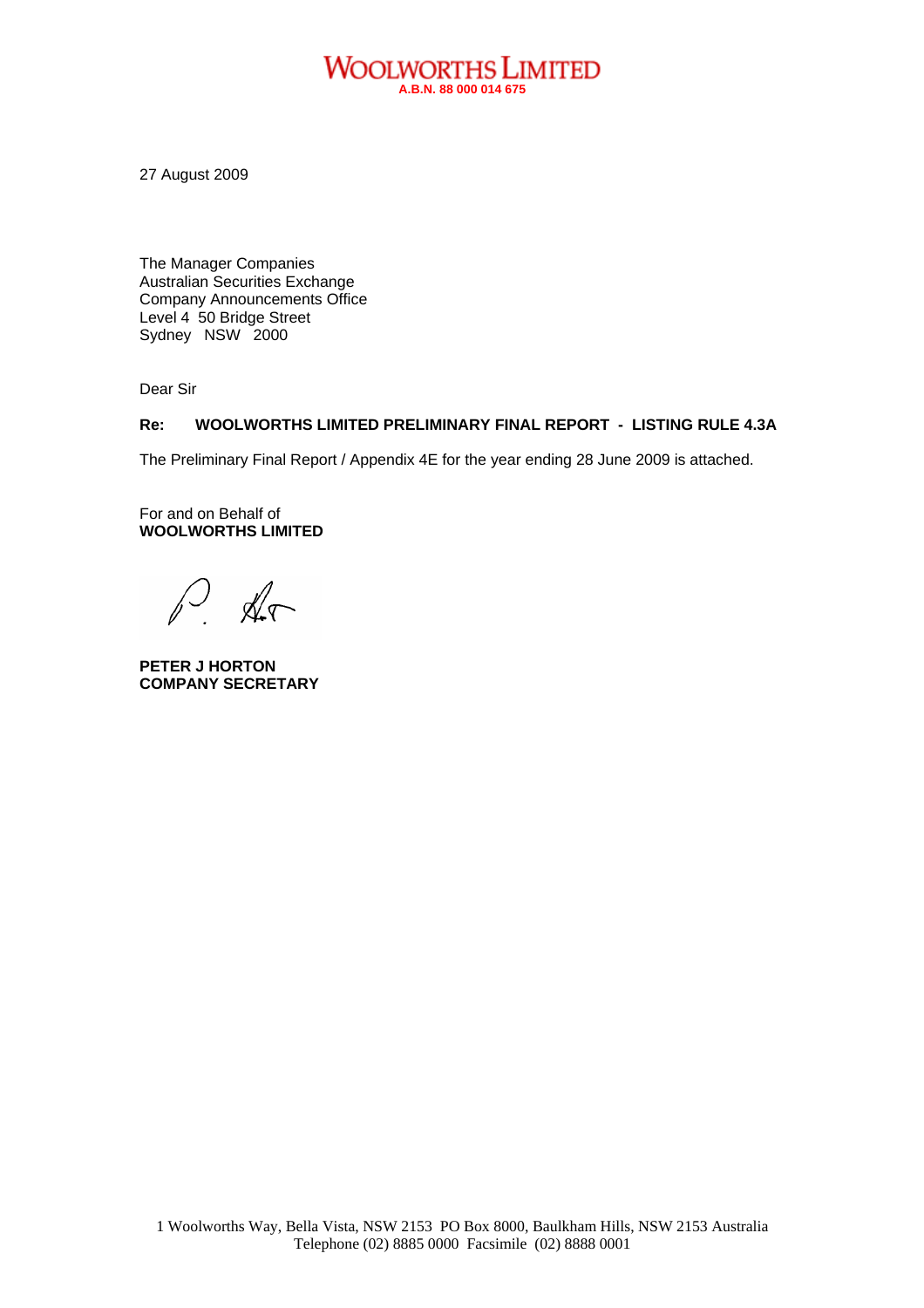# Preliminary Final Report of Woolworths Limited for the Financial Year Ended 28 June 2009

ACN 88 000 014 675

*This Preliminary Final Report is provided to the Australian Stock Exchange (ASX) under ASX Listing Rule 4.3A.* 

Current Reporting Period: Financial Year ended 28 June 2009 (52 weeks)

Previous Corresponding Period: Financial Year ended 29 June 2008 (53 weeks)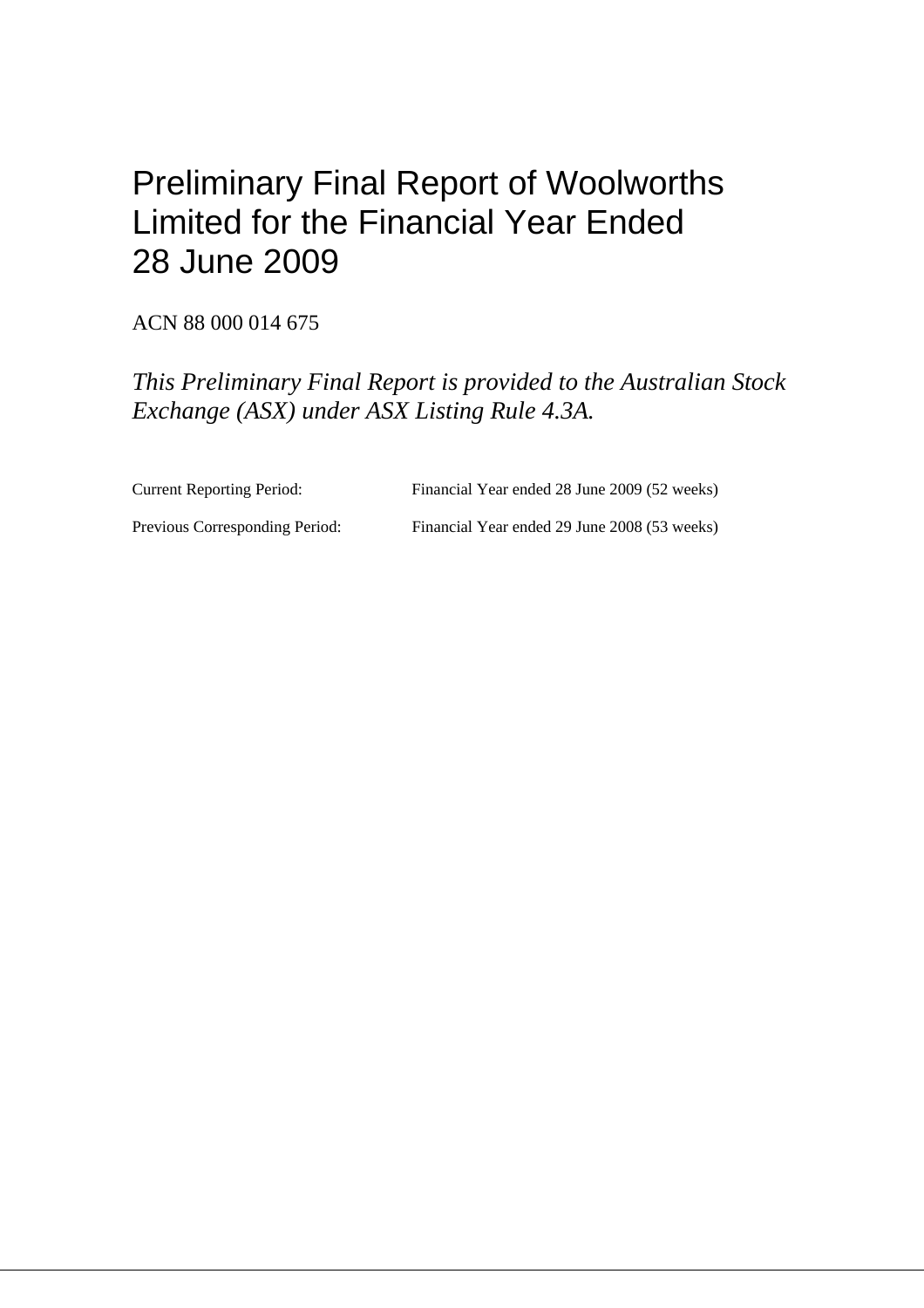# **Results For Announcement To The Market for the Financial Year Ended 28 June 2009**

# Revenue and Net Profit/(Loss)

|                                                  | Percentage |                         |    |          |  |
|--------------------------------------------------|------------|-------------------------|----|----------|--|
|                                                  |            | Change                  |    | Amount   |  |
|                                                  |            | %                       |    | \$M      |  |
| Revenue from ordinary activities                 | up         | $5.4\%$ <sup>(1)</sup>  | to | 49,846.2 |  |
| Profit/(loss) from ordinary activities after tax | up         | $12.8\%$ <sup>(1)</sup> | to | 1,835.7  |  |
| attributable to members                          |            |                         |    |          |  |
| Net profit/(loss) attributable to members        | up         | $12.8\%$ <sup>(1)</sup> | to | 1.835.7  |  |

# Dividends (Distributions)

|                                                 |                                   | <b>Franked</b> |
|-------------------------------------------------|-----------------------------------|----------------|
|                                                 | <b>Amount per</b>                 | amount per     |
|                                                 | security                          | security       |
| Final dividend                                  | 56¢                               | 56¢            |
| Interim dividend                                | 48c                               | 48c            |
| Record date for determining entitlements to the | Final Dividend: 11 September 2009 |                |
| dividend:                                       |                                   |                |

#### **Brief Explanation of Revenue, Net Profit/(Loss) and Dividends (Distributions)**

#### Refer to press release

 $(1)$  It should be noted that last year comprised of 53 weeks trading, the current year comprised 52 weeks trading.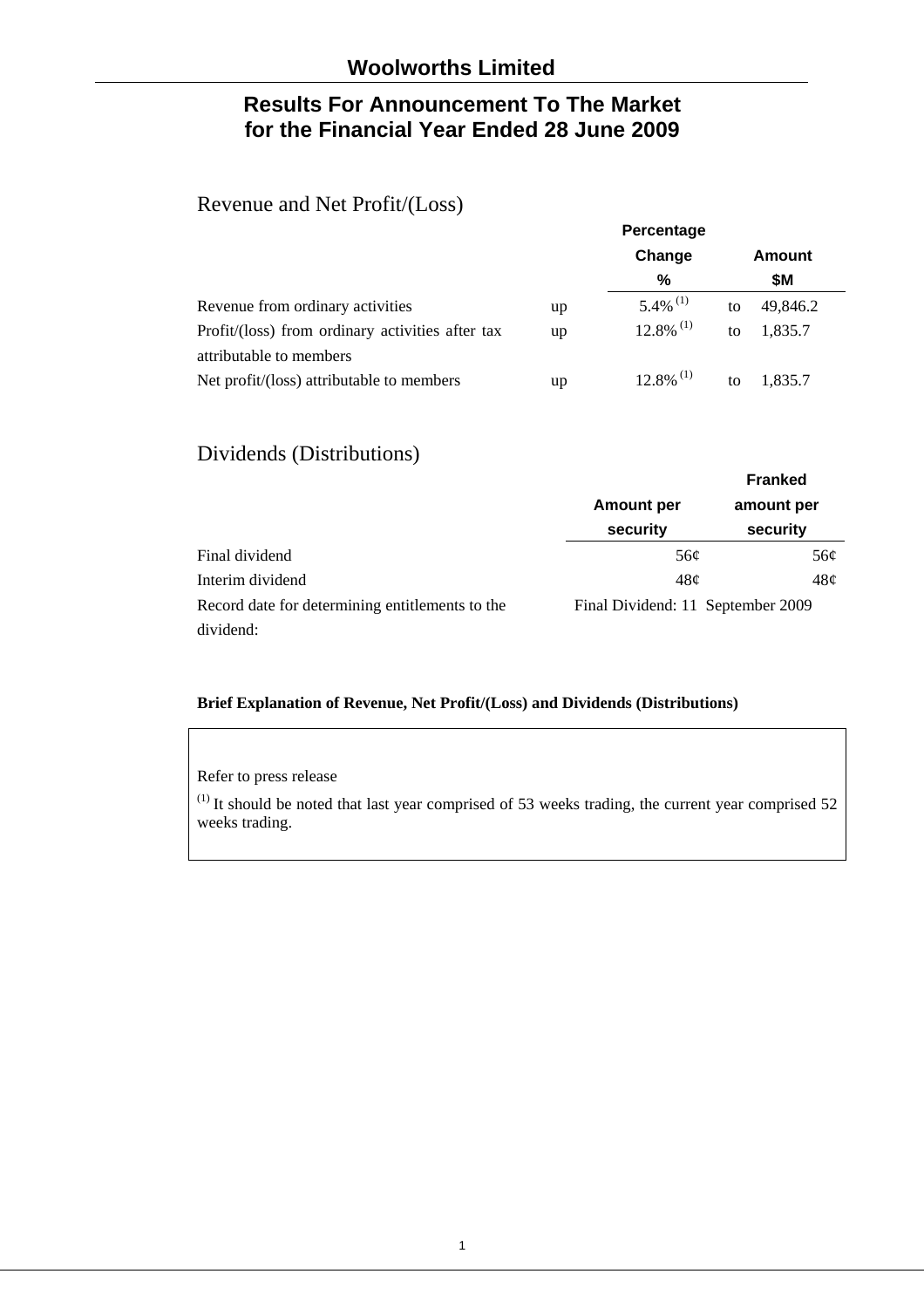# **Income Statement for the Financial Year Ended 28 June 2009**

|                                                  |                  | 2009        | 2008        |
|--------------------------------------------------|------------------|-------------|-------------|
|                                                  | <b>Note</b>      | \$m\$       | \$m\$       |
| Revenue from sales of goods                      |                  | 49,594.8    | 47,034.8    |
| Other operating revenue                          |                  | 103.0       | 123.3       |
| Total revenue from operations                    |                  | 49,697.8    | 47,158.1    |
| Cost of sales                                    |                  | (36, 974.4) | (35, 257.8) |
| <b>Gross profit</b>                              |                  | 12,723.4    | 11,900.3    |
| Other revenue                                    |                  | 148.4       | 129.6       |
| Other income <sup>(1)</sup>                      | $\overline{4}$   |             | 34.4        |
| <b>Branch expenses</b>                           |                  | (7,800.4)   | (7,330.5)   |
| Administration expenses                          |                  | (2,255.9)   | (2,205.0)   |
| Earnings before interest and tax                 |                  | 2,815.5     | 2,528.8     |
| Financial expense                                | 3                | (235.2)     | (230.8)     |
| Financial income                                 | 3                | 46.0        | 39.5        |
| Net profit before income tax expense             | $\boldsymbol{2}$ | 2,626.3     | 2,337.5     |
| Income tax expense $(2)$                         |                  | (766.3)     | (686.0)     |
| Net profit after income tax expense              |                  | 1,860.0     | 1,651.5     |
| Net profit attributable to minority interests    |                  | (24.3)      | (24.7)      |
| Net profit attributable to members of Woolworths |                  |             |             |
| <b>Limited</b>                                   |                  | 1,835.7     | 1,626.8     |
| Earnings Per Share (EPS)                         |                  |             |             |
| Basic EPS (cents per share)                      | 9                | 150.71      | 134.89      |
| Diluted EPS (cents per share)                    | 9                | 149.69      | 133.55      |
| Weighted average number of shares used in the    |                  |             |             |
| calculation of Basic EPS (million)               | 9                | 1,218.0     | 1,206.0     |

(1) 2008 reflects the net profit on sales of assets. The net loss on sales of assets in 2009 is recorded in administration expenses.

(2) The tax expense of 29.2% in 2009 is slightly down from 29.3% in 2008, reflecting the benefit of the investment allowance and other minor tax differences.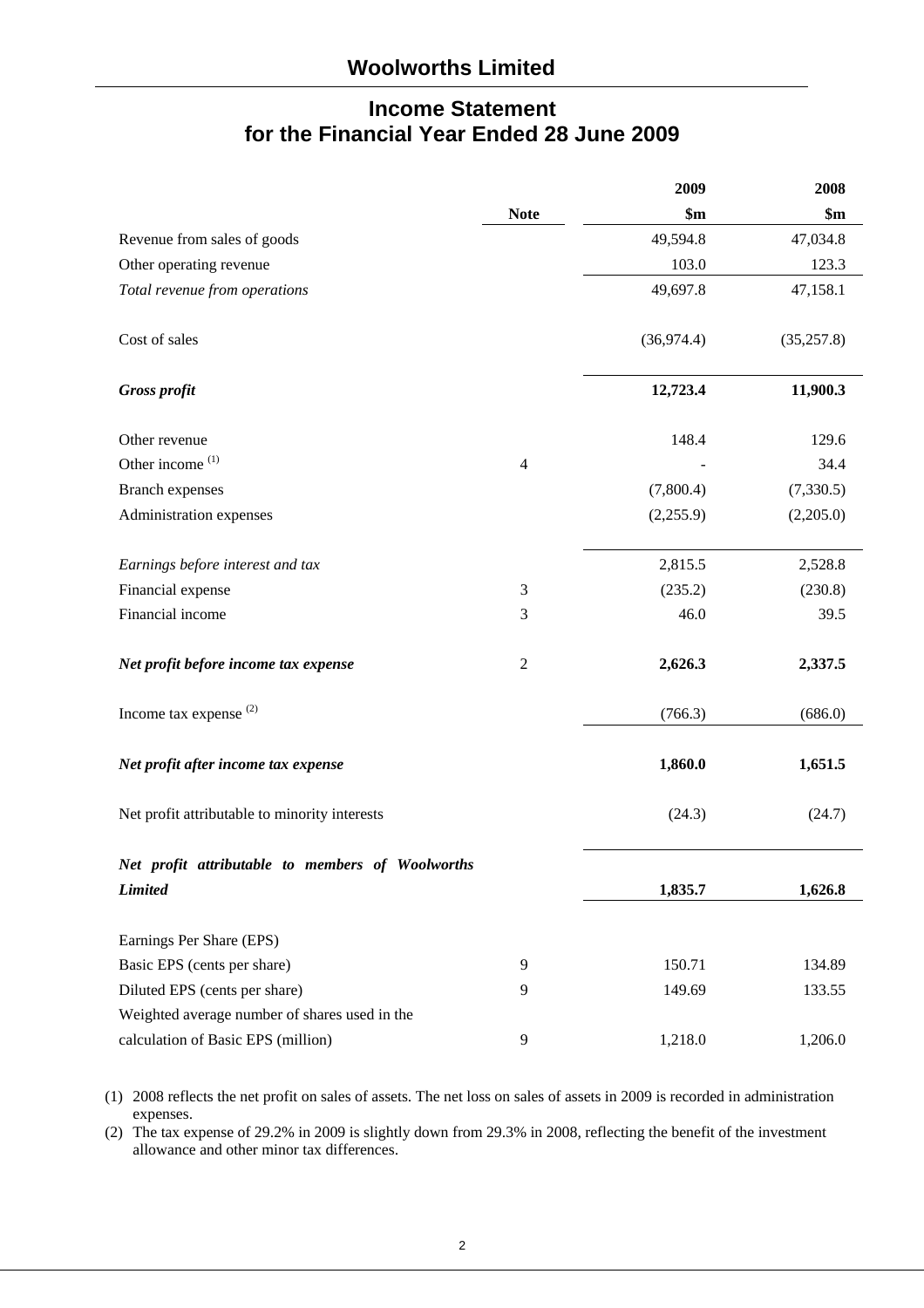# **Woolworths Limited**

# **Balance Sheet as at 28 June 2009**

|                                                          |             | 2009     | 2008     |
|----------------------------------------------------------|-------------|----------|----------|
|                                                          | <b>Note</b> | \$m\$    | \$m\$    |
| <b>Current assets</b>                                    |             |          |          |
| Cash                                                     |             | 762.6    | 754.6    |
| Trade and other receivables                              |             | 664.2    | 637.8    |
| Inventories                                              |             | 3,292.6  | 3,010.0  |
| Assets held for sale                                     |             | 36.9     | 34.7     |
| Other financial assets                                   |             | 102.9    | 65.1     |
| <b>Total current assets</b>                              |             | 4,859.2  | 4,502.2  |
| <b>Non-current assets</b>                                |             |          |          |
| Trade and other receivables                              |             | 2.7      | 3.6      |
| Other financial assets                                   |             | 155.4    | 262.0    |
| Property, plant and equipment                            |             | 6,653.9  | 5,638.8  |
| Intangibles                                              |             | 4,933.1  | 4,835.2  |
| Deferred tax assets                                      |             | 480.6    | 430.7    |
| <b>Total non-current assets</b>                          |             | 12,225.7 | 11,170.3 |
|                                                          |             |          |          |
| <b>Total</b> assets                                      |             | 17,084.9 | 15,672.5 |
| <b>Current liabilities</b>                               |             |          |          |
| Trade and other payables                                 |             | 5,110.0  | 4,804.9  |
| <b>Borrowings</b>                                        |             | 188.6    | 550.2    |
| Other financial liabilities                              |             | 99.3     | 61.9     |
| Current tax liabilities                                  |             | 279.5    | 330.2    |
| Provisions                                               |             | 737.2    | 677.2    |
| <b>Total current liabilities</b>                         |             | 6,414.6  | 6,424.4  |
| <b>Non-current liabilities</b>                           |             |          |          |
| <b>Borrowings</b>                                        |             | 2,986.3  | 2,224.0  |
| Other financial liabilities                              |             | 78.4     | 274.7    |
| Provisions                                               |             | 362.3    | 380.0    |
| Other                                                    |             | 186.0    | 134.1    |
|                                                          |             |          |          |
| <b>Total non-current liabilities</b>                     |             | 3,613.0  | 3,012.8  |
| <b>Total liabilities</b>                                 |             | 10,027.6 | 9,437.2  |
| Net assets                                               |             | 7,057.3  | 6,235.3  |
| <b>Equity</b>                                            |             |          |          |
| Contributed equity                                       |             | 3,858.6  | 3,627.1  |
| Shares held in trust                                     |             | (51.2)   | (60.0)   |
| Reserves                                                 |             | (173.5)  | (133.9)  |
| Retained profits                                         | 6           | 3,178.6  | 2,559.7  |
| Equity attributable to the members of Woolworths Limited |             | 6,812.5  | 5,992.9  |
| Minority shareholders equity                             |             | 244.8    | 242.4    |
|                                                          |             |          |          |
| <b>Total equity</b>                                      |             | 7,057.3  | 6,235.3  |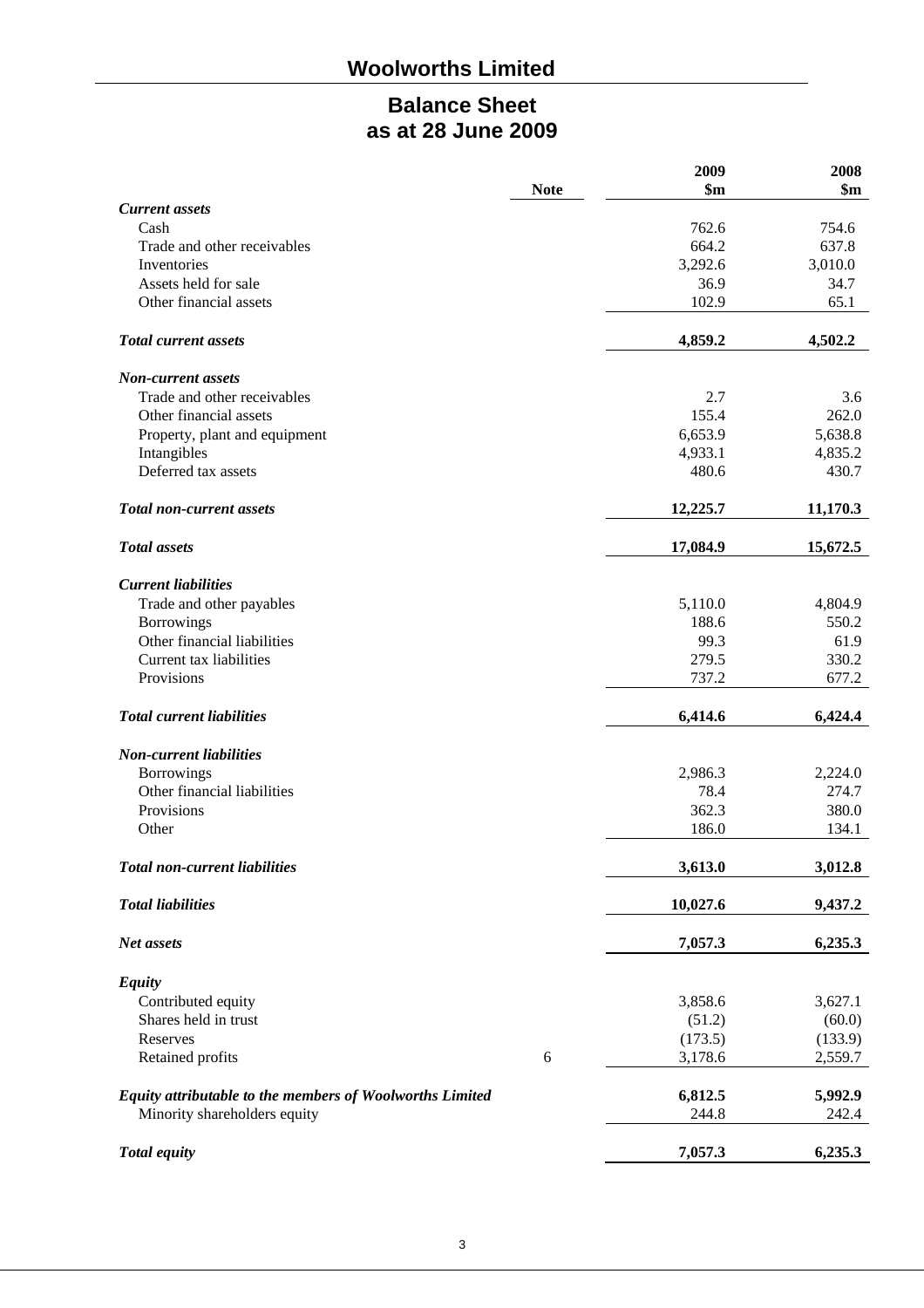# **Statement of Cash Flows for the Financial Year Ended 28 June 2009**

|                                                                        |             | 2009        | 2008           |
|------------------------------------------------------------------------|-------------|-------------|----------------|
|                                                                        | <b>Note</b> | \$m         | $\mathbf{\$m}$ |
| <b>Cash Flows From Operating Activities</b>                            |             |             |                |
| Receipts from customers                                                |             | 53,184.3    | 50,347.4       |
| Receipts from vendors and tenants                                      |             | 41.6        | 36.5           |
| Payments to suppliers and employees                                    |             | (49, 575.2) | (46,940.5)     |
| Interest and costs of finance paid                                     | 3(b)        | (257.4)     | (236.7)        |
| Interest received                                                      | 3(b)        | 13.0        | 21.2           |
| Income tax paid $(1)$                                                  |             | (802.1)     | (573.9)        |
| Net cash provided by operating activities                              | 7(f)        | 2,604.2     | 2,654.0        |
| <b>Cash Flows From Investing Activities</b>                            |             |             |                |
| Proceeds from the sale of property, plant and equipment <sup>(2)</sup> |             | 18.7        | 228.4          |
| Payments for property, plant and equipment                             |             | (1,676.8)   | (1,733.6)      |
| Payments for the purchase of intangibles                               |             | (1.4)       | (14.5)         |
| Payment for purchase of investments <sup>(3)</sup>                     |             |             | (57.3)         |
| Dividend received <sup>(4)</sup>                                       |             | 7.8         | 14.7           |
| Payments for purchase of businesses                                    | 7(b)        | (154.5)     | (191.1)        |
| Net cash used in investing activities                                  |             | (1,806.2)   | (1,753.4)      |
| <b>Cash Flows From Financing Activities</b>                            |             |             |                |
| Proceeds from issue of equity securities                               |             | 66.7        | 63.3           |
| Proceeds from external borrowings                                      |             | 13,619.3    | 5,916.1        |
| Repayment of external borrowings                                       |             | (13, 458.5) | (6,048.3)      |
| Dividends paid                                                         |             | (1,012.4)   | (862.5)        |
| Dividends paid to minority interest                                    |             | (29.2)      | (14.3)         |
| Repayment of employee share plan loans                                 |             | 5.2         | 8.9            |
| Net cash provided by financing activities                              |             | (808.9)     | (936.8)        |
| Net (Decrease) In Cash Held                                            |             | (10.9)      | (36.2)         |
| Effect of exchange rate changes on foreign currency held               |             | 3.0         | (8.0)          |
| Cash At The Beginning Of The Financial Year                            |             | 754.6       | 798.8          |
| Cash At The End Of The Financial Year                                  | 7(a)        | 746.7       | 754.6          |
|                                                                        |             |             |                |

(1) Tax payments reflect a higher level of tax instalments and a one off tax deduction taken last year.

(2) 2008 proceeds include monies received from sale of the distribution centres and other development properties. The decrease in 2009 reflects minimal sales of development properties.

(3) 2008 reflects the acquisition of 19.9% strategic holding in ALE Property Group

(4) Dividends relate in the investment in ALE and The Warehouse Group. 2008 includes a special dividend from The Warehouse group of \$9.3m.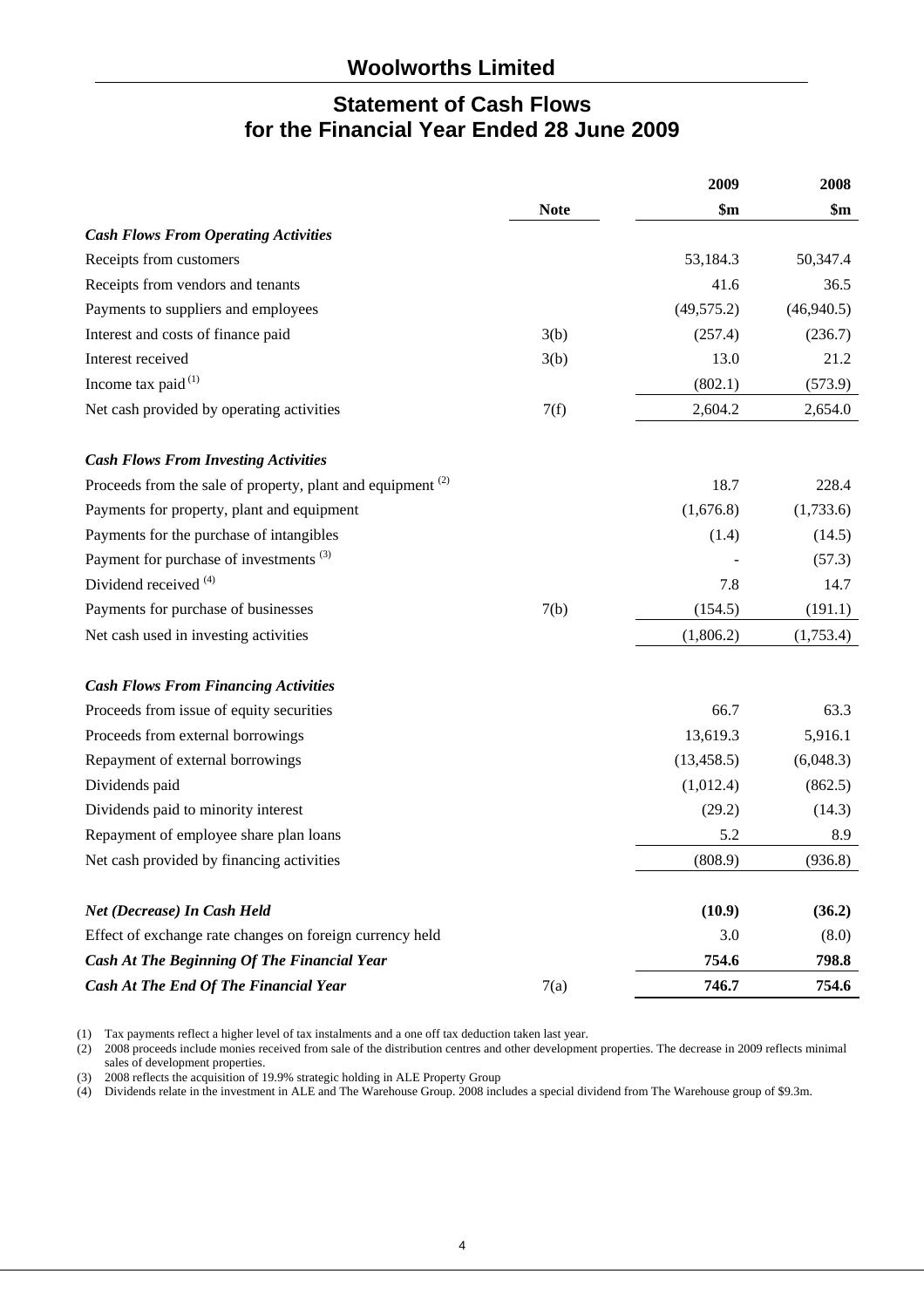# **Statement of Recognised Income and Expense for the Financial Year Ended 28 June 2009**

|                                                                | 2009           | 2008           |
|----------------------------------------------------------------|----------------|----------------|
|                                                                | $\mathbf{\$m}$ | $\mathbf{\$m}$ |
|                                                                |                |                |
| Movement in translation of foreign operations taken to         |                |                |
| equity $(1)$                                                   | (12.6)         | (298.4)        |
| Movement in the fair value of available-for-sale assets        | (20.5)         | (54.0)         |
| Movement in the fair value of cash flow hedges $(2)$           | 112.9          | 5.1            |
| Actuarial losses on defined benefit plans <sup>(3)</sup>       | (67.3)         | (39.7)         |
| Tax effect of items recognised directly in equity              | 60.9           | 58.4           |
| Net income/(expense) recognised directly in equity             | 73.4           | (328.6)        |
| Transfer to profit and loss on cash flow hedges <sup>(4)</sup> | (223.5)        | 156.7          |
| Profit for the period                                          | 1,860.0        | 1,651.5        |
| Total recognised income and expense for the period             | 1,709.9        | 1,479.6        |
| Attributable to:                                               |                |                |
| Equity holders of the parent                                   | 1,685.7        | 1,454.9        |
| Minority interest                                              | 24.2           | 24.7           |
| Total recognised income and expense for the period             | 1,709.9        | 1,479.6        |

(1) Movements in the foreign currency translation reserve primarily reflect movement in the NZD/AUD exchange rate. The movement in 2009 reflects a smaller change in the rate (FY09 1.25, FY08 1.27), compared to the change in the prior year (FY08 1.27, FY07 1.11).

(2) Mainly represents the change in fair value of financial instruments entered into to hedge risks associated with our USD denominated debt.

(3) The increased loss in 2009 reflects the drop in asset values and the reduction in prescribed discount rates.

(4) As the financial instruments meet the required "hedge effectiveness tests" an amount equal to the exchange movement on the USD debt is transferred from reserves to the profit and loss.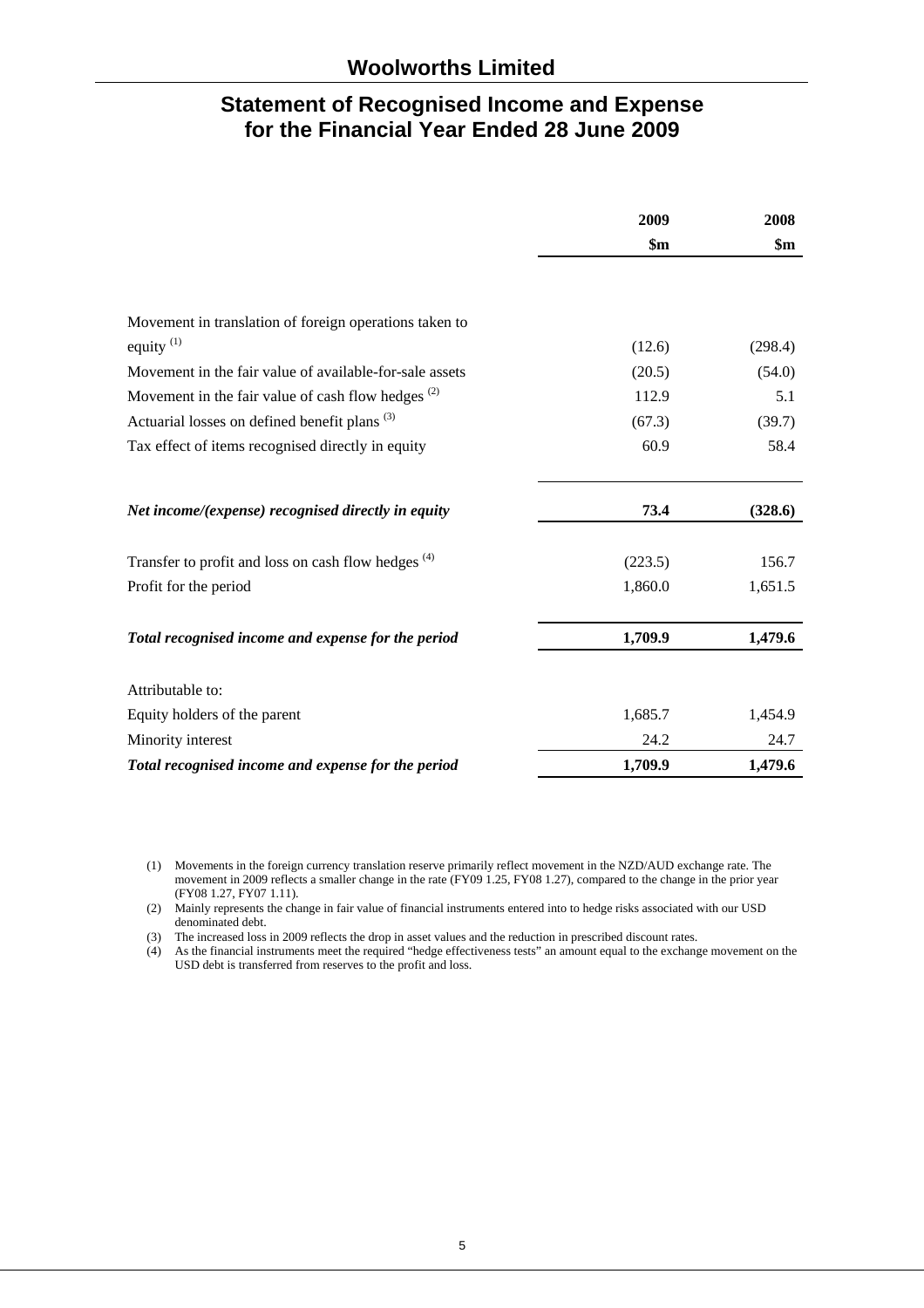| <b>Note</b>    | <b>Contents</b>                                                |
|----------------|----------------------------------------------------------------|
| 1              | <b>Basis of Preparation</b>                                    |
| $\overline{2}$ | Profit from Ordinary Activities                                |
| 3              | Net Financing Costs                                            |
| 4              | <b>Commentary on Results</b>                                   |
| 5              | <b>Sales of Assets</b>                                         |
| 6              | <b>Retained Profits</b>                                        |
| $\tau$         | Notes to the Statement of Cash Flows                           |
| 8              | Details relating to Dividends (Distributions)                  |
| 9              | Earnings Per Share                                             |
| 10             | Net Tangible Assets per Security                               |
| 11             | Details of Entities Over Which Control Has Been Gained or Lost |
| 12             | <b>Contingent Liabilities and Contingent Assets</b>            |
| 13             | <b>Segment Information</b>                                     |
| 14             | <b>Discontinuing Operations</b>                                |
| 15             | Other Significant Information                                  |
| 16             | <b>Information on Audit or Review</b>                          |

*Attachments* 

- *1. Segment Note*
- *2. Share Movements Schedule*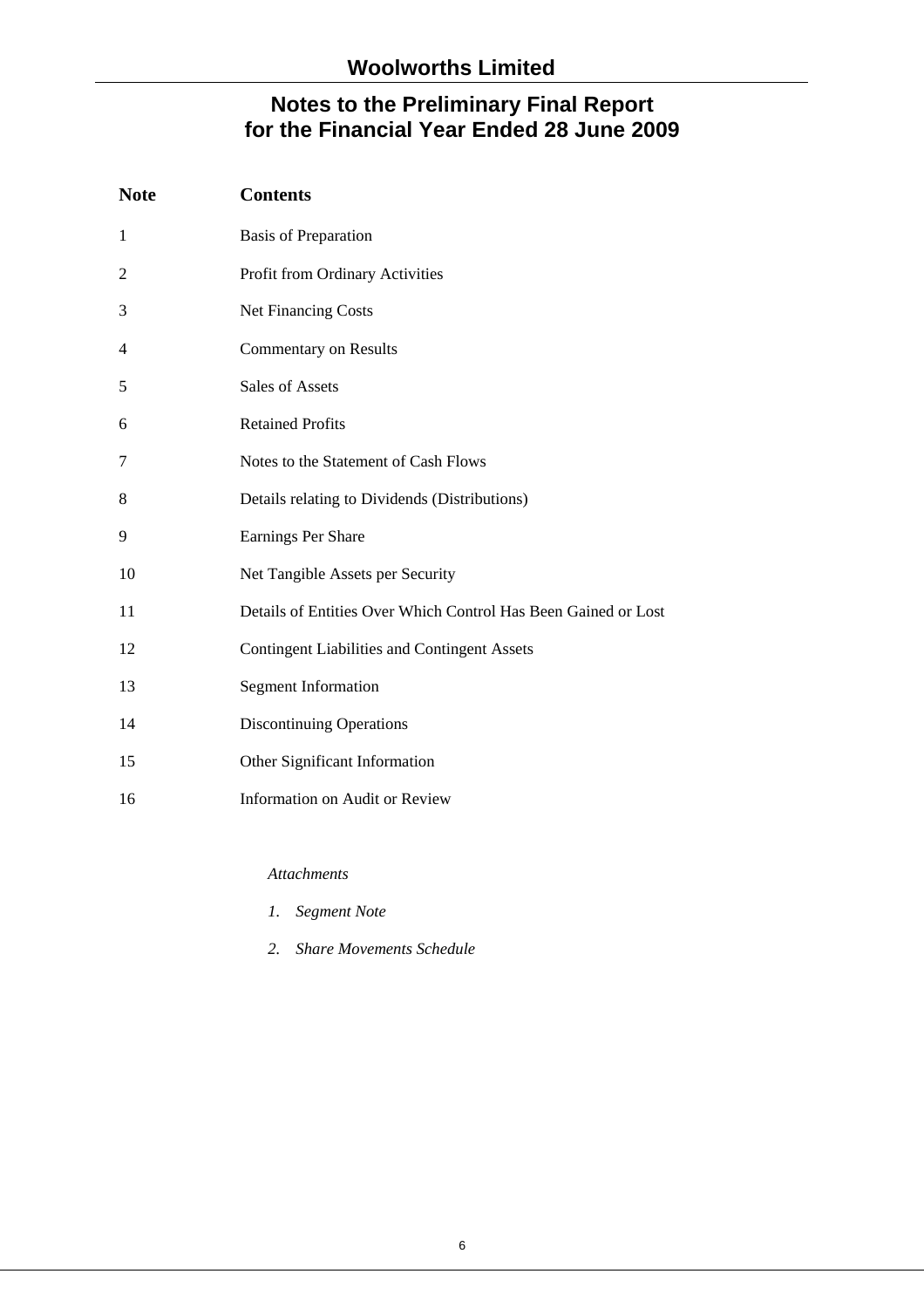# 1. Basis of Preparation

This preliminary final report has been prepared in accordance with ASX Listing Rule 4.3A and the disclosure requirements of ASX Appendix 4E.

The accounting policies adopted in the preparation of the preliminary final report are consistent with those adopted and disclosed in the 2008 annual financial report except where detailed below.

 $\overline{\phantom{a}}$ 

Details of new accounting policy:

Г

| <b>Not applicable</b>                                                                                     |          |          |
|-----------------------------------------------------------------------------------------------------------|----------|----------|
|                                                                                                           | 2009     | 2008     |
| 2. Profit From Ordinary Activities                                                                        | \$m      | \$m      |
| Profit from ordinary activities before income tax includes<br>the following items of revenue and expense: |          |          |
| (a) Operating revenue                                                                                     |          |          |
| Revenue from the sale of goods                                                                            | 49,594.8 | 47,034.8 |
| Other operating revenue                                                                                   | 103.0    | 123.3    |
| Total operating revenue                                                                                   | 49,697.8 | 47,158.1 |
| (b) Other revenue from ordinary activities                                                                |          |          |
| Rent and other                                                                                            | 148.4    | 129.6    |
| Total revenue (excluding financial income)                                                                | 49,846.2 | 47,287.7 |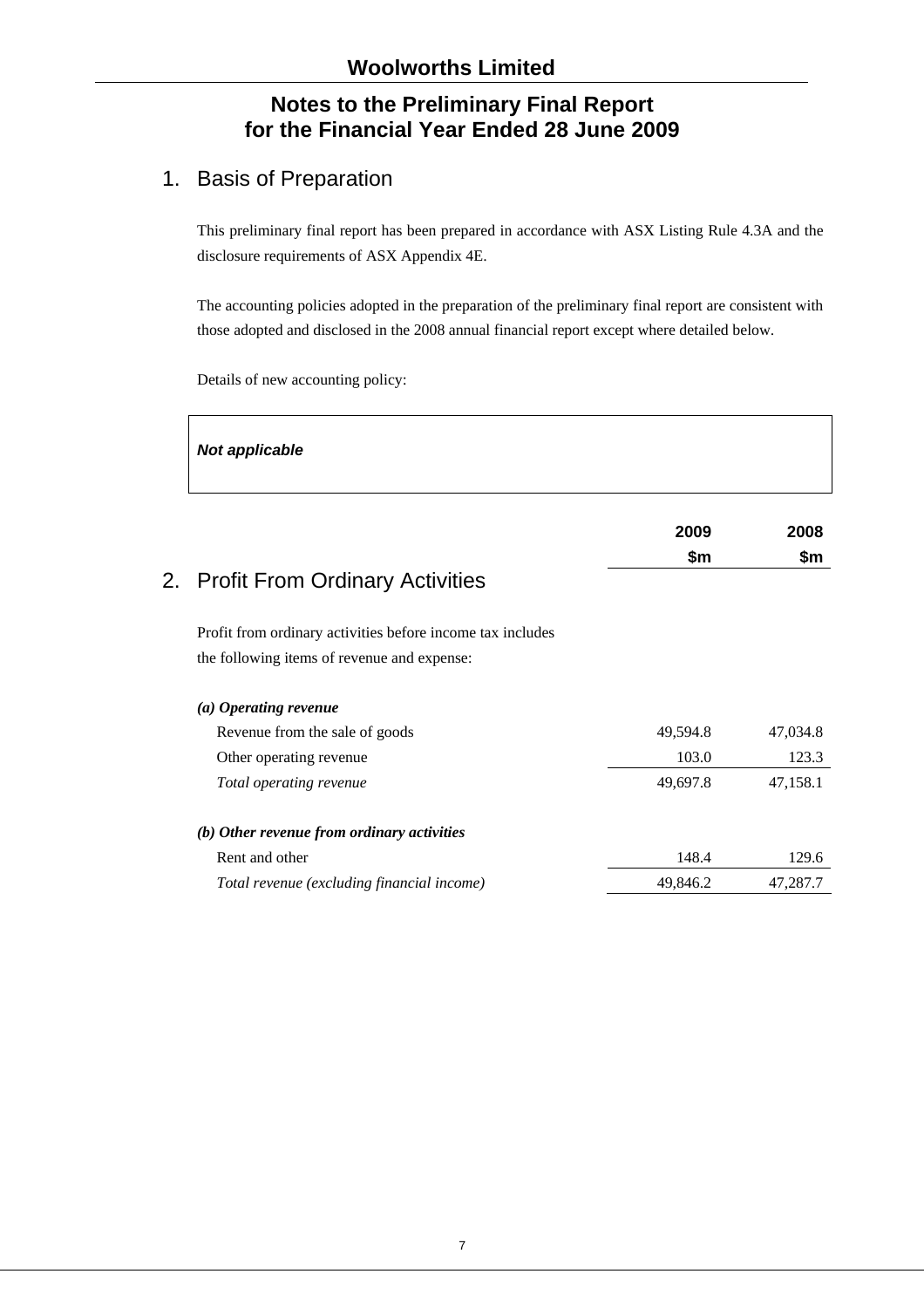|                                                          | 2009<br>$\mathbf{\$m}$ | 2008<br>$\mathbf{\$m}$ |
|----------------------------------------------------------|------------------------|------------------------|
| 2.<br><b>Profit From Ordinary Activities (continued)</b> |                        |                        |
| <b>Expenses</b><br>(c)                                   |                        |                        |
| Amounts provided for:                                    |                        |                        |
| Bad and doubtful debts                                   | 1.6                    | 4.6                    |
| Self-insured risks <sup>(1)</sup>                        | 139.9                  | 110.8                  |
| Depreciation:                                            |                        |                        |
| <b>Buildings</b>                                         | 23.1                   | 12.3                   |
| Plant and equipment, fixtures and fittings               | 604.8                  | 559.6                  |
| Amortisation:                                            |                        |                        |
| Leasehold improvements                                   | 96.8                   | 78.2                   |
| <b>Brand names</b>                                       | 4.7                    |                        |
| Total depreciation and amortisation                      | 729.4                  | 650.1                  |
| Employee benefits expense                                | 5,724.3                | 5,542.2                |
| Operating lease rental expenses:                         |                        |                        |
| - minimum lease payments                                 | 1,313.5                | 1,223.3                |
| - contingent rentals                                     | 96.2                   | 92.6                   |
| Total operating lease rental expenses                    | 1,409.7                | 1,315.9                |

# *(d) Individually significant non-recurring items*  None

(1) Self insured risks reflect the impact of increased settlements during year.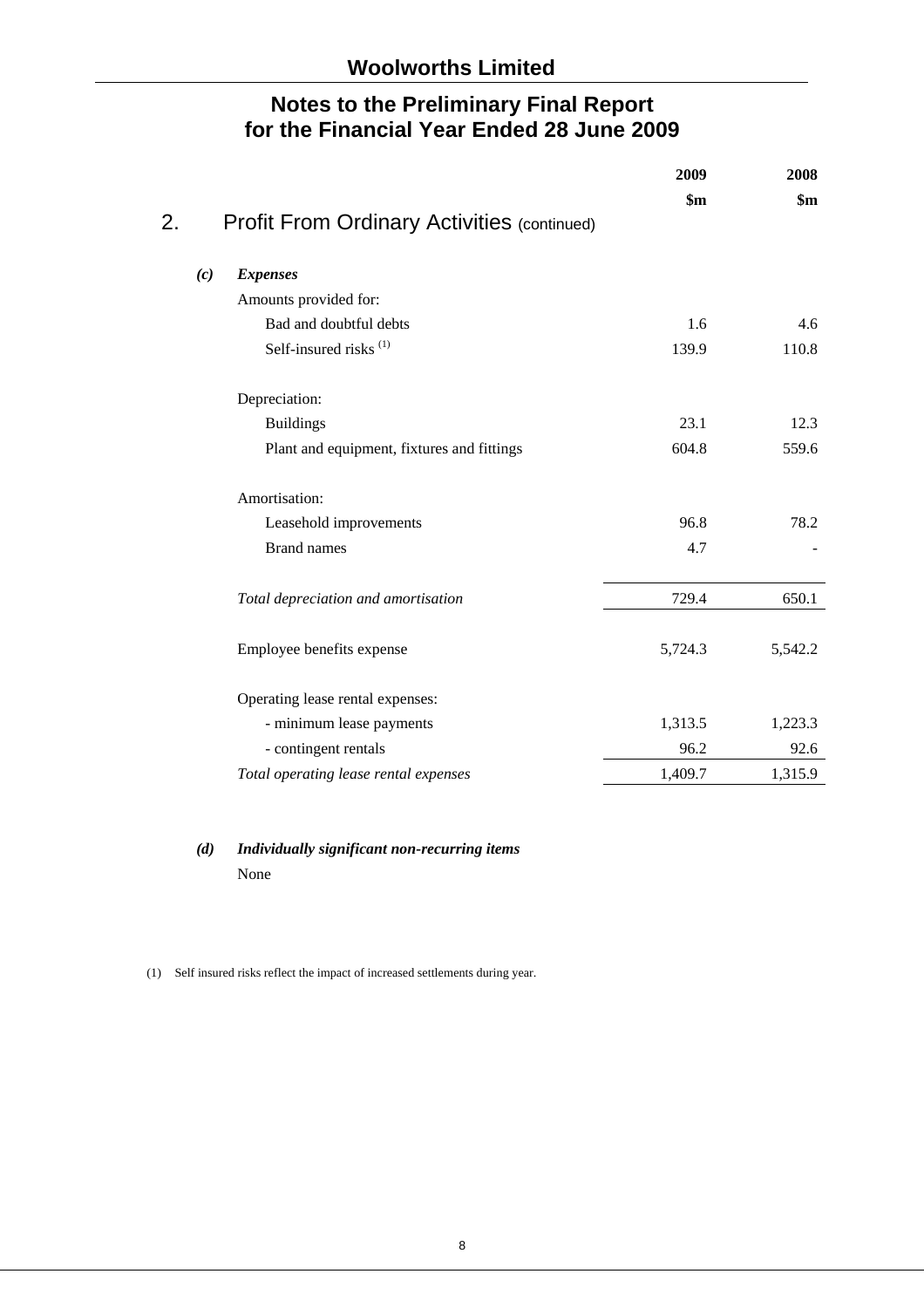# 2. Profit/(Loss) From Ordinary Activities (continued)

#### *(e) Revision of Accounting Estimates*

Details of the nature and amount of revisions of accounting estimates:

None

|                                                                           | 2009            | 2008           |
|---------------------------------------------------------------------------|-----------------|----------------|
|                                                                           | \$m             | \$m            |
| <b>Net Financing costs</b><br>3.                                          |                 |                |
|                                                                           |                 |                |
| Financial expense                                                         | (235.2)         | (230.8)        |
| Financial income                                                          | 46.0            | 39.5           |
| <b>Net Financing costs</b>                                                | (189.2)         | (191.3)        |
| (a)<br><b>Breakdown of net financing costs</b>                            |                 |                |
|                                                                           | (239.6)         | (214.0)        |
| Interest expense<br>Less Interest Capitalised <sup>(1)</sup>              | 17.4            | 4.4            |
| Net Interest Expense                                                      | (222.2)         | (209.6)        |
| Dividend Income                                                           |                 |                |
|                                                                           | 7.8             | 14.7           |
| Foreign Exchange Gain/(loss) <sup>(2)</sup><br><b>Net financing costs</b> | 25.2<br>(189.2) | 3.6<br>(191.3) |
| (b)<br>Reconciliation of net interest expense to interest                 |                 |                |
| paid                                                                      |                 |                |
| <b>Interest expense</b>                                                   | (239.6)         | (214.0)        |
| Change in interest accrual                                                | (1.0)           | (1.4)          |
| Realised Exchange (losses)                                                | (3.8)           | (0.1)          |
| Net Interest cost per the cash flow                                       | (244.4)         | (215.5)        |

(1) Increase in interest capitalised reflects a change in the accounting standard requiring interest costs associated with all

development assets to be capitalised and an increase in property development activity.

(2) Foreign exchange gain in 2009 reflects the repayment of an intercompany loan.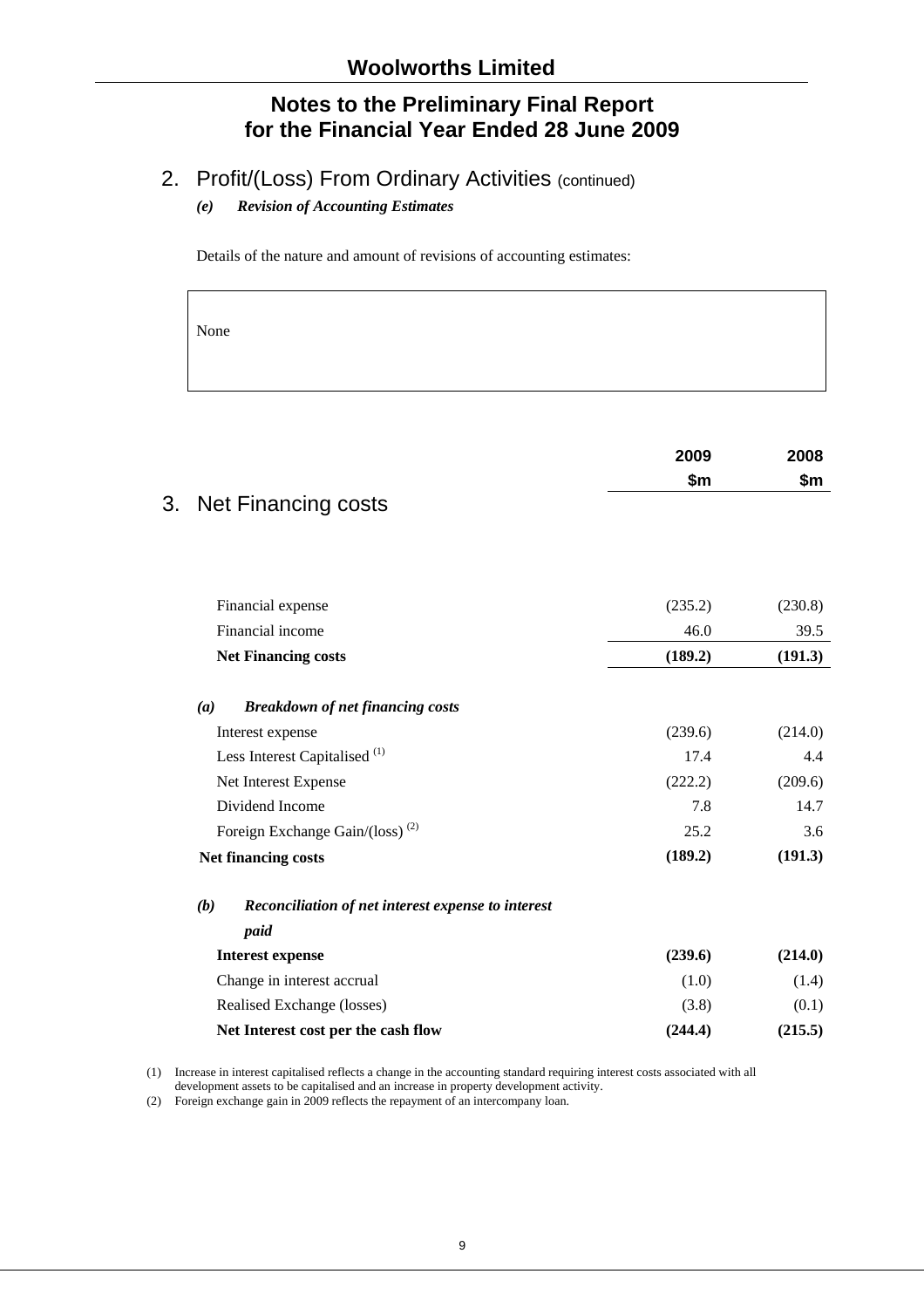# 4. Commentary on Results

Refer to Press Release

|    |                                                         | 2009           | 2008      |
|----|---------------------------------------------------------|----------------|-----------|
|    |                                                         | $\mathbf{\$m}$ | \$m       |
|    | 5. Sales of Assets                                      |                |           |
|    | Sales of assets in the ordinary course of business have |                |           |
|    | given rise to the following:                            |                |           |
|    | Net Profit/(Loss)                                       |                |           |
|    | Property, plant and equipment                           | (14.2)         | 34.4      |
| 6. | <b>Retained Profits</b>                                 |                |           |
|    | Balance at beginning of the financial year              | 2,559.7        | 1,962.5   |
|    | Net profit attributable to the members of Woolworths    |                |           |
|    | Limited                                                 | 1,835.7        | 1,626.8   |
|    | Defined benefit actuarial gain/(loss) recognised in     |                |           |
|    | equity (net of tax)                                     | (47.1)         | (27.8)    |
|    | Dividends paid                                          | (1, 174.3)     | (1,006.4) |
|    | Employee share plan dividends and forfeitures           | 4.6            | 4.6       |
|    | Balance at end of financial year                        | 3,178.6        | 2,559.7   |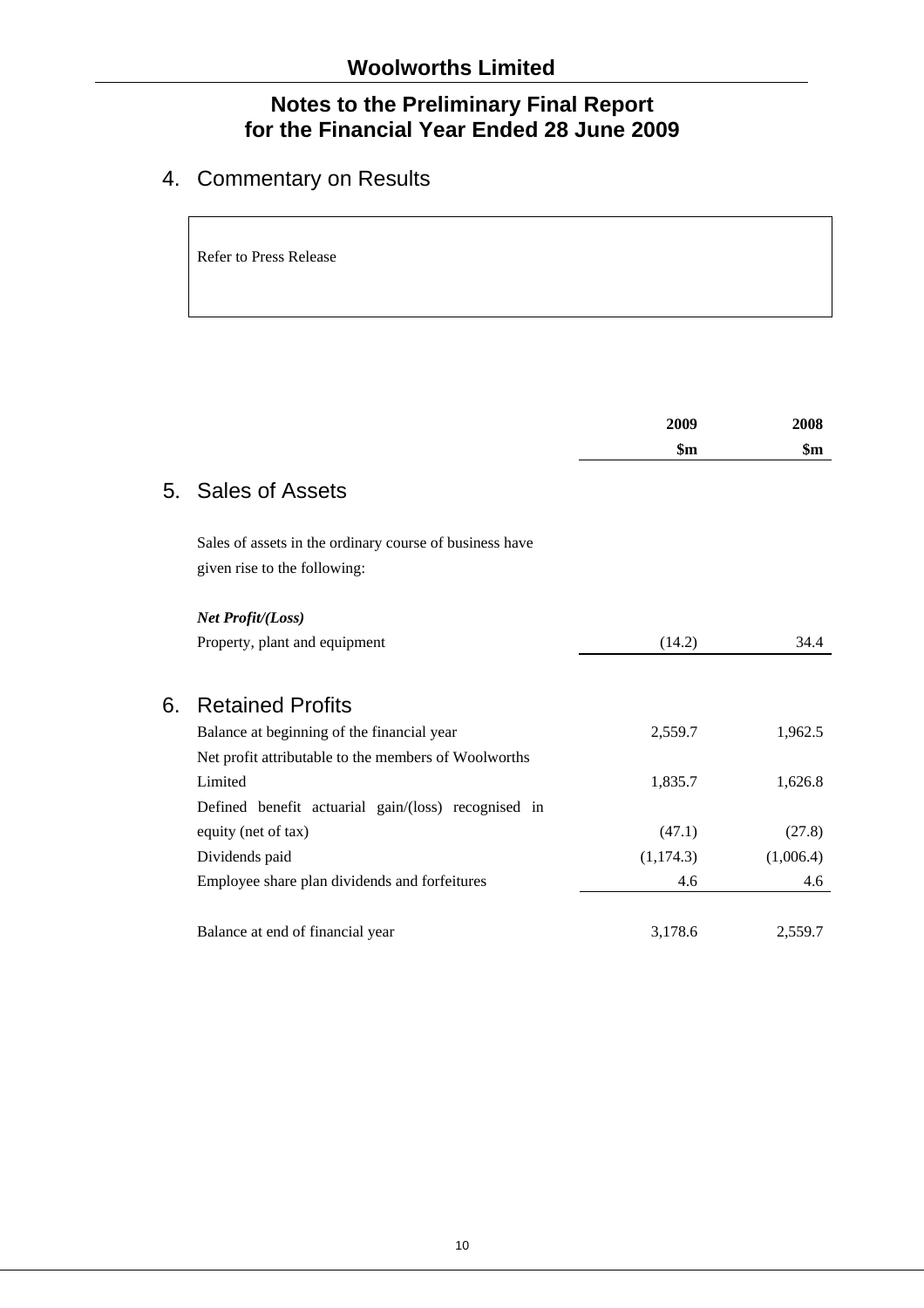|                                 |                                                                                                                                                                                                                                                                                                                                                                 | 2009<br>\$m | 2008<br>\$m |
|---------------------------------|-----------------------------------------------------------------------------------------------------------------------------------------------------------------------------------------------------------------------------------------------------------------------------------------------------------------------------------------------------------------|-------------|-------------|
| $7_{\scriptscriptstyle{\cdot}}$ | Notes to the Statement of Cash Flows<br>(a) Reconciliation of Cash                                                                                                                                                                                                                                                                                              |             |             |
|                                 | For the purposes of the statement of cash flows,<br>cash includes cash on hand and in banks and<br>investments in money market instruments, net of<br>outstanding bank overdrafts. Cash at the end of<br>the financial year as shown in the statement of<br>cash flows is reconciled to the related items in the<br>statement of financial position as follows: |             |             |
|                                 | Cash                                                                                                                                                                                                                                                                                                                                                            | 762.6       | 754.6       |
|                                 | Bank overdraft                                                                                                                                                                                                                                                                                                                                                  | (15.9)      |             |
|                                 |                                                                                                                                                                                                                                                                                                                                                                 | 746.7       | 754.6       |
|                                 | (b) Businesses Acquired                                                                                                                                                                                                                                                                                                                                         |             |             |
|                                 | Details of the aggregate cash outflow relating to<br>the acquisition of businesses and the aggregate<br>assets and liabilities of those businesses at the date<br>of acquisition were as follows:                                                                                                                                                               |             |             |
|                                 | <b>Fair Value of Net Assets Acquired</b>                                                                                                                                                                                                                                                                                                                        |             |             |
|                                 | Property, plant and equipment                                                                                                                                                                                                                                                                                                                                   | 75.6        | 99.5        |
|                                 | Inventories                                                                                                                                                                                                                                                                                                                                                     | 5.7         | 2.7         |
|                                 | Liquor, gaming licenses, property rights                                                                                                                                                                                                                                                                                                                        | 52.5        | 52.8        |
|                                 | Cash                                                                                                                                                                                                                                                                                                                                                            | 0.5         | 0.2         |
|                                 | Other assets                                                                                                                                                                                                                                                                                                                                                    | 4.8         | 1.4         |
|                                 | Provisions                                                                                                                                                                                                                                                                                                                                                      | (0.3)       | (0.2)       |
|                                 | <b>Other Liabilities</b>                                                                                                                                                                                                                                                                                                                                        | (1.2)       |             |
|                                 | Net assets acquired                                                                                                                                                                                                                                                                                                                                             | 137.6       | 156.4       |
|                                 | Goodwill on acquisition                                                                                                                                                                                                                                                                                                                                         | 28.2        | 34.9        |
|                                 |                                                                                                                                                                                                                                                                                                                                                                 | 165.8       | 191.3       |
|                                 | Analysed as follows:                                                                                                                                                                                                                                                                                                                                            |             |             |
|                                 | Consideration - cash                                                                                                                                                                                                                                                                                                                                            | 155.0       | 191.3       |
|                                 | Consideration – equity $^{(1)}$                                                                                                                                                                                                                                                                                                                                 | 6.4         |             |
|                                 | Consideration – deferred consideration <sup>(1)</sup>                                                                                                                                                                                                                                                                                                           | 4.4         |             |
|                                 |                                                                                                                                                                                                                                                                                                                                                                 | 165.8       | 191.3       |
|                                 | Consideration - cash                                                                                                                                                                                                                                                                                                                                            | 155.0       | 191.3       |
|                                 | Less: Cash balances acquired                                                                                                                                                                                                                                                                                                                                    | (0.5)       | (0.2)       |
|                                 | <b>Net Cash Outflow on Acquisition</b>                                                                                                                                                                                                                                                                                                                          | 154.5       | 191.1       |

(1) The acquisition of Langtons included cash, equity and deferred consideration.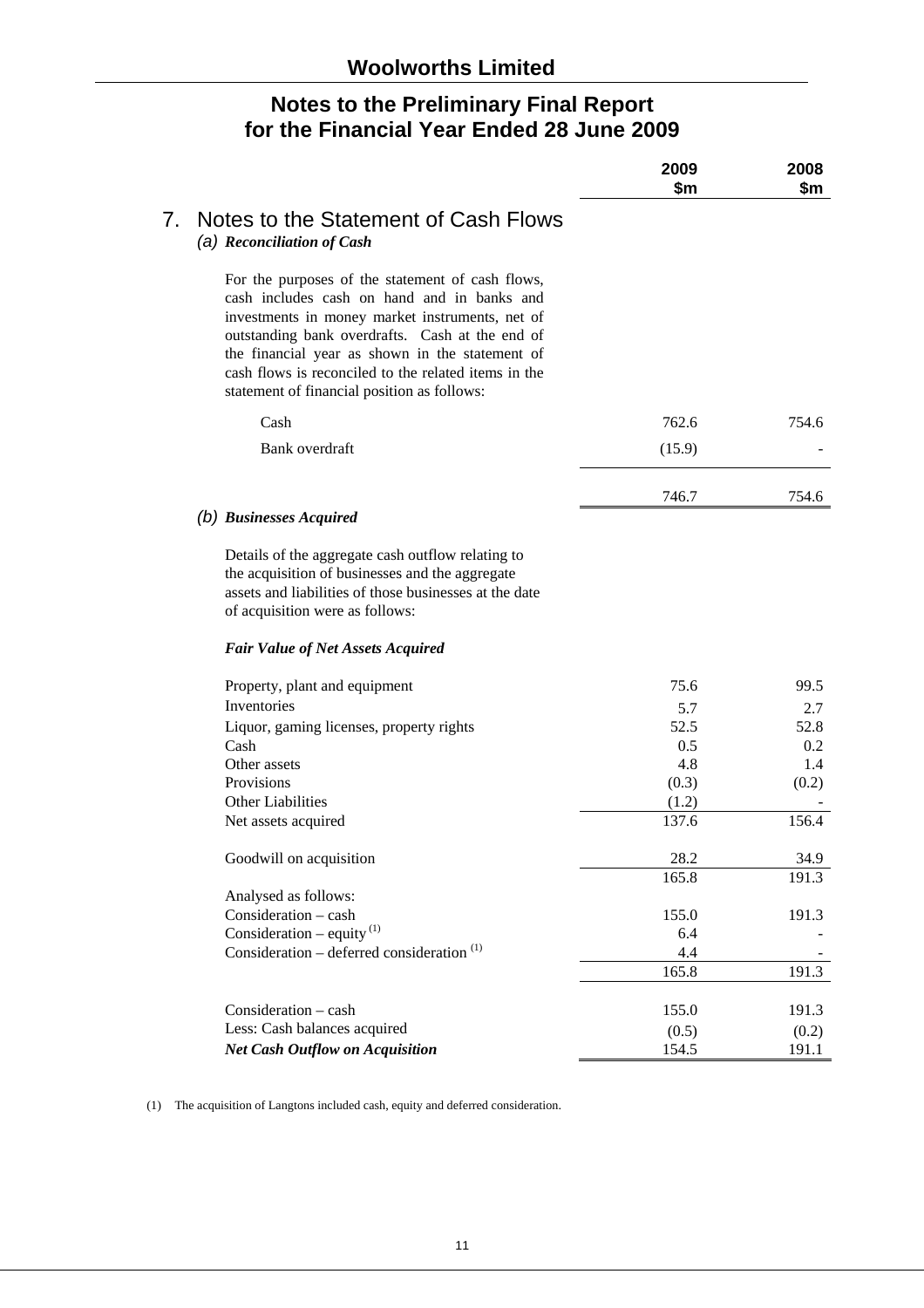# 7. Notes to the Statement of Cash Flows (continued)

*(c) Non-Cash Financing and Investing Activities* 

In accordance with the Company's Dividend Reinvestment Plan (DRP) \$161.9m of the total dividend of \$1,174.3m (14%) was reinvested in the shares of the Company (2008: \$143.9m of total dividend of \$1,006.4m, 14%).

|                                                          | 2009    | 2008    |
|----------------------------------------------------------|---------|---------|
|                                                          | \$m\$   | \$m     |
| (d) Financing Facilities                                 |         |         |
| Unrestricted access was available at balance date to the |         |         |
| following lines of credit:                               |         |         |
| Total facilities                                         |         |         |
| <b>Bank</b> overdrafts                                   | 32.4    | 30.6    |
| <b>Bank loan facilities</b>                              | 4,069.4 | 2,511.3 |
|                                                          |         |         |
|                                                          | 4,101.8 | 2,541.9 |
| Used at balance date                                     |         |         |
| <b>Bank</b> overdrafts                                   | 15.9    | 0.4     |
| Bank loan facilities                                     | 704.1   | 250.1   |
|                                                          |         |         |
|                                                          | 720.0   | 250.5   |
| Unused at balance date                                   |         |         |
| <b>Bank</b> overdrafts                                   | 16.5    | 30.2    |
| <b>Bank loan facilities</b>                              | 3,365.3 | 2,261.2 |
|                                                          | 3,381.8 | 2,291.4 |

#### *(e) Cash Balances Not Available for Use*

Not Applicable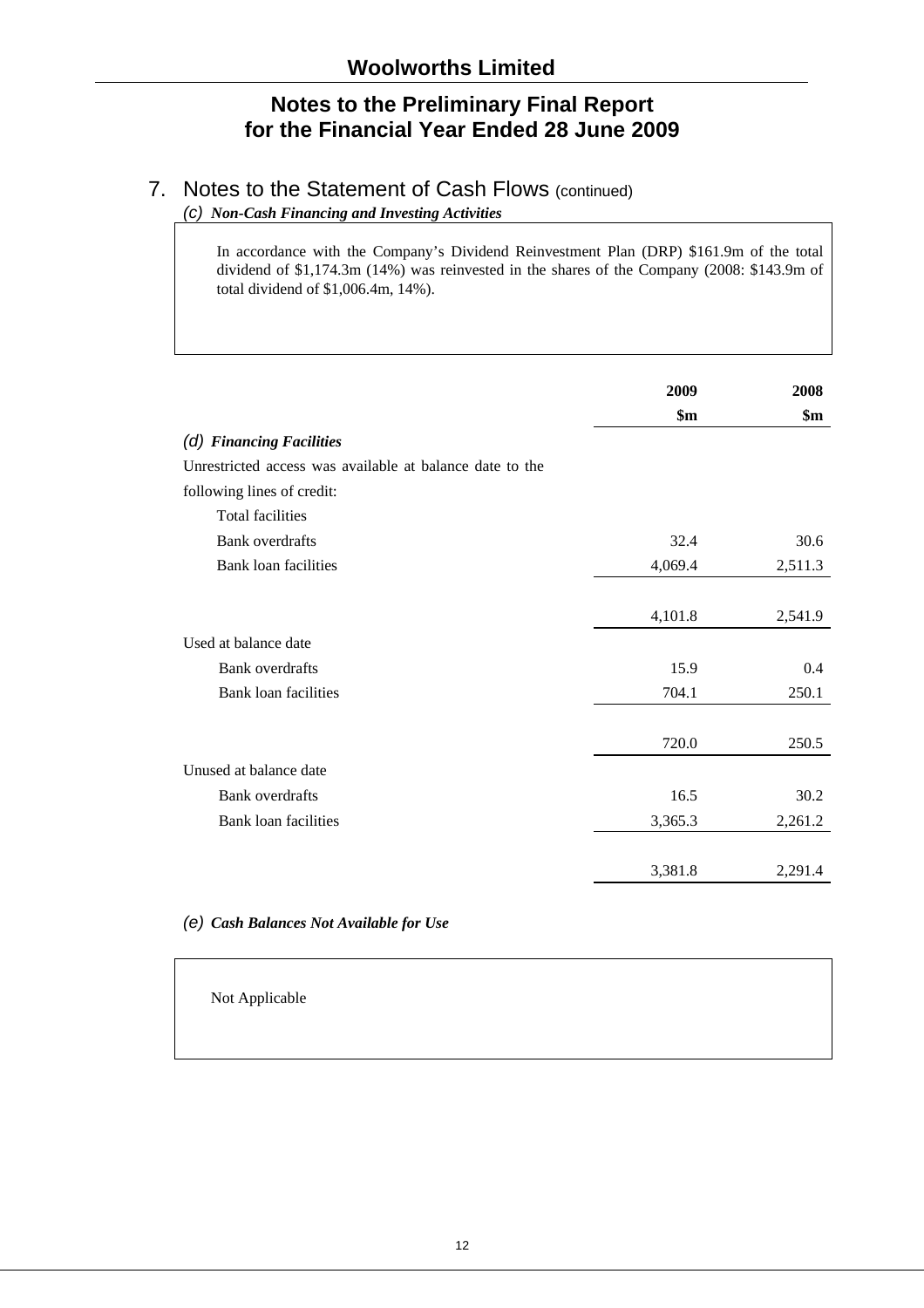|                                 |                                                                 | 2009    | 2008    |
|---------------------------------|-----------------------------------------------------------------|---------|---------|
|                                 |                                                                 | \$m\$   | \$m     |
| $7_{\scriptscriptstyle{\cdot}}$ | Notes to the Statement of Cash Flows (continued)                |         |         |
|                                 | <b>Reconciliation of Profit From Ordinary Activities</b><br>(f) |         |         |
|                                 | After Related Income Tax to Net Cash Provided by                |         |         |
|                                 | <b>Operating Activities</b>                                     |         |         |
|                                 | Net profit after income tax                                     | 1,860.0 | 1,651.5 |
|                                 | Depreciation and amortisation                                   | 729.4   | 650.1   |
|                                 | Impairment of receivables                                       | 1.6     | 3.7     |
|                                 | Foreign exchange (gains)/losses                                 | (29.4)  | (3.8)   |
|                                 | Share based options expense                                     | 63.5    | 48.5    |
|                                 | Decrease in defined benefit plan liability                      | (4.1)   | (9.9)   |
|                                 | (Profit)/Loss on sale of property, plant and                    |         |         |
|                                 | equipment                                                       | 14.2    | (34.4)  |
|                                 | Borrowing costs capitalised                                     | (17.4)  | (4.4)   |
|                                 | (Increase)/decrease in deferred tax asset                       | 3.6     | (3.7)   |
|                                 | Increase/(decrease) in income tax payable                       | (50.8)  | 115.9   |
|                                 | (Increase)/decrease in receivables                              | (15.4)  | (154.7) |
|                                 | (Increase)/decrease in inventories                              | (273.1) | (303.4) |
|                                 | Increase/(decrease) in payables                                 | 169.9   | 644.8   |
|                                 | Increase/(decrease) in sundry payables and                      |         |         |
|                                 | provisions                                                      | 160.0   | 68.5    |
|                                 | Dividends Received                                              | (7.8)   | (14.7)  |
|                                 | Net cash provided by operating activities                       | 2,604.2 | 2,654.0 |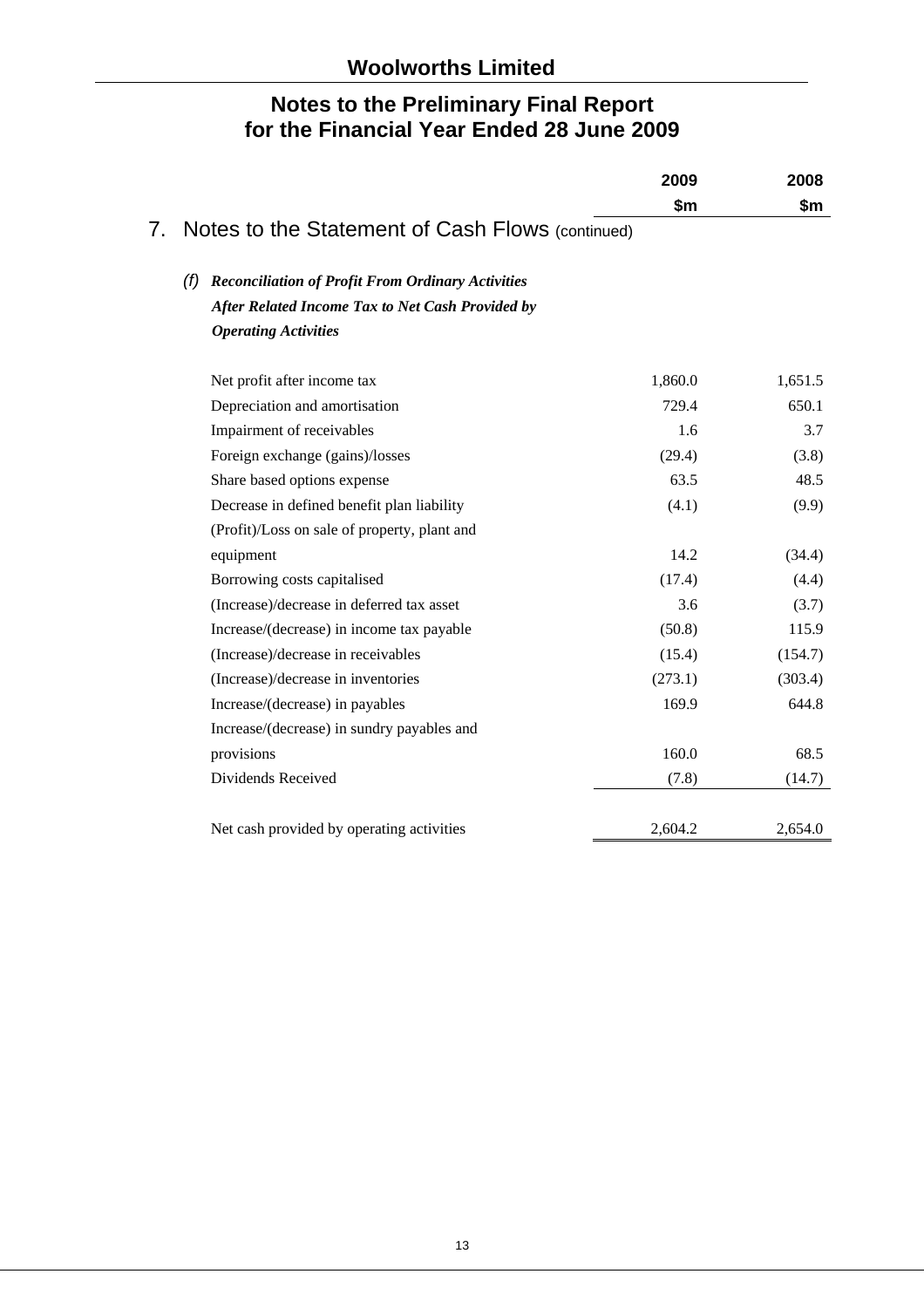# 8. Details Relating to Dividends (Distributions)

|                  |      |                    |                   | Amount per          |
|------------------|------|--------------------|-------------------|---------------------|
|                  |      |                    | <b>Amount</b> per | security of foreign |
|                  |      | Date dividend      | security          | sourced dividend    |
|                  |      | payable            | ¢                 | ¢                   |
| Final dividend   | 2009 | $9th$ October 2009 | 56                |                     |
|                  | 2008 | $3rd$ October 2008 | 48                |                     |
| Interim dividend | 2009 | $24th$ April 2009  | 48                |                     |
|                  | 2008 | $24th$ April 2008  | 44                |                     |
| Total            | 2009 |                    | 104               |                     |
|                  | 2008 |                    | 92                |                     |

**Amount per** 

### **Total dividend (distribution) per security (interim plus final)**

|                                                  | 2009 | 2008 |
|--------------------------------------------------|------|------|
|                                                  |      |      |
| Ordinary securities (each class separately)      | 104  | 92   |
| Preference securities (each class separately)    | Nil  | Nil  |
| Other equity instruments (each class separately) | Nil  | Nil  |

#### **Interim and final dividend (distribution) on all securities**

|                                                  | 2009           | 2008          |
|--------------------------------------------------|----------------|---------------|
|                                                  | $\mathbf{\$m}$ | $\mathbf{Sm}$ |
| Ordinary securities (each class separately)      | 1,174.3        | 1,006.4       |
| Preference securities (each class separately)    | Nil            | Nil           |
| Other equity instruments (each class separately) | Nil            | Nil           |
| Special Dividend (see below)                     | ۰              |               |
| <b>Total</b>                                     | 1,174.3        | 1,006.4       |

Any other disclosures in relation to dividends (distributions).

Not Applicable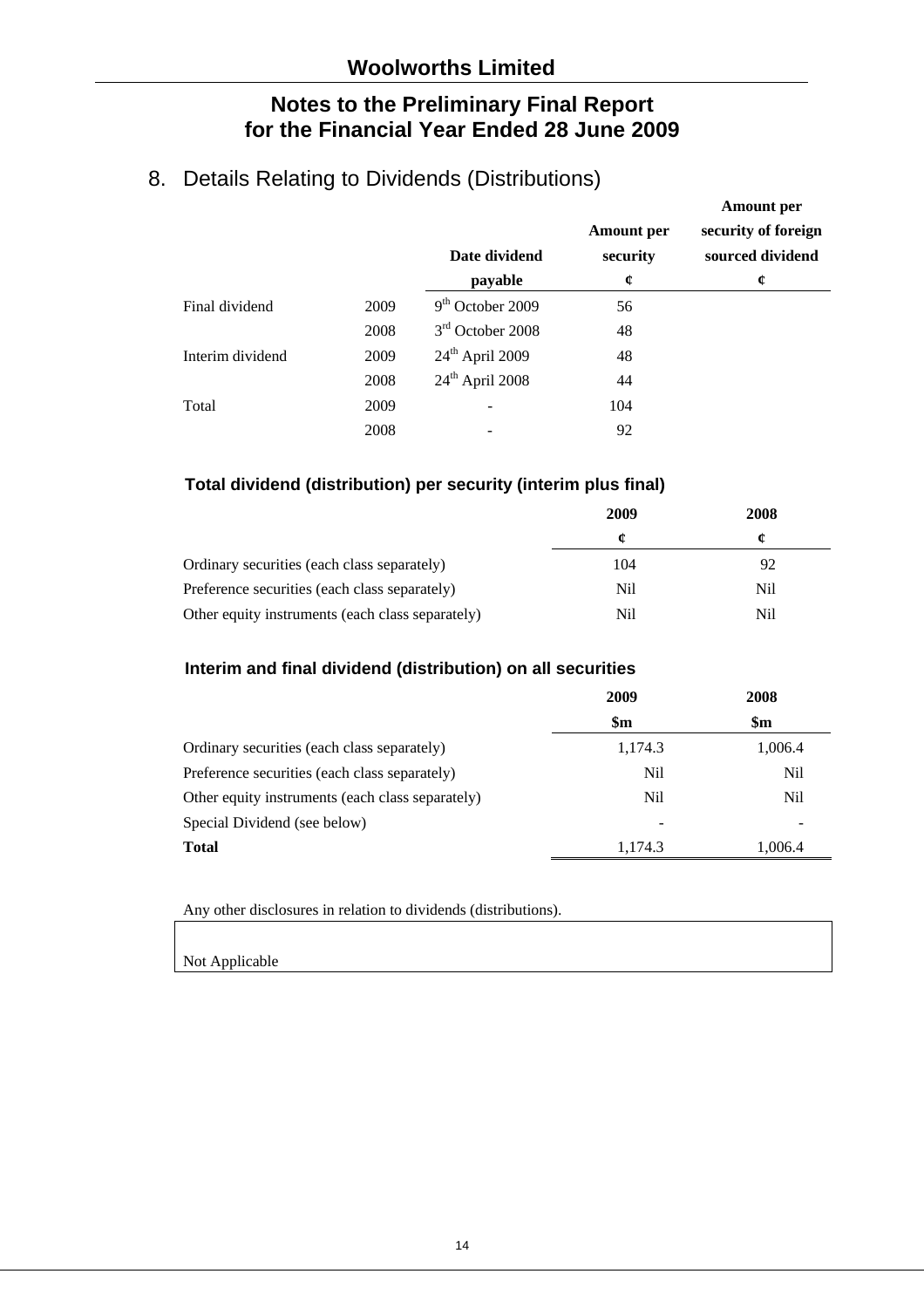# 8. Details Relating to Dividends/(Distributions) (continued)

#### **Dividend Reinvestment Plans**

The dividend or distribution plans shown below are in operation.

#### **Dividend Reinvestment Plan (The Plan)**

Under the terms and conditions of the DRP, eligible shareholders may elect to participate in the Plan in respect to all or part of their shareholding, subject to any maximum and/or minimum number of shares to participate in the Plan that the Directors may specify. There is currently no minimum number of shares which a shareholder may designate as participating in the Plan. The maximum number of shares which a shareholder (other than broker's nominees and certain trustees) may designate as participating in the Plan is 20,000.

 The last date(s) for receipt of election notices for the dividend or distribution plans 11 September 2009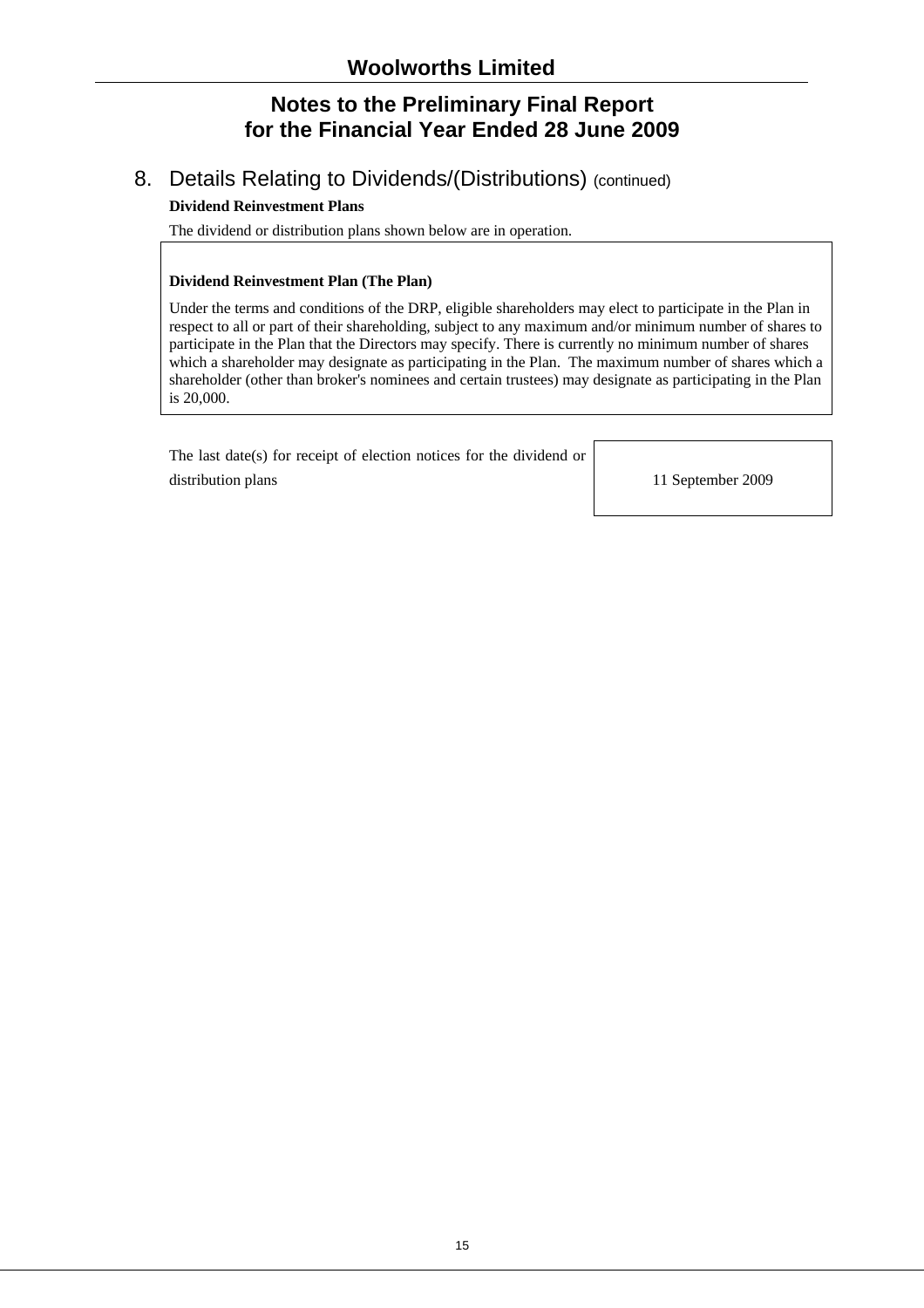# 9. Earnings Per Share

|                  | 2009                | 2008                    |  |
|------------------|---------------------|-------------------------|--|
|                  | $\varphi$ per share | $\mathfrak c$ per share |  |
| <b>Basic EPS</b> | 150.71              | 134.89                  |  |
| Diluted EPS      | 149.69              | 133.55                  |  |

#### *Basic Earnings per Share*

The earnings and weighted average number of ordinary shares used in the calculation of basic earnings per share are as follows:

|                                                | 2009    | 2008           |
|------------------------------------------------|---------|----------------|
|                                                | \$m\$   | $\mathbf{\$m}$ |
| Earnings (a)                                   | 1,835.7 | 1,626.8        |
|                                                |         |                |
|                                                | 2009    | 2008           |
|                                                | No.m    | No. m          |
| Weighted average number of ordinary shares (b) | 1,218.0 | 1,206.0        |
|                                                |         |                |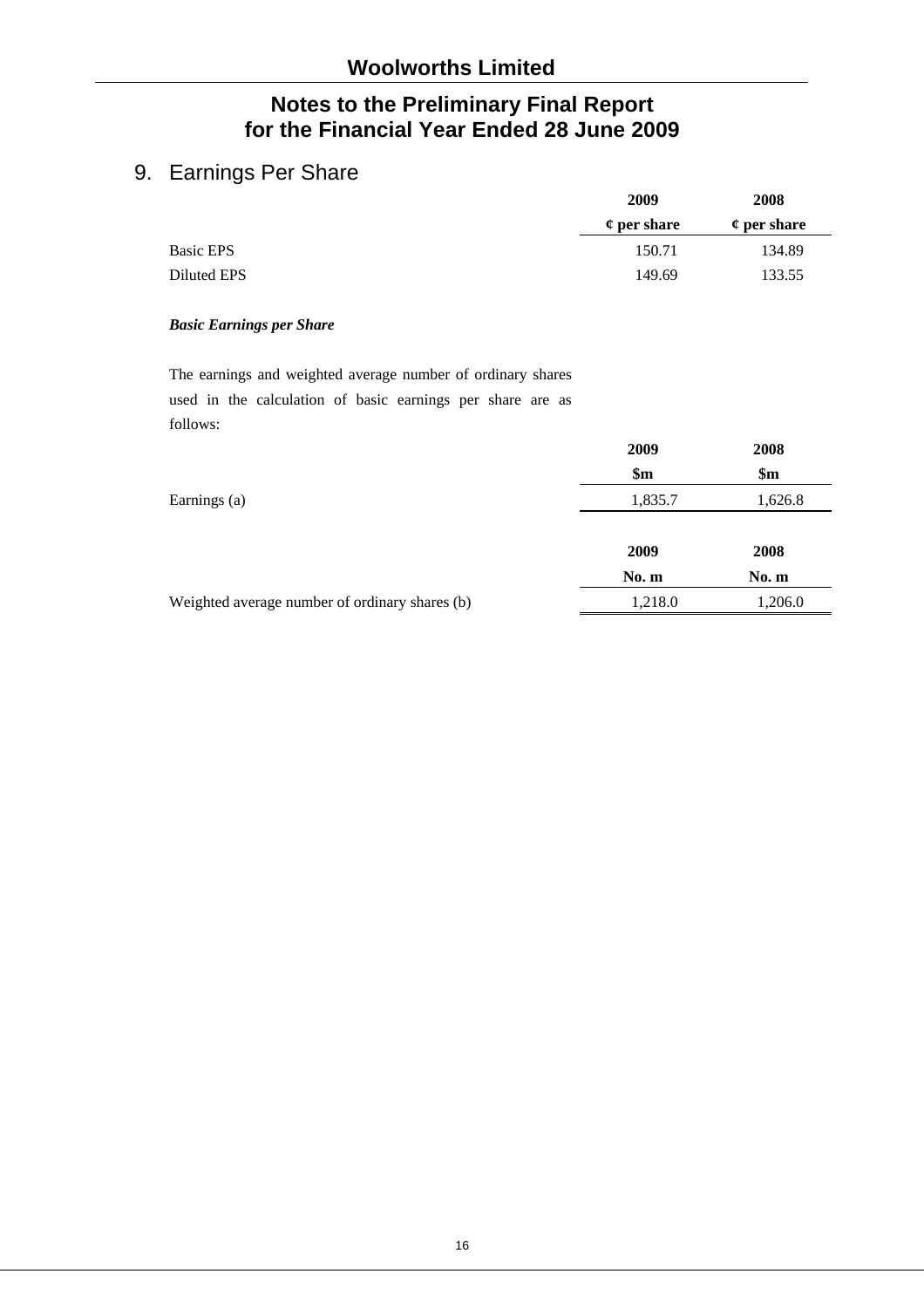# 9. Earnings Per Share (continued)

(a) Earnings used in the calculation of basic earnings per share reconciles to net profit in the statement of financial performance as follows:

|                                                     | 2009           | 2008    |  |
|-----------------------------------------------------|----------------|---------|--|
|                                                     | $\mathbf{\$m}$ | \$m     |  |
| Operating net profit attributable to the members of |                |         |  |
| <b>Woolworths Limited</b>                           | 1.835.7        | 1.626.8 |  |
|                                                     |                |         |  |
| Earnings used in the calculation of basic EPS       | 1,835.7        | 1,626.8 |  |

(b) Options are considered to be potential ordinary shares and are therefore excluded from the weighted average number of ordinary shares used in the calculation of basic earnings per share. Where dilutive, potential ordinary shares are included in the calculation of diluted earnings per share (refer below).

#### *Diluted Earnings per Share*

The earnings and weighted average number of ordinary and potential ordinary shares used in the calculation of diluted earnings per share are as follows:

|                                                          | 2009           | 2008          |
|----------------------------------------------------------|----------------|---------------|
|                                                          | $\mathbf{\$m}$ | $\mathbf{Sm}$ |
| Earnings (a)                                             | 1,835.7        | 1,626.8       |
|                                                          |                |               |
| Weighted average number of ordinary shares and notential |                |               |

| reigned average number of ordinary shares and potential |  |  |  |         |         |
|---------------------------------------------------------|--|--|--|---------|---------|
| ordinary shares $(b)$ , $(c)$ , $(d)$                   |  |  |  | 1.226.3 | 1,218.1 |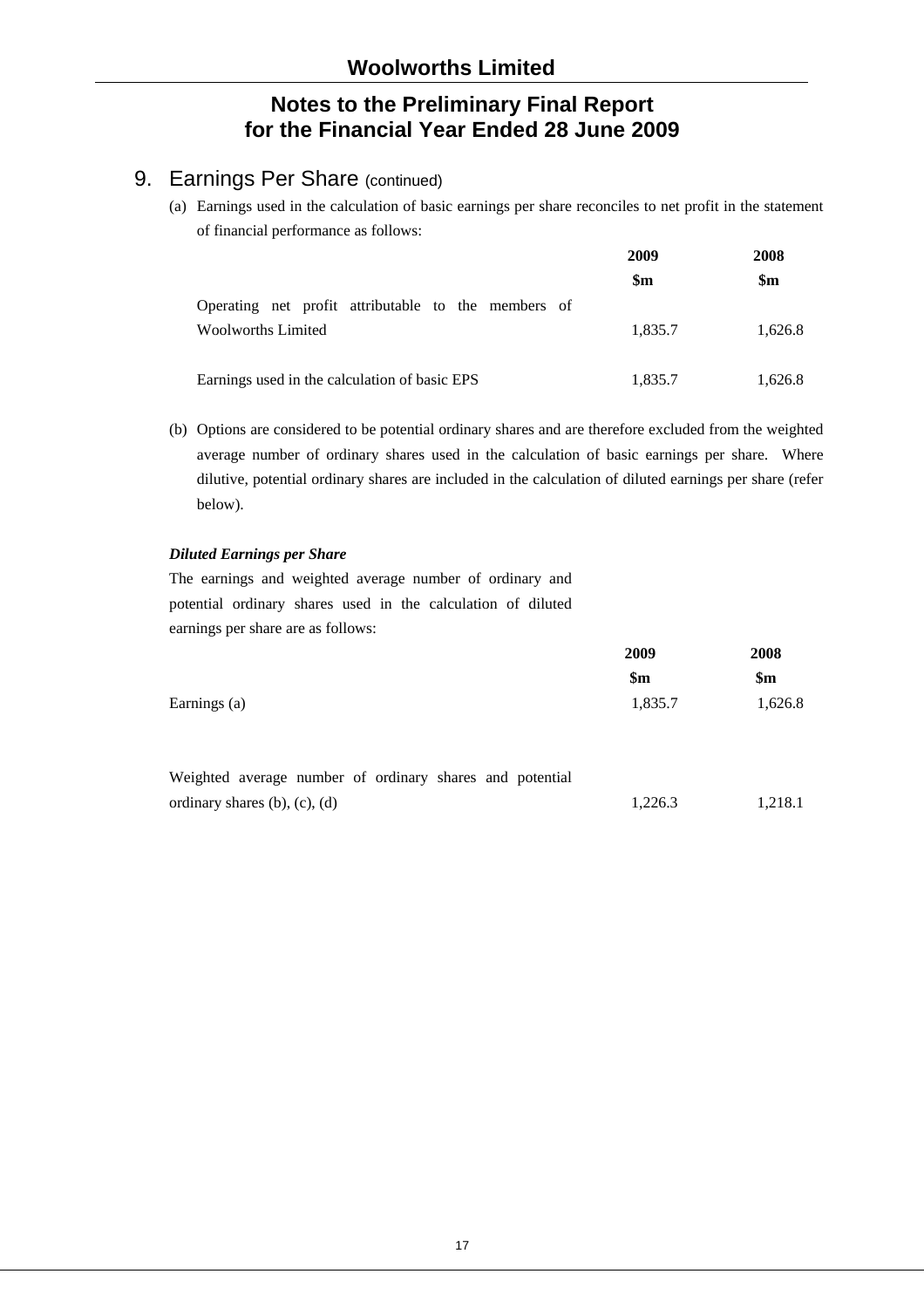# 9. Earnings Per Share (continued)

(a) Earnings used in the calculation of diluted earnings per share reconciles to net profit in the statement of financial performance as follows:

| 2009           | 2008           |  |
|----------------|----------------|--|
| $\mathbf{\$m}$ | $\mathbf{\$m}$ |  |
|                |                |  |
| 1,835.7        | 1,626.8        |  |
|                |                |  |
| 1,835.7        | 1,626.8        |  |
|                |                |  |

(b) Weighted average number of ordinary shares and potential ordinary shares used in the calculation of diluted earnings per share reconciles to the weighted average number of ordinary shares used in the calculation of basic earnings per share as follows:

|                                                            | 2009    | 2008    |
|------------------------------------------------------------|---------|---------|
|                                                            | No. m   | No. m   |
| Weighted average number of ordinary shares used in the     |         |         |
| calculation of basic EPS                                   | 1,218.0 | 1,206.0 |
| Shares deemed to be issued for no consideration in respect |         |         |
| of employee options                                        | 8.3     | 12.1    |
| Weighted average number of ordinary shares and potential   |         |         |
| ordinary shares used in the calculation of diluted EPS     | 1,226.3 | 1.218.1 |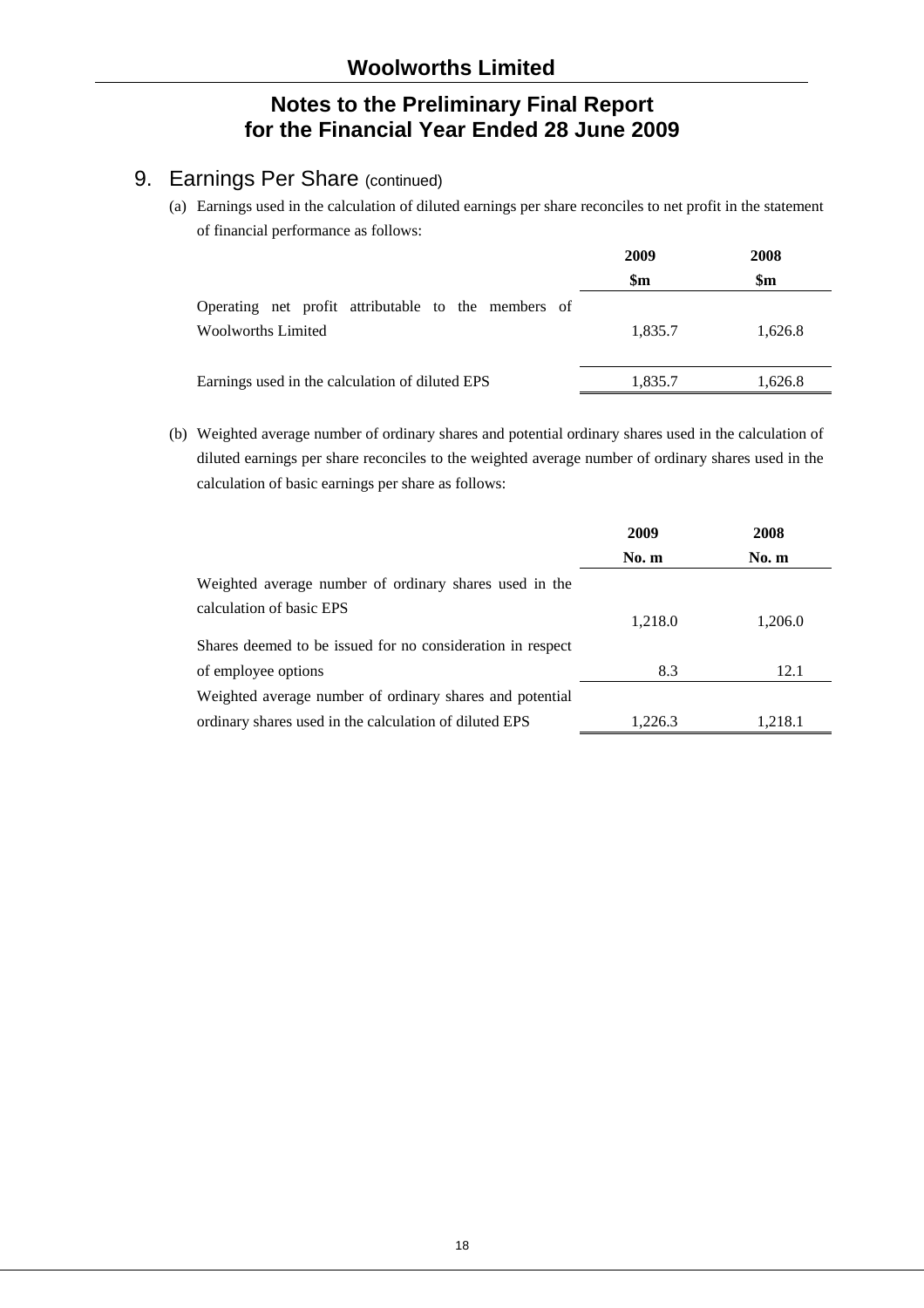# 9. Earnings Per Share (continued)

(c) The following potential ordinary shares are not dilutive and are therefore excluded from the weighted average number of ordinary shares and potential ordinary shares used in the calculation of diluted earnings per share:

|                                                       | 2009  | 2008  |
|-------------------------------------------------------|-------|-------|
|                                                       | No. m | No. m |
| Shares deemed to be issued at average market price in |       |       |
| respect of employee options                           | 29.5  | 22.1  |
|                                                       |       |       |
|                                                       | 29.5  | 22.1  |

(d) Weighted average number of converted, lapsed, or cancelled potential ordinary shares used in the calculation of diluted earnings per share:

|                | 2009  | 2008  |
|----------------|-------|-------|
|                | No. m | No. m |
| Not applicable | ۰     | -     |
|                |       |       |

# 10. Net Tangible Assets Per Security

|                                                            | 2009                | 2008                    |
|------------------------------------------------------------|---------------------|-------------------------|
|                                                            | $\varphi$ per share | $\mathfrak c$ per share |
| Net tangible assets per security                           | 153.60              | 95.64                   |
| Add:                                                       |                     |                         |
| Brand names, licenses and property development rights      | 158.67              | 156.45                  |
| Net tangible assets per security adjusted for brand names, |                     |                         |
| licenses and property development rights                   | 312.27              | 252.09                  |
|                                                            |                     |                         |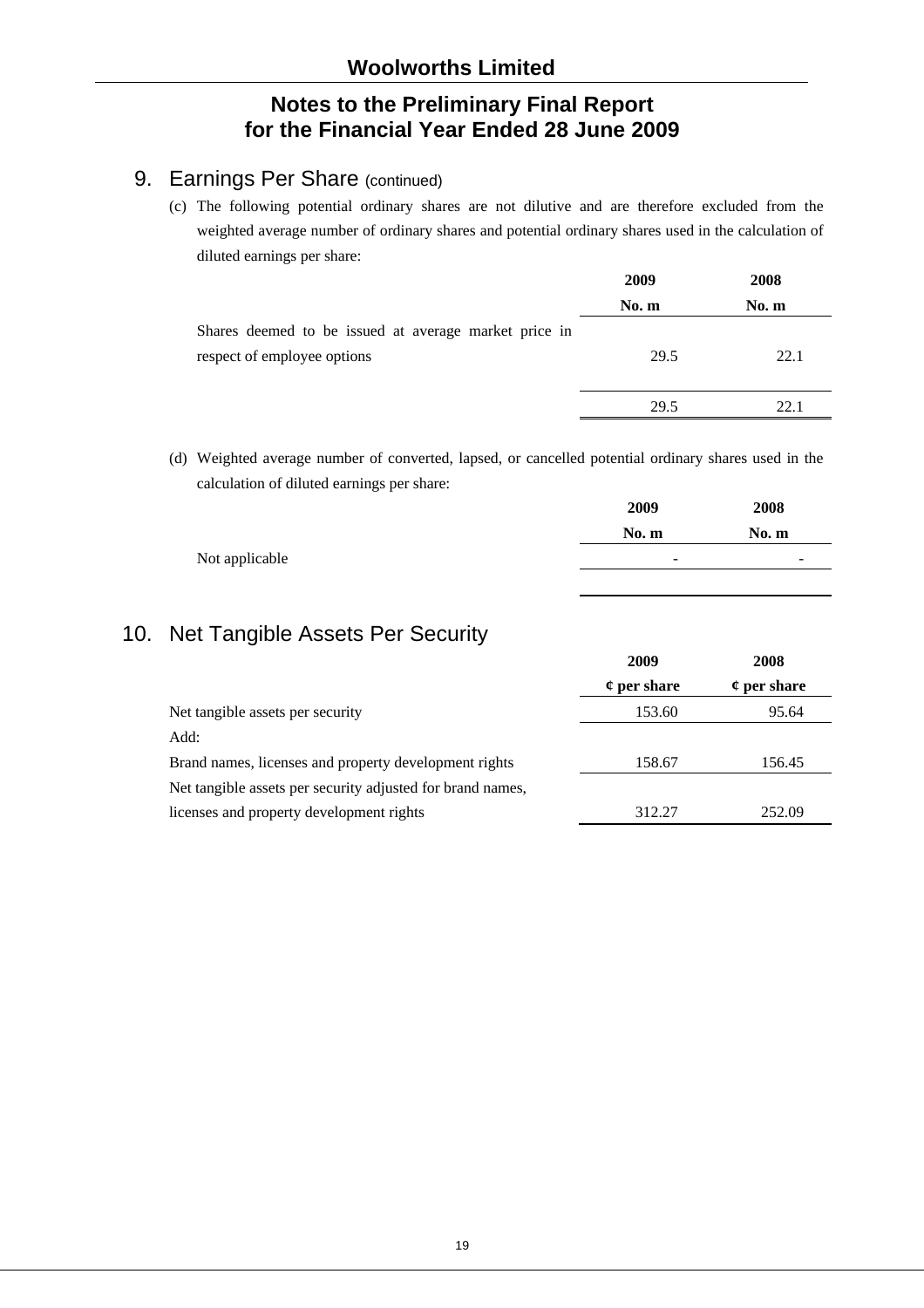# 11. Details of Entities Over Which Control Has Been Gained or Lost **Control gained over entities**

| Name of entity (or group of entities)                                                                                                                              | (a) Langtons Pty Ltd  |                       |
|--------------------------------------------------------------------------------------------------------------------------------------------------------------------|-----------------------|-----------------------|
| Date control gained                                                                                                                                                | (a) $2$ February 2009 |                       |
|                                                                                                                                                                    |                       | 2009<br>$\mathbf{Sm}$ |
| Contribution of the controlled entity (or group of entities) to profit/(loss) from<br>ordinary activities during the period, from the date of gaining control: (1) |                       |                       |
| $(1)$ This represents the net contribution after interest and tax.                                                                                                 | (a)                   | (0.1)                 |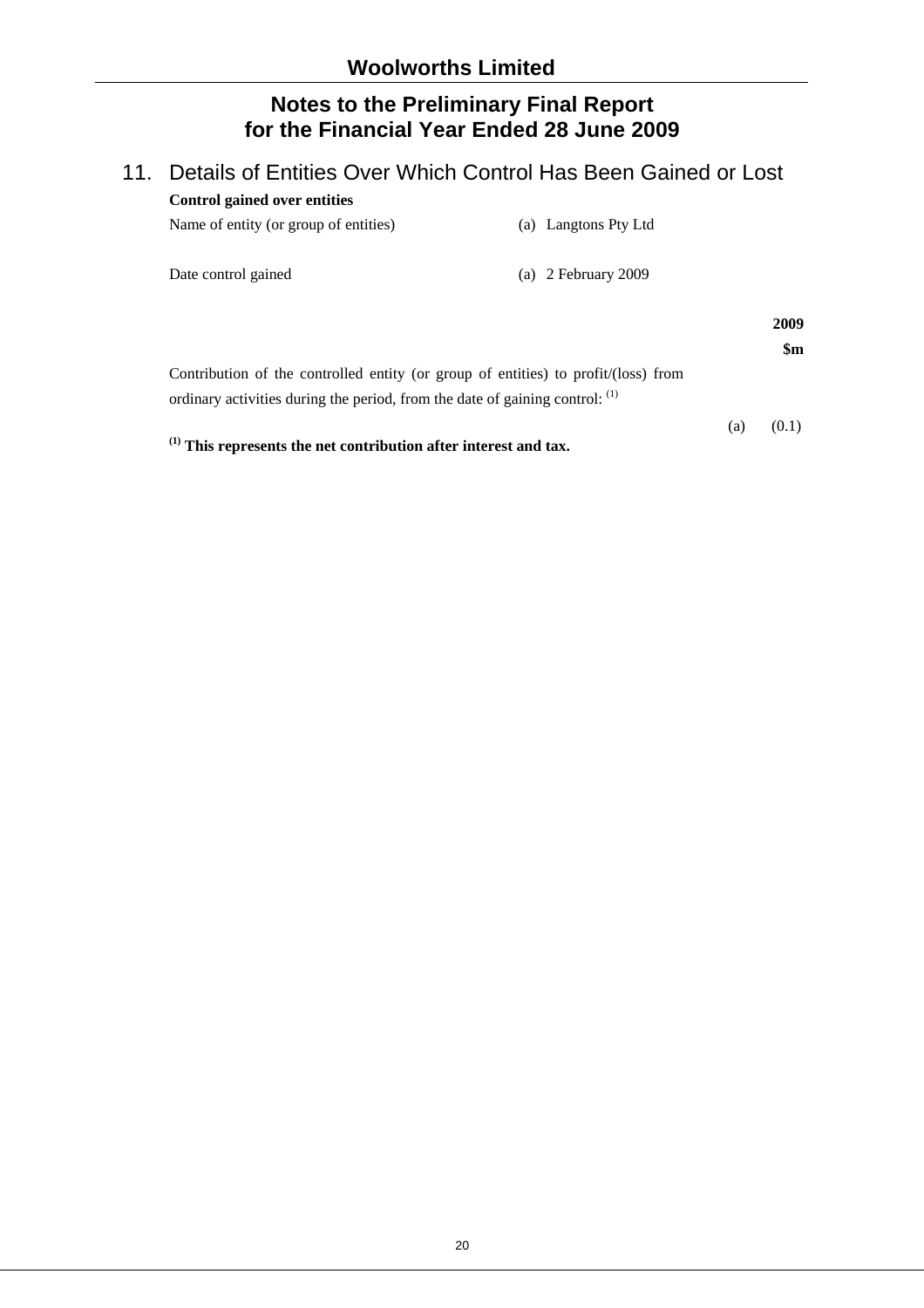# 12. Contingent Liabilities and Contingent Assets

|                                                   | 2009           | 2008  |
|---------------------------------------------------|----------------|-------|
|                                                   | $\mathbf{\$m}$ | \$m\$ |
| Contingent liabilities                            |                |       |
| Trading guarantees                                | 54.0           | 51.6  |
| Workers' compensation self-insurance guarantees   | 448.5          | 425.9 |
| Outstanding letters of credit issued to suppliers | 36.0           | 11.2  |
|                                                   | 538.5          | 488.7 |

Contingent assets

None

# 13. Segment Information

Refer to Attachment 1

# 14. Discontinuing Operations

Not applicable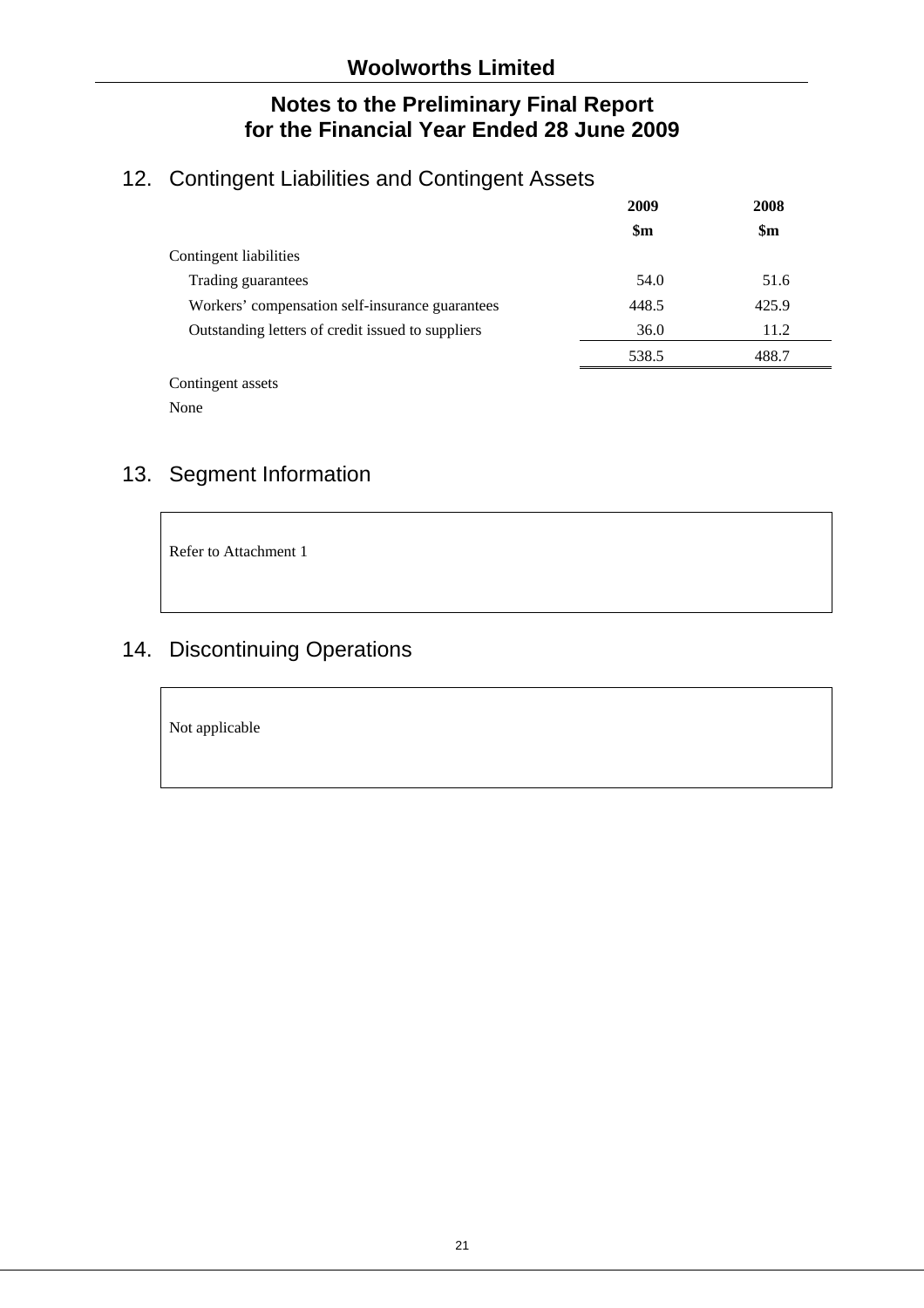# 15. Other Significant Information

Attachment 2 – Share Movements Schedule

# 16. Information on Audit or Review

This preliminary final report is based on accounts to which one of the following applies.

|   | The accounts have been audited.                 | The accounts have been subject |
|---|-------------------------------------------------|--------------------------------|
|   |                                                 | to review.                     |
| ✓ | The accounts are in the process of being $\Box$ | The accounts have not yet been |
|   | audited or subject to review.                   | audited or reviewed.           |

Description of likely dispute or qualification if the accounts have not yet been audited or subject to review or are in the process of being audited or subjected to review.

Not Applicable

Description of dispute or qualification if the accounts have been audited or subjected to review.

Not Applicable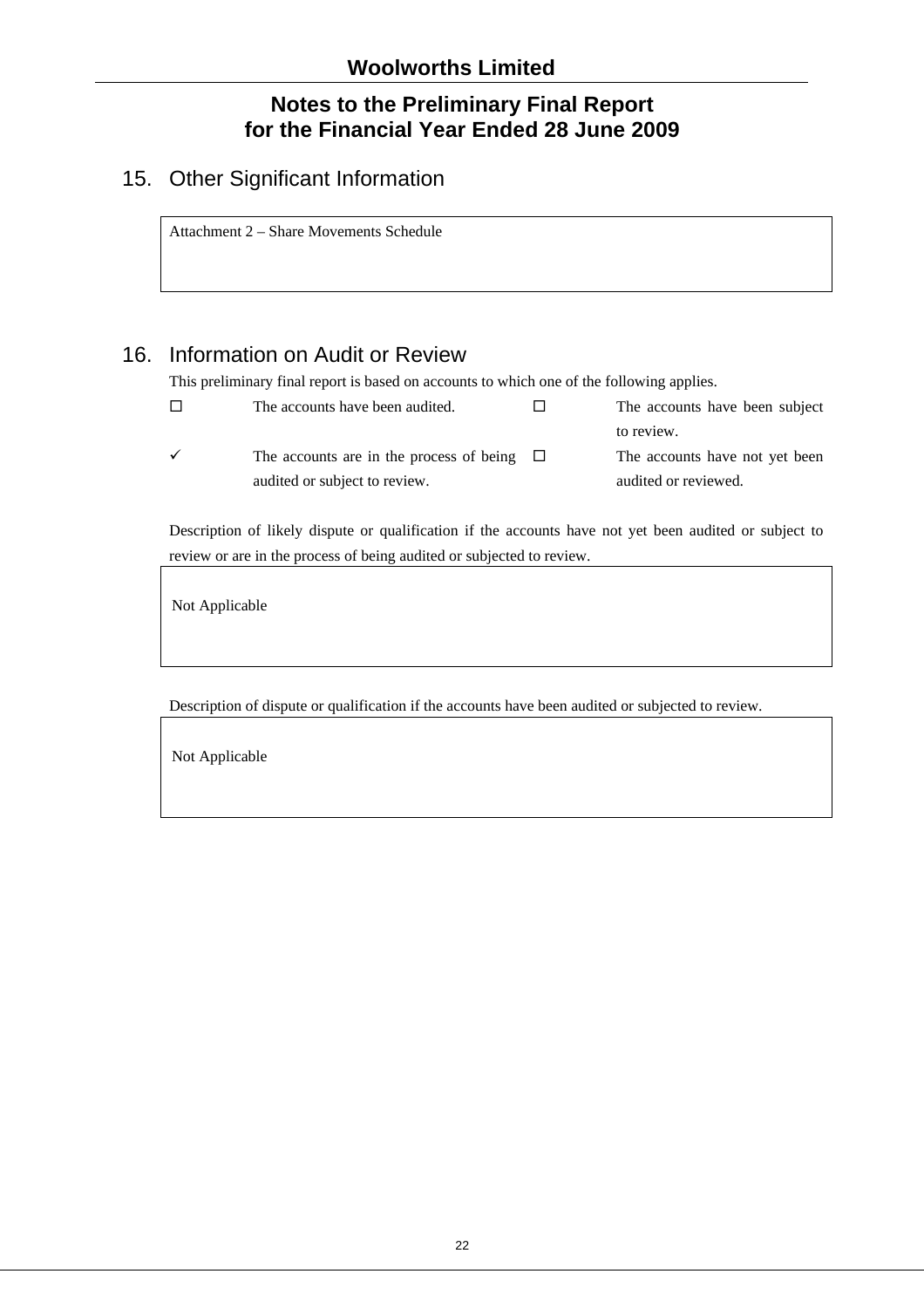| <b>Business Segments</b>                                                  |                   | Supermarkets <sup>(1)</sup> |                 | <b>BIGW</b>                                     |       | Consumer<br>Electronics <sup>(2)</sup> |                 | Hotels <sup>(3)</sup> | Wholesale<br>$(Supermarks)^{(4)}$ |             | Consolidated                  |                               |
|---------------------------------------------------------------------------|-------------------|-----------------------------|-----------------|-------------------------------------------------|-------|----------------------------------------|-----------------|-----------------------|-----------------------------------|-------------|-------------------------------|-------------------------------|
|                                                                           | 2009              | 2008                        | 2009            | 2008                                            | 2009  | 2008                                   | 2009            | 2008                  | 2009                              | 2008        | 2009                          | 2008                          |
| Segment disclosures (\$m)                                                 |                   |                             |                 |                                                 |       |                                        |                 |                       |                                   |             |                               |                               |
| <b>Business segments</b>                                                  |                   |                             |                 |                                                 |       |                                        |                 |                       | 168.0 162.1                       |             | 49,594.8                      | 47,034.8                      |
| Sales to customers<br>Other operating revenue                             | 42,325.6<br>103.0 | 40,312.8<br>123.3           |                 | 4,267.3 3,915.9 1,723.6 1,530.6 1,110.3 1,113.4 |       |                                        |                 |                       |                                   |             | 103.0                         | 123.3                         |
| Inter-segment revenue                                                     |                   |                             |                 |                                                 | 0.2   | 0.4                                    |                 |                       | 291.1                             | 264.2       | 291.3                         | 264.6                         |
| <b>Segment revenue</b><br>Eliminations                                    |                   | 42,428.6 40,436.1           |                 | 4,267.3 3,915.9 1,723.8 1,531.0 1,110.3 1,113.4 |       |                                        |                 |                       |                                   | 459.1 426.3 | 49,989.1                      | 47,422.7                      |
| Unallocated revenue/(expenses) <sup>(5)</sup>                             |                   |                             |                 |                                                 |       |                                        |                 |                       |                                   |             | (291.3)<br>148.4              | (264.6)<br>129.6              |
| <b>Total revenue</b>                                                      |                   |                             |                 |                                                 |       |                                        |                 |                       |                                   |             | 49,846.2                      | 47,287.7                      |
| Segment result before tax                                                 | 2.444.0           | 2,164.8                     | 200.2           | 161.2                                           | 50.8  | 63.1                                   | 218.0           | 215.1                 | 4.3                               | 4.3         | 2,917.3                       | 2,608.5                       |
| Unallocated revenue/(expenses) - Property <sup>(6)</sup><br>- Head Office |                   |                             |                 |                                                 |       |                                        |                 |                       |                                   |             | (7.2)<br>(94.6)               | 33.1<br>(112.8)               |
| Net financing cost                                                        |                   |                             |                 |                                                 |       |                                        |                 |                       |                                   |             | (189.2)                       | (191.3)                       |
| Profit before tax<br>Income tax expense<br>Profit after tax               |                   |                             |                 |                                                 |       |                                        |                 |                       |                                   |             | 2,626.3<br>(766.3)<br>1,860.0 | 2,337.5<br>(686.0)<br>1,651.5 |
| Segment assets                                                            | 9,619.9           | 8,776.3                     | 1,286.8 1,152.5 |                                                 | 538.7 | 498.6                                  | 3,057.4 2,893.8 |                       | 57.7                              | 57.6        | 14,560.5                      | 13,378.8                      |
| Unallocated <sup>(7)</sup>                                                |                   |                             |                 |                                                 |       |                                        |                 |                       |                                   |             | 2,524.4                       | 2,293.7                       |
| <b>Total Assets</b>                                                       |                   |                             |                 |                                                 |       |                                        |                 |                       |                                   |             | 17,084.9                      | 15,672.5                      |
| Segment liabilities                                                       | 3,776.5           | 3,663.2                     | 638.5           | 597.2                                           | 192.7 | 150.6                                  | 160.8           | 149.2                 | 47.4                              | 45.6        | 4,815.9                       | 4,605.8                       |
| Unallocated <sup>(7)</sup>                                                |                   |                             |                 |                                                 |       |                                        |                 |                       |                                   |             | 5,211.7                       | 4,831.4                       |
| <b>Total Liabilities</b>                                                  |                   |                             |                 |                                                 |       |                                        |                 |                       |                                   |             | 10,027.6                      | 9,437.2                       |
| Capital expenditure<br>Unallocated <sup>(7)</sup>                         | 1,111.6           | 1,148.3                     | 131.0           | 152.9                                           | 54.0  | 36.2                                   | 234.6           | 333.4                 | 5.5                               | 1.7         | 1,536.8<br>315.1              | 1,672.5<br>269.2              |
| <b>Acquisition of Assets</b>                                              |                   |                             |                 |                                                 |       |                                        |                 |                       |                                   |             | 1,851.9                       | 1,941.7                       |
|                                                                           |                   |                             |                 |                                                 |       |                                        |                 |                       |                                   |             |                               |                               |
| Segment depreciation and amortisation                                     | 522.3             | 467.2                       | 64.1            | 55.0                                            | 30.8  | 25.7                                   | 64.6            | 57.8                  | 1.7                               | 1.4         | 683.5                         | 607.1                         |
| Unallocated <sup>(7)</sup>                                                |                   |                             |                 |                                                 |       |                                        |                 |                       |                                   |             | 45.9                          | 43.0                          |
| <b>Total depreciation and amortisation</b>                                |                   |                             |                 |                                                 |       |                                        |                 |                       |                                   |             | 729.4                         | 650.1                         |
| Segment other non cash expenses                                           | 38.8              | 29.1                        | 6.2             | 4.6                                             | 1.9   | 1.5                                    | 3.0             | 2.2                   |                                   |             | 49.9                          | 37.4                          |
| Unallocated <sup>(8)</sup>                                                |                   |                             |                 |                                                 |       |                                        |                 |                       |                                   |             | 133.6                         | 115.1                         |
| Total other non cash expenses                                             |                   |                             |                 |                                                 |       |                                        |                 |                       |                                   |             | 183.5                         | 152.5                         |

(1) Supermarkets comprise supermarket stores, liquor stores and petrol canopies in Australia and New Zealand.

(2) Consumer Electronics includes Woolworths Wholesale India.

(3) Hotels comprise on-premise liquor sales, food, accommodation, gaming and venue hire.

(4) Wholesale comprises Statewide Independent Wholesalers (SIW).

(5) Unallocated revenue comprise rent and other revenue from operating activities.

(6) 2008 includes other significant items including the profit on sale of certain properties (\$49.7m).

(7) Unallocated comprise corporate head office and property division.

(8) Includes non cash transactions including the Defined Benefit Liability movement, Employee Shares Scheme expenses and Unrealised Foreign Exchange Losses.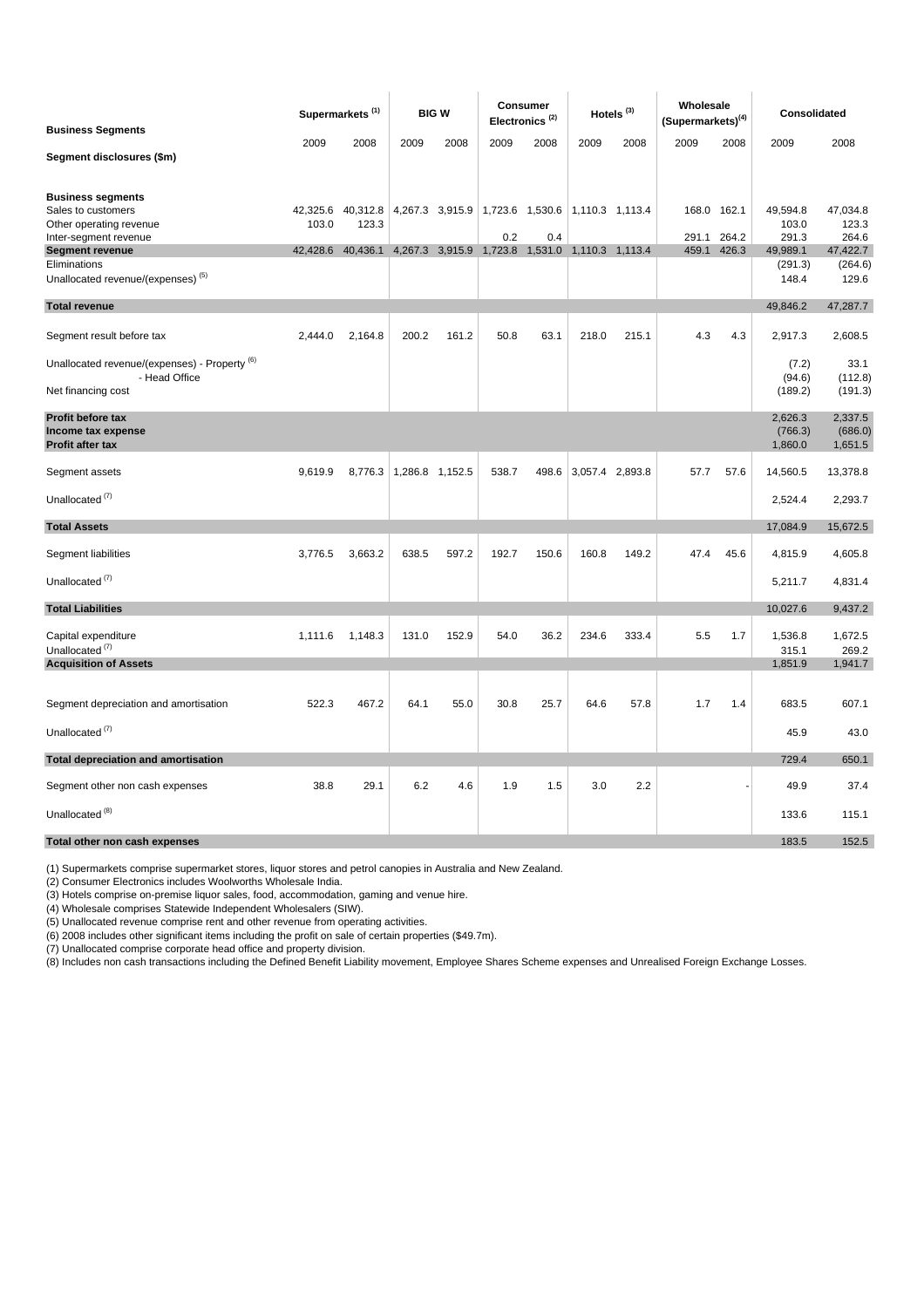#### **Geographical Segments**

|                           | Australia |          | <b>New Zealand</b> |         | Consolidated |          |
|---------------------------|-----------|----------|--------------------|---------|--------------|----------|
| Segment disclosures (\$m) | 2009      | 2008     | 2009               | 2008    | 2009         | 2008     |
| Sales to customers        | 45.266.0  | 42.571.2 | 4.328.8            | 4,463.6 | 49.594.8     | 47.034.8 |
| Other revenue             | 375.6     | 363.8    | 18.7               | 24.1    | 394.3        | 387.9    |
| Segment revenue           | 45.641.6  | 42,935.0 | 4,347.5            | 4,487.7 | 49.989.1     | 47.422.7 |
| Segment assets            | 11.669.1  | 10,733.2 | 2.891.4            | 2,645.6 | 14.560.5     | 13,378.8 |
| Capital expenditure       | 1.310.2   | 1,482.2  | 226.6              | 190.3   | 1,536.8      | 1.672.5  |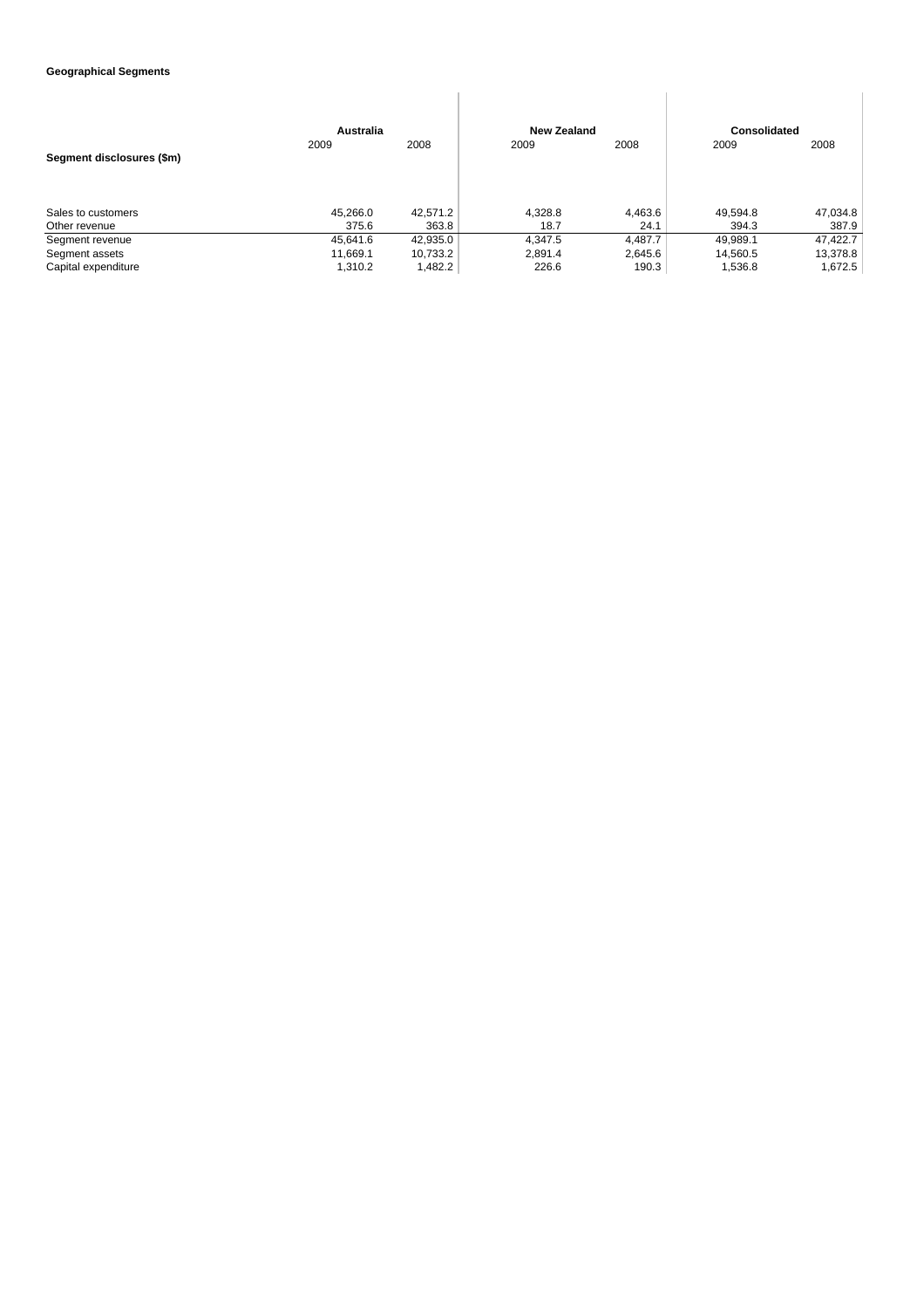# **Ordinary securities movements through issues of shares**

| Date                    | <b>No of Shares</b> | <b>Exercise/Issue Price</b> |
|-------------------------|---------------------|-----------------------------|
| 1/09/2008               | 10,000              | 5.11                        |
| 1/09/2008               | 1,463,450           | 12.60                       |
| 1/09/2008               | 5,250               | 11.54                       |
| 1/09/2008               | 3,000               | 12.60                       |
| 4/09/2008               | 352,000             | 12.60                       |
| 1/09/2008               | 1,891,475           | 12.60                       |
| 1/09/2008               | 5,000               | 11.54                       |
| 11/09/2008              | 101,350             | 12.60                       |
| 18/09/2008              | 121,000             | 12.60                       |
| 25/09/2008              | 65,000              | 12.60                       |
| 25/09/2008              | 1,000               | 11.54                       |
| 2/10/2008               | 26,000              | 12.60                       |
| 3/10/2008               | 2,993,478           | 27.79                       |
| 16/10/2008              | 9,000               | 12.60                       |
| 23/10/2008              | 24,000              | 12.60                       |
| 30/10/2008              | 124,000             | 12.60                       |
| 6/11/2008               | 70,000              | 12.60                       |
| 6/11/2008               | 750                 | 11.54                       |
| 13/11/2008              | 30,100              | 10.89                       |
| 13/11/2008              | 82,816              | 12.60                       |
| 19/11/2008              | 32,000              | 12.60                       |
| 19/11/2008              | 1,500               | 11.54                       |
| 27/11/2008              | 26,000              | 12.60                       |
| 4/12/2008               | 87,000              | 12.60                       |
| 11/12/2008              | 18,400              | 10.89                       |
| 11/12/2008              | 207,000             | 12.60                       |
| 18/12/2008              | 208,250             | 12.60                       |
| 18/12/2008              | 11,063              | 11.54                       |
| 29/12/2008              | 227,100             | 12.60                       |
| 31/12/2008              | 4,000               | 12.60                       |
| 2/02/2009               | 236,043             | 26.33                       |
| 5/02/2009               | 2,000               | 11.54                       |
| 12/02/2009              | 750                 | 11.54                       |
| 26/02/2009              | 1,000               | 11.54                       |
| 2/03/2009               | 8,543               | 26.33                       |
| 12/03/2009              | 10,000              | 10.89                       |
| 19/03/2009              | 1,000               | 11.54                       |
| 23/04/2009              | 35,000              | 5.11                        |
| 30/04/2009              | 60,000              | 5.11                        |
| 30/04/2009<br>7/05/2009 | 1,000<br>3,207,161  | 11.54<br>25.21              |
| 18/06/2009              | 100,000             | 5.11                        |
| 25/06/2009              | 20,000              | 6.17                        |
|                         |                     |                             |
|                         | 11,883,479          | (a)                         |

(a) Note that this excludes 1,232,906 shares issued under the employee share plan (Treasury Shares)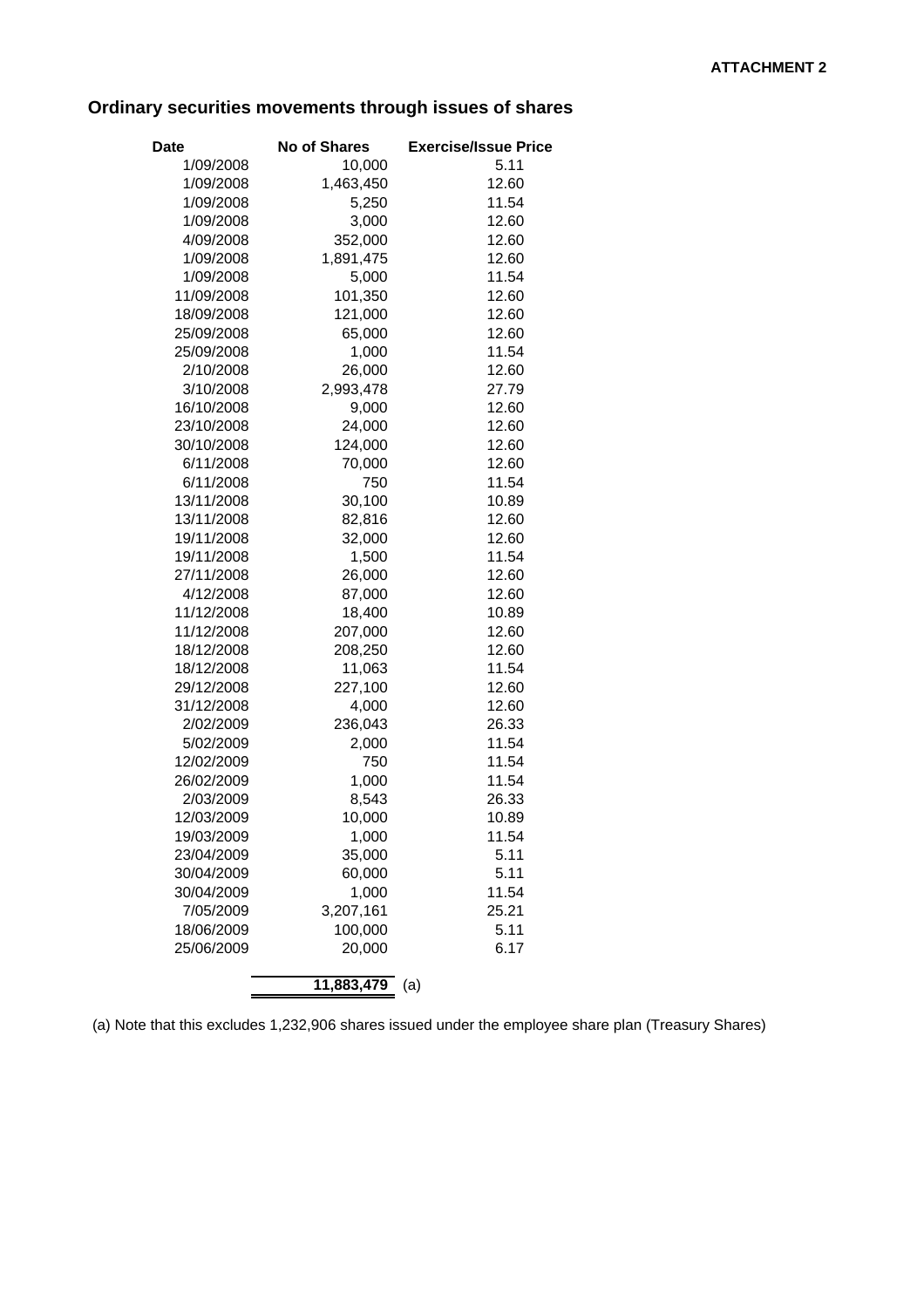# **WOOLWORTHS LIMITED**

# **27 August 2009 PRESS RELEASE**

#### **FINAL PROFIT REPORT AND DIVIDEND ANNOUNCEMENT FOR THE 52 WEEKS ENDED 28 JUNE 2009**

# Net Profit After Tax up 12.8% to \$1,835.7 million

- − 12.8% NPAT growth at upper end of target range
- − Sales of \$49,595 million, up 7.5% on a comparable 52 week basis. Excluding petrol sales increase 8.5%
- − Total sales for 52 weeks this year compared with 53 weeks last year up 5.4% to \$49,595 million
- − 11.5% increase in Earnings Before Interest, Tax, Depreciation and Amortisation
- − 11.3% increase in Earnings Before Interest and Tax to \$2,815.5 million
- − 12.8% increase in Net Profit After Tax to \$1,835.7 million
- − 11.7% increase in earnings per share to 150.7 cents
- − 13.0% increase in Dividend per Share to 104 cents
- − 6 basis points increase in Cost of Doing Business greater than 20 basis points reduction after normalising for petrol, hotels and prior year property profits

"Our entire team has achieved this record result in the most challenging year most of us can remember. This demonstrates that Woolworths is built for sustainable results over the long term, and that our strategies are being delivered consistently across our divisions. Our strategies in New Zealand Supermarkets and Consumer Electronics are starting to deliver, with improved results in the second half. Despite the strength of this result, we cannot afford to rest on our laurels, take our customers for granted, or to use short-term thinking. Our goal is to continue to grow our business and deliver opportunities to our employees and value to our customers and shareholders."

#### **- Michael Luscombe, Managing Director and CEO.**

# **WOOLWORTHS LIMITED**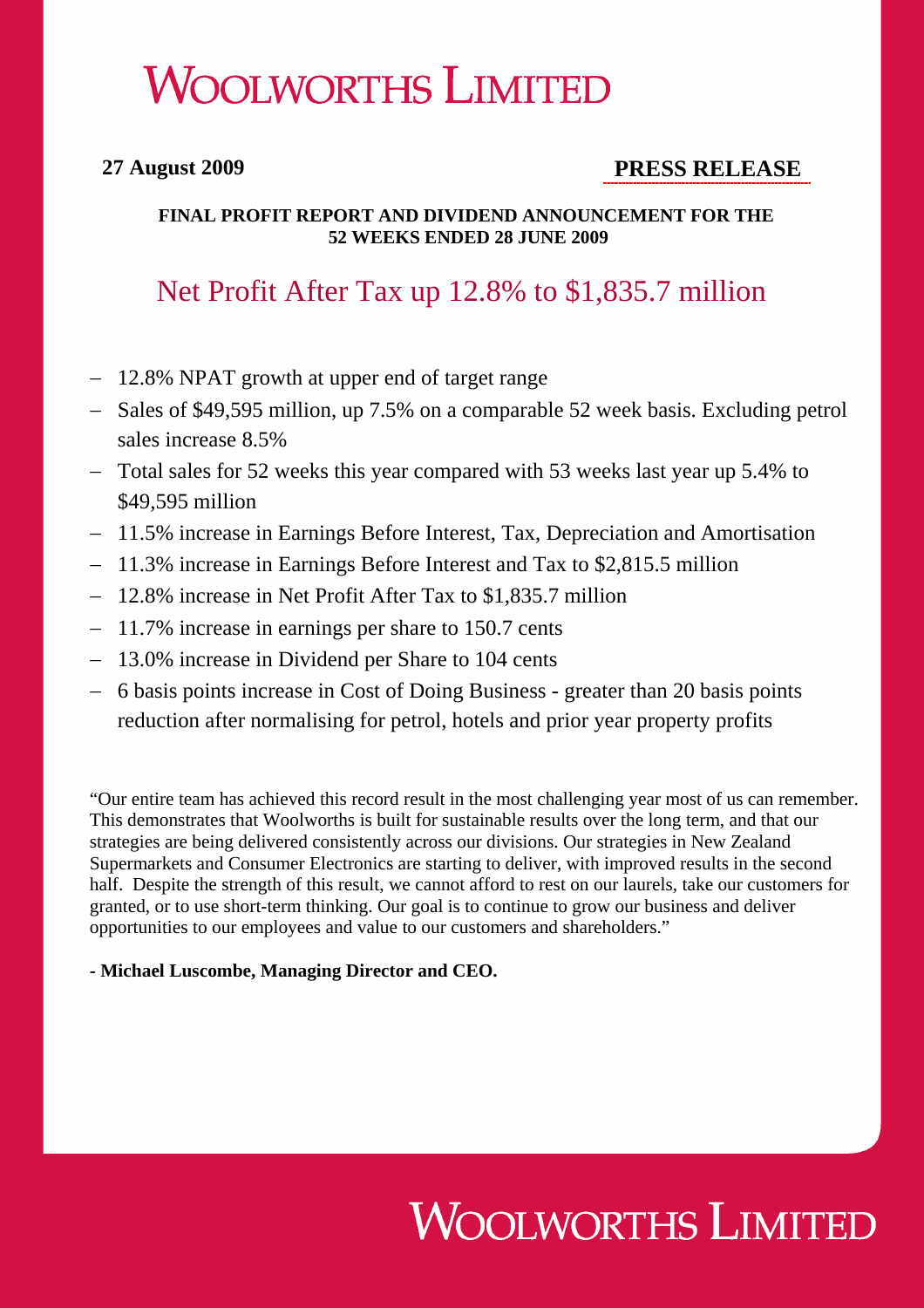The Board of Woolworths Limited today released the profit and dividend announcement of Woolworths Limited and its controlled entities for the 52 weeks ended 28 June 2009.

Woolworths Limited Managing Director and CEO, Michael Luscombe said, "Today we are pleased to report a net profit increase of 12.8% to \$1,835.7m. This solid result was delivered in a difficult global economic climate and reflects increased acceptance of our retail offer underpinned by continued investment in all our businesses. Our investment has improved stores, created jobs, added services, delivered value, created an even better experience for customers and enhanced shareholder value.

We continue to refine and improve all our brands to meet customer expectations. The successful implementation of these strategies continues to pay strong dividends and builds a solid base to sustain profitable growth into the future. Our balance sheet, debt profile and the strength of our credit ratings ensure we continue to be well positioned in the current economic climate."

### *Chairman's Comment*

Commenting on the result, the Chairman of Woolworths Limited, James Strong said, "Woolworths has a clear strategy well executed by an experienced team, which has underpinned this year's result. The year has seen significant global economic challenges that will continue in the near term. Woolworths is well positioned going forward and will continue to invest to develop both core and new business opportunities in order to enhance shareholder value.

The 13.0% increase in Dividend per Share (DPS) to 104 cents (1H: 48 cents, 2H: 56 cents) from 92 cents in FY08 reflects the confidence that the Board has in the company's operations, results and the continued focus to provide improved shareholder returns."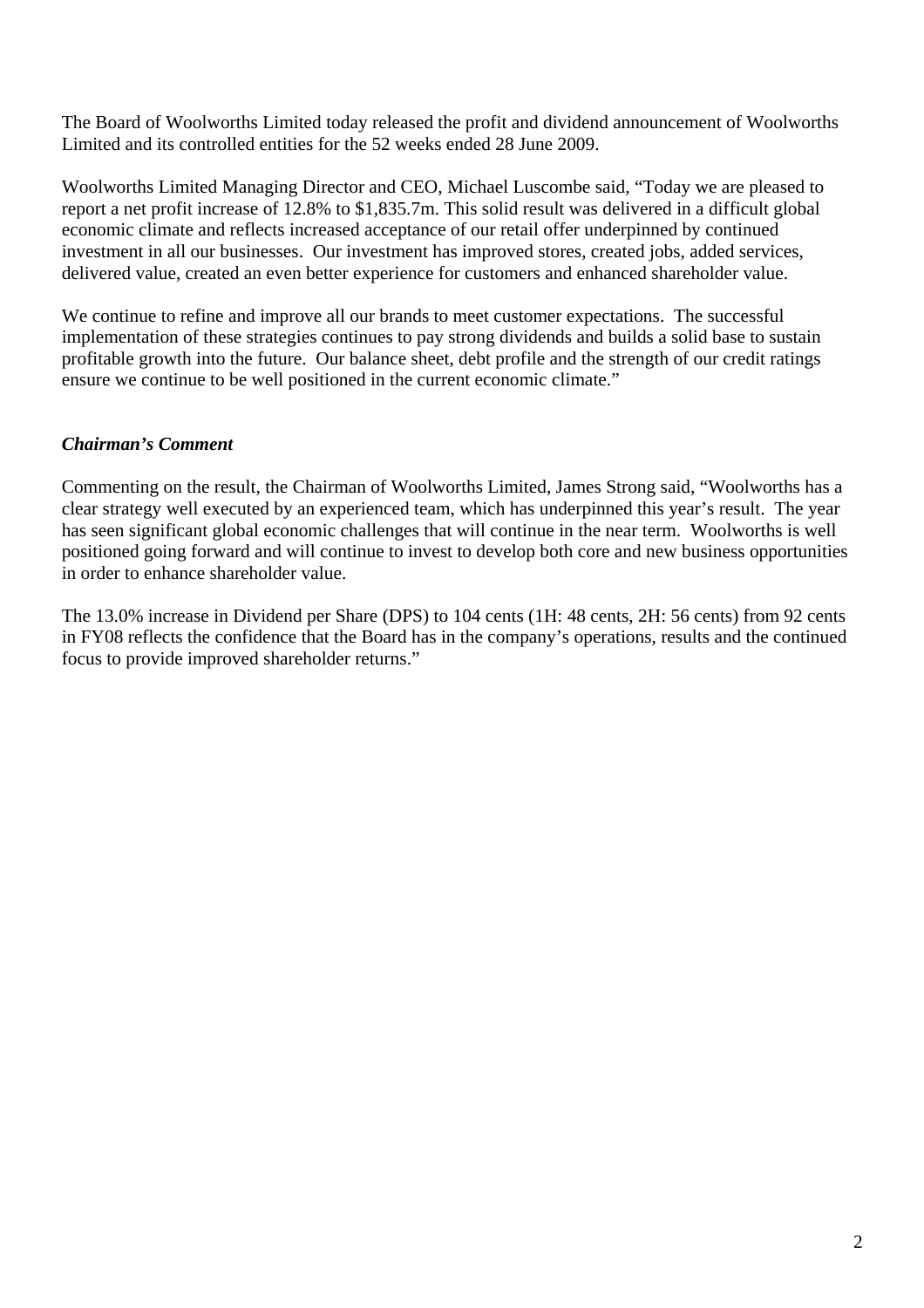### *Highlights*

#### **Investment in our core businesses**

- We have continued to focus on our **customers** and their evolving needs and expectations and are deploying this knowledge into our core business by improving stores, bettering the shopping experience, developing our range and implementing new merchandising initiatives.
- **Our refurbishment activity** in Supermarkets, BIG W and Consumer Electronics is making an important contribution to an enhanced shopping experience for our customers. At the time of this release we have approximately 40% of Australian Supermarkets, 13% of New Zealand Supermarkets 15% of BIG W and 17% of Consumer Electronics converted to the new formats. We will continue to evolve these new formats to ensure they continue to meet changing customer needs.
- The launch of **new brand logos** for Supermarkets and Consumer Electronics is further reinvigorating our offer to customers. The new brand livery also compliments the store refurbishment program for those brands.
- The development of our **private label range and controlled brands** continues, with all our ranges gaining strong customer acceptance. The growth in private label products exceeds our overall sales growth, which is a strong endorsement of their quality and value for money and also demonstrates good levels of repeat purchase. Sales of Homebrand have been particularly pleasing as customers opt for more budget-friendly products.
- In **New Zealand Supermarkets**, the major business transformation involving the conversion to Woolworths core systems has been completed and the initial results are showing operational improvements and cost efficiencies. Following the success of the trial of the 2010c format and the introduction of Woolworths standard racking, the refurbishment program has been accelerated. At June 2009, 20 stores had been refurbished to 2010c format and half of the stores have the new racking. The results have seen improved sales and profits in the second half of the year. Particularly pleasing was the improvement in the business in the second half of the year with trading EBIT increasing 17.3% (adjusting for the 53 week last year).
- The investment in our **BIG W** business continues to pay dividends with the BIG W offer being well positioned to take advantage of the government stimulus packages in FY09.
- In **Consumer Electronics** we are taking a similar path to that taken with BIG W. Having completed a strategic review of this business, the outcomes achieved in our new format Dick Smith stores have been extremely pleasing, reflecting strong customer acceptance of the new refreshed offer with rollout now underway. The benefits of this rollout will continue to be seen in future periods. Whilst EBIT was down overall, it is encouraging that the Australian Consumer Electronics business delivered a solid turnaround in the second half, with EBIT increasing by 54% on last year (on a 52 week basis). This is due to the success of the rebranding of the Dick Smith business, the continued rollout of new store formats and an improvement in gross margin relative to the first half.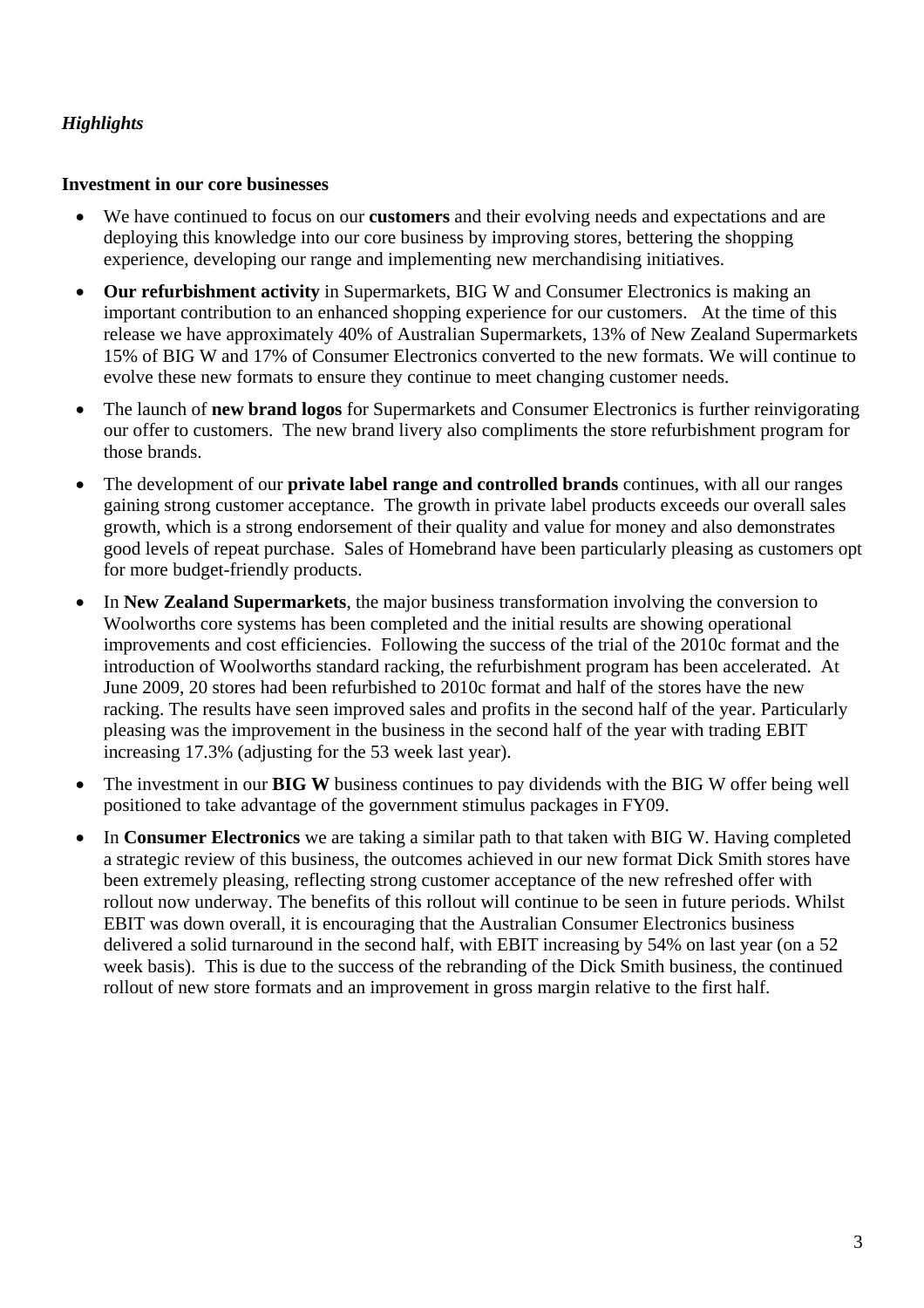#### **New customer initiatives**

- The highly popular **"Everyday Rewards" program** received a major boost in June 2009 with the opportunity for our customers to earn Qantas Frequent Flyer points on their Everyday Rewards Card. Over 1.2 million of the 3.8 million registered Everyday Rewards cardholders have already registered for this benefit and the program has been extended to include BIG W, with other banners to follow. Everyday Rewards is increasingly influencing the way we communicate with our customers, with many of them now conversing with us over the web, and choosing to receive offers and other information direct to their email inbox.
- Woolworths entered the prepaid mobile market and received a warm reception from customers with the launch of **"Everyday Mobile"** in August 2009. The Everyday Mobile service was developed in partnership with Optus within a Mobile Virtual Network Operator (MVNO) framework and utilises the Optus mobile network. It is targeted firmly at Woolworths shoppers and their families who favour talk and text in a prepaid format.
- The **"Everyday Money"** credit card was launched during the year and continues to gain new accounts in what are difficult economic conditions. This is a reflection of the product's innovative features and appeal to the Woolworths shopper. It has received a number of industry awards and, in particular, features world class contactless payment technology which can be used at our **e-pump** 'pay at pump' facility at Woolworths petrol locations.

#### **Strategic investments for growth**

- The acquisition of **Langton's** during the year has boosted our premium wine offer in our liquor business. The recent purchase of a 25% stake in **Gage Roads Brewery** has positioned us well to continue to increase our private label offer in liquor.
- The recent acquisition from **Macro Wholefoods** of seven existing store leases and a development site will allow expansion of the Thomas Dux format in Sydney and Melbourne. The Macro private label will be progressively rolled out across a large part of our Supermarket network during FY10.

#### **Supply chain continues to deliver financial benefits**

- The intellectual property we have developed in our supply chain teams, IT systems and distribution centres is now being applied to other businesses in Woolworths, including New Zealand Supermarkets, BWS, Dan Murphy, BIG W and Consumer Electronics.
- We opened two new **liquor distribution centres** in Sydney (July 2008) and Melbourne (September 2008) and completed the rollout of AutoStockR (store forecast based replenishment) into our Free Standing Liquor Stores (BWS and Dan Murphy's). We have recently secured a Queensland Liquor distribution centre which will see Woolworths commence distribution of liquor in Queensland during the next 12 months. These initiatives will deliver tangible benefits to the liquor business in the coming years.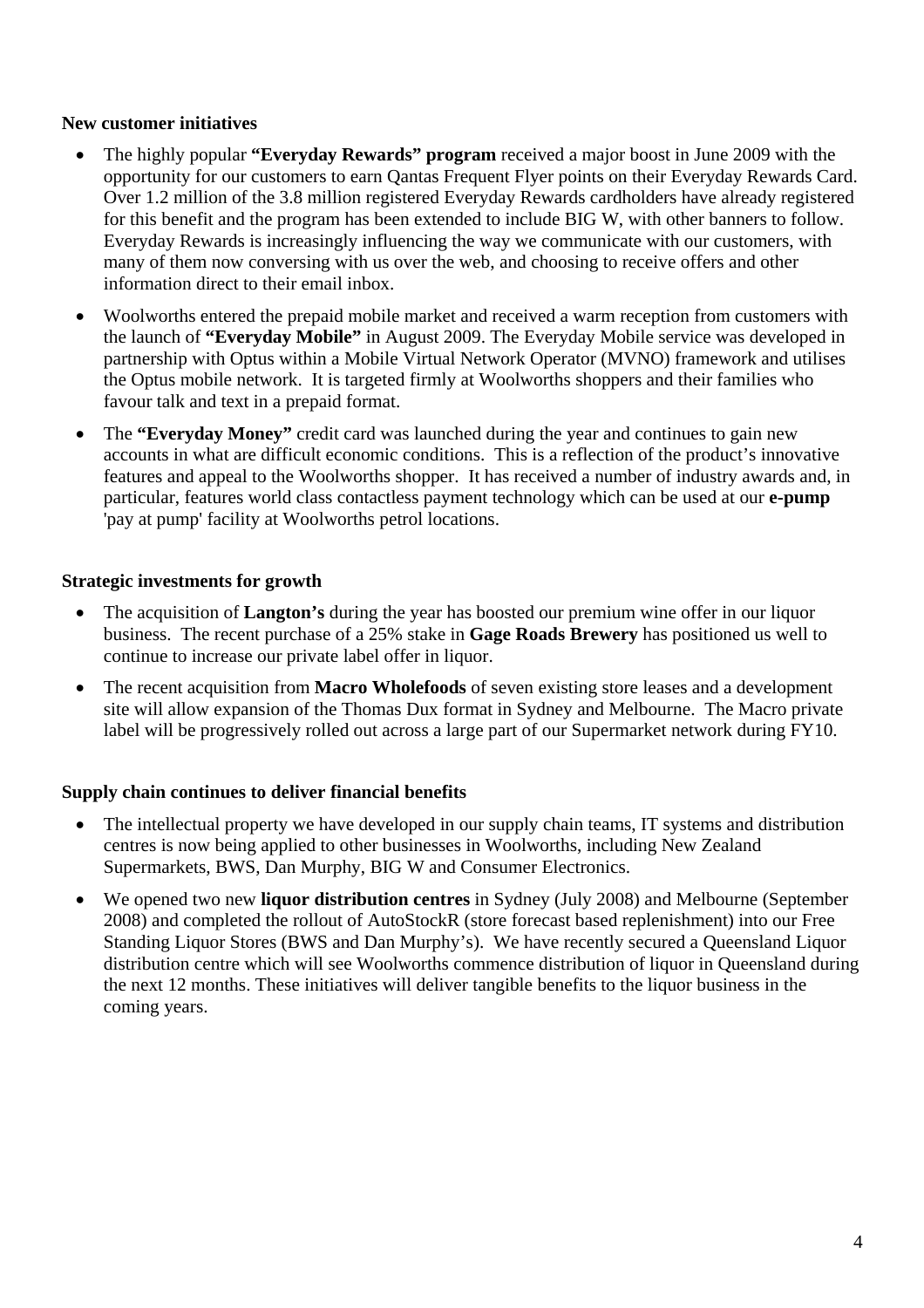#### **Excellent platform for continued investment in future growth**

- We have a **strong track record of growth** while maintaining momentum in our core business. Woolworths has developed a capability to enter and develop new categories and new businesses and integrate them successfully. Examples in recent years include Liquor, Petrol, Private Label, Hotels and New Zealand Supermarkets.
- Growth initiatives include:
	- − continuing to develop initiatives to drive our core business and reinvigorate our offer to ensure a long term sustainable business;
	- − clear, defined plans for space growth for all businesses;
	- − continuing to leverage the intellectual property in our supply chain;
	- − investment in new categories; and
	- − a disciplined and targeted strategy for acquisitions and partnerships.

Woolworths believes there are opportunities to fill gaps in its existing category reach within Australia and New Zealand by acquiring or partnering with existing businesses with strong brands and talented, motivated management teams. Woolworths has demonstrated partnering success with ALH. Woolworths also continues to look at opportunities outside Australia.

#### **Establishing Leadership in Corporate Responsibility**

- During the year, we have had some important achievements within the areas of **Corporate Responsibility.** In November 2008, we published our annual Corporate Responsibility Report detailing our achievements towards our Sustainability Strategy (2007-2015). This report is available at www.woolworthslimited.com.au. An updated report will be issued in November 2009.
- We have incorporated into our standard refurbishment plans measures designed to make existing stores more **energy efficient** and have introduced initiatives in transportation to reduce CO<sub>2</sub> emissions per carton of goods delivered. We have continued the renewal of our 3000-strong company car fleet, phasing out 6 cylinder petrol vehicles with more fuel-efficient turbo diesels and hybrid cars. We have implemented a Water Wise project nationally which has included fitting stores with water efficient fittings and introducing large scale harvesting measures at our Distribution Centres. We have progressed well against our targets for the transition from cardboard boxes to reusable crates in our supply chain and reducing the amount of food waste being sent to landfill.
- Woolworths continues to maintain its focus and drive to achieve best practice in safety and health performance. Our aspiration for safety within Woolworths is "**Destination ZERO**", zero harm to our people, our property and our community. We recognise that the journey to achieve and sustain world-class safety performance has no end. It is a continual focus with our aim being to prevent all incidents. In FY09 we achieved a reduction in our Lost Time Injury Frequency Rate (LTIFR) of 19% from the previous year. Over the past four years we have reduced our LTIFR by 54% and we are targeting further reductions in FY10.
- At the time of launch in May 2008, Woolworths was the largest private sector employer to introduce **Paid Parental Leave**. 1,080 Woolworths employees have accessed this benefit.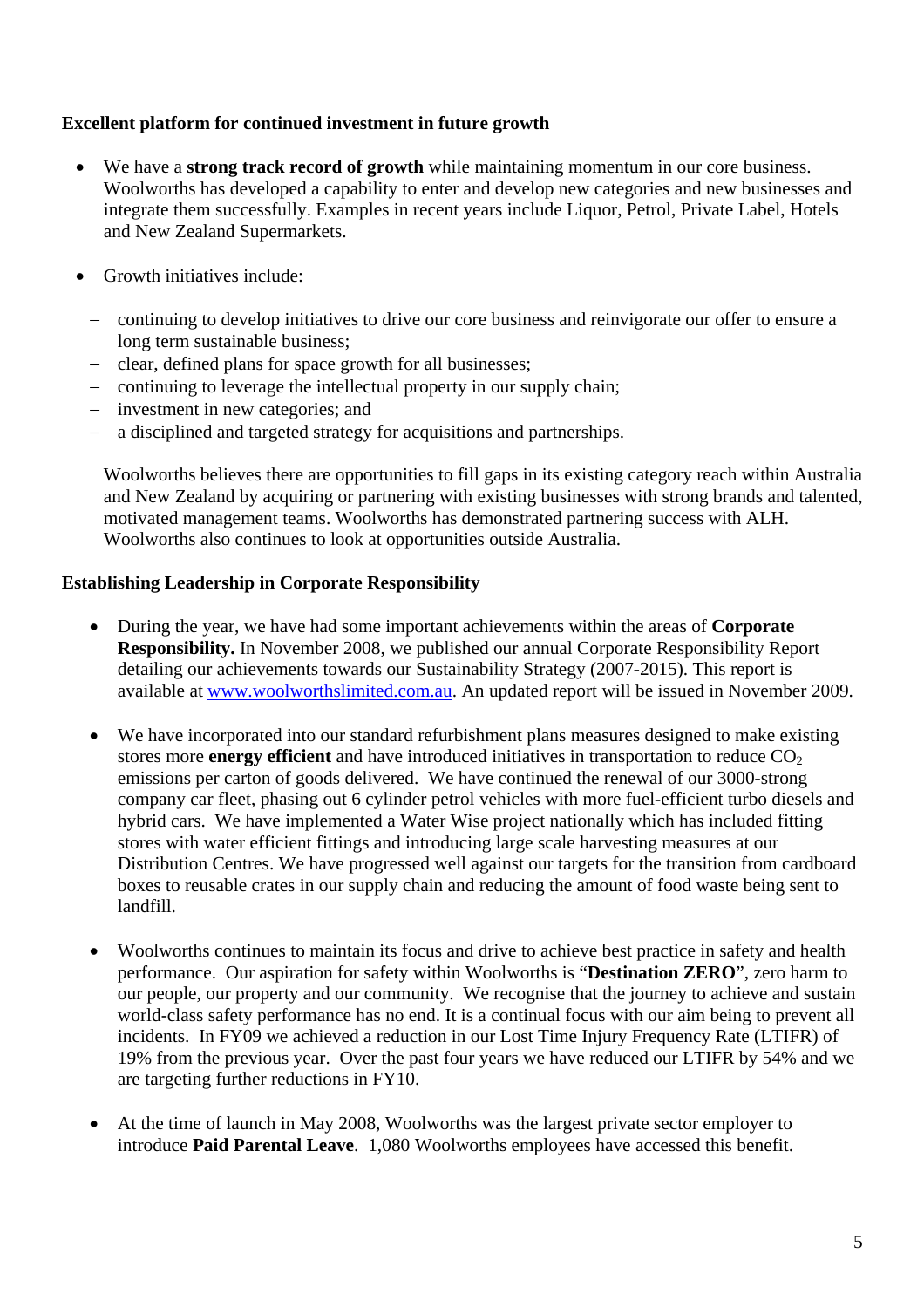- In line with our continued commitment to the **training and development** of our staff, the training spend in FY09 has increased to \$68 million, an increase of 9% on last year. Total Trainee and Apprentice numbers also grew by 1,635 to reach a total of 6,695 in FY09.
- Our **support of the community** has remained strong through activities like the Backing Our Farmers program (running for the third year and raising more than \$7 million in FY09); the Fresh Food Kids Hospital Appeal and Community Grants for children's health and well being; and our ongoing support of the expanding Australia Day Ambassadors Program in local communities. We expect this year will represent Woolworths' largest ever community investment in dollar terms and will be fully reported in the Corporate Social Responsibility report in November.
- From a governance perspective, we continue to focus on **Compliance and Risk Management** disciplines both at the Board and senior management level.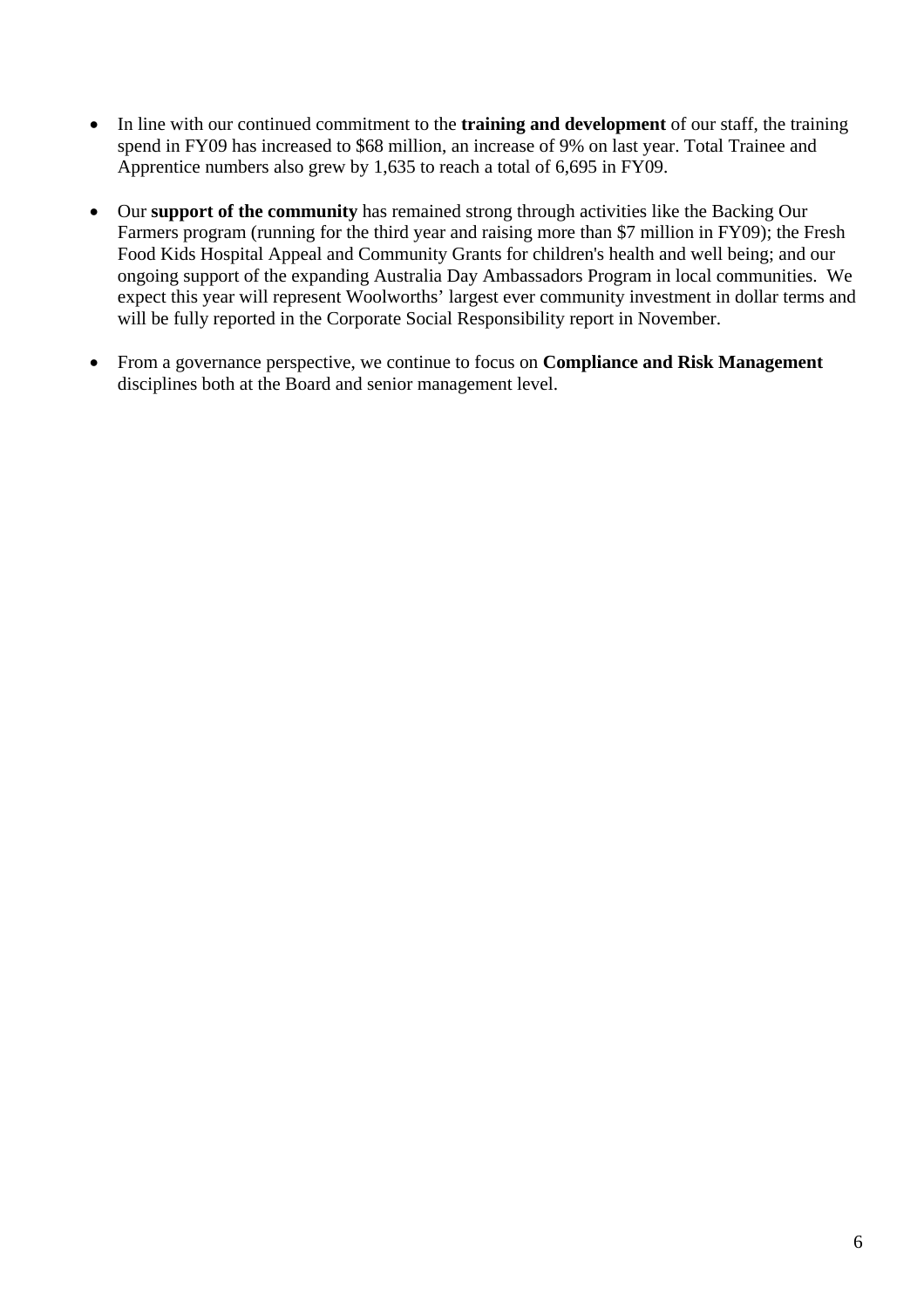# **Earnings Before Interest and Tax (EBIT)**

| $($$ million $)$                       | <b>FY08</b><br><b>Statutory</b><br>$(53$ weeks) | <b>FY09</b><br><b>Statutory</b><br>$(52 \text{ weeks})$ | <b>Change</b><br>$(52 \text{ v } 53)$<br>weeks) | <b>Normalised</b><br><b>Change</b><br>$(52 \text{ v } 52)$<br>weeks) |
|----------------------------------------|-------------------------------------------------|---------------------------------------------------------|-------------------------------------------------|----------------------------------------------------------------------|
| Australian Food and Liquor             | 1,913.7                                         | 2,202.6                                                 | 15.1%                                           | 17.4%                                                                |
| Petrol                                 | 81.9                                            | 87.5                                                    | 6.8%                                            | 9.5%                                                                 |
| <b>Australian Supermarkets</b>         | 1,995.6                                         | 2,290.1                                                 | 14.8%                                           | 17.0%                                                                |
| <b>New Zealand Supermarkets (NZD)</b>  | 189.6                                           | 194.9                                                   | 2.8%                                            | 4.8%                                                                 |
| <b>New Zealand Supermarkets</b>        | 169.2                                           | 153.9                                                   | $(9.0)\%$                                       | $(7.4)\%$                                                            |
| <b>BIGW</b>                            | 161.2                                           | 200.2                                                   | 24.2%                                           | 25.9%                                                                |
| Consumer Electronics - Aust & NZ       | 68.1                                            | 55.1                                                    | $(19.1)\%$                                      | $(17.6)\%$                                                           |
| Consumer Electronics - India           | (5.0)                                           | (4.3)                                                   | $(14.0)\%$                                      | $(12.1)\%$                                                           |
| <b>Consumer Electronics - Total</b>    | 63.1                                            | 50.8                                                    | $(19.5)\%$                                      | $(18.0)\%$                                                           |
| <b>General Merchandise Division</b>    | 224.3                                           | 251.0                                                   | 11.9%                                           | 13.6%                                                                |
| <b>Hotels</b>                          | 215.1                                           | 218.0                                                   | 1.3%                                            | 3.3%                                                                 |
| <b>Total Trading Result</b>            | 2,604.2                                         | 2,913.0                                                 | 11.9%                                           | 14.0%                                                                |
| <b>Property Expense</b>                | (16.6)                                          | (7.2)                                                   | $(56.6)\%$                                      | $(56.6)\%$                                                           |
| <b>Central Overheads</b>               | (112.8)                                         | (111.6)                                                 | (1.1)%                                          | 2.3%                                                                 |
| Other significant items <sup>(1)</sup> | 49.7                                            | 17.0                                                    | $(65.8)\%$                                      | $(65.8)\%$                                                           |
| <b>Continuing Operations</b>           | 2,524.5                                         | 2,811.2                                                 | 11.4%                                           | 13.4%                                                                |
| <b>Wholesale Division</b>              | 4.3                                             | 4.3                                                     |                                                 | 1.8%                                                                 |
| <b>Group EBIT</b>                      | 2,528.8                                         | 2,815.5                                                 | 11.3%                                           | 13.4%                                                                |

 $(1)$  FY08 includes the profit on sale of certain properties (\$49.7m). FY09 includes release of provision (\$17.0m)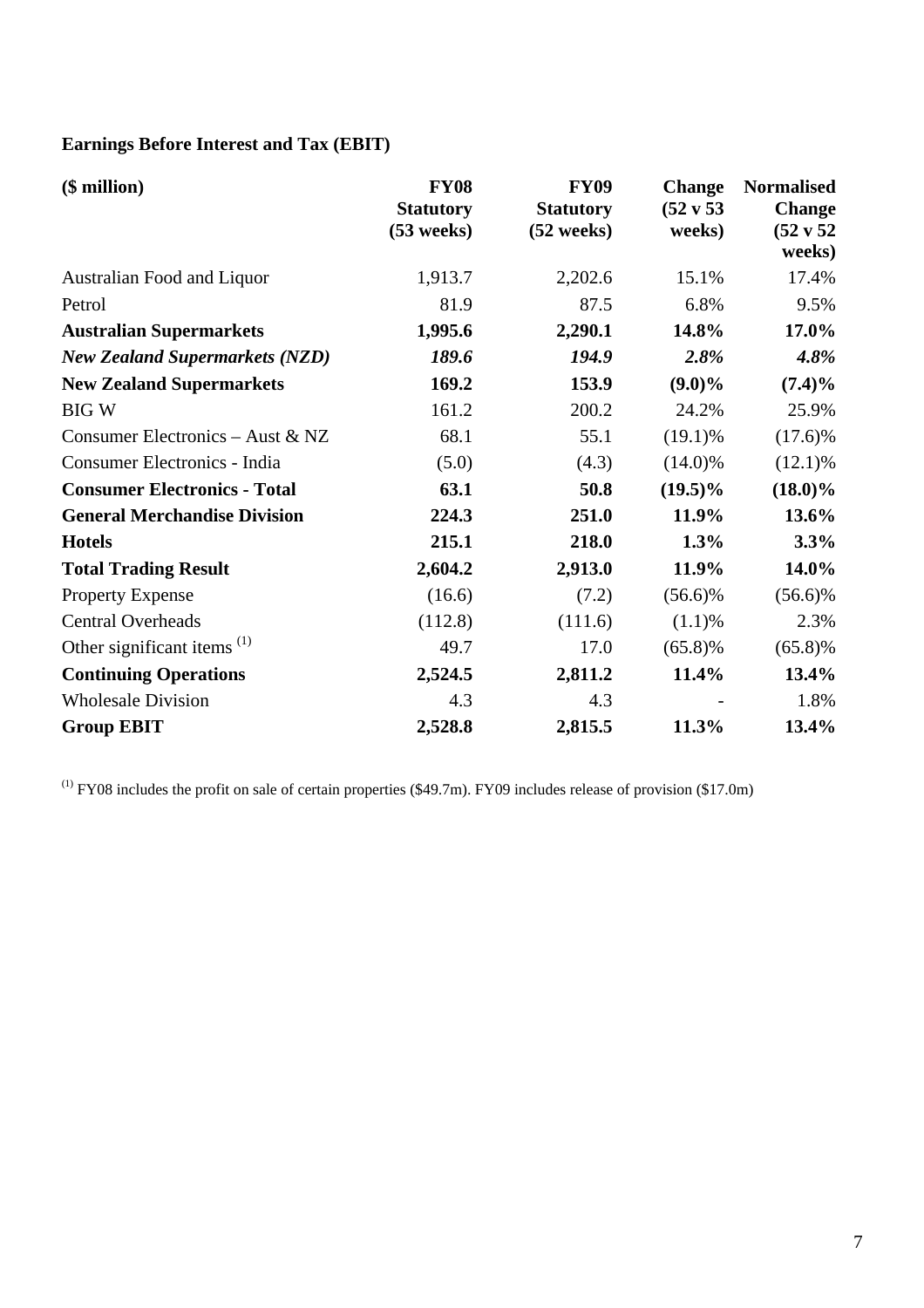#### **FY09 BUSINESS PERFORMANCE**

The consistent delivery of quality results is fundamental to our success and our focus on creating a long term sustainable business. Specifically, in every year since FY2000 we have delivered:

- Sales growth in the upper single digits (or higher);
- EPS outperforming EBIT growth;
- EBIT growth in excess of sales growth:
- CODB reductions in excess of our stated target of 20 bps per annum (when the distorting impacts of Hotels, Petrol and significant one off transactions are excluded).

During this period, Woolworths has experienced a significant amount of change and varied economic conditions. These targets have been met with full regard for sustaining the long term profitability of our business. We have successfully maintained our financial strength and flexibility as reflected in the maintenance of our long term credit ratings for Standard & Poors (A- since 2001) and Moody's (A3 since 2005).

In the current year, we have again met these key targets with sales growing in the upper single digits (up 5.4% or 7.5% normalised for the extra week in FY08) and EBIT growing faster than sales (up 11.3% or 13.4% normalised for the extra week in FY08). We have a CODB increase of 6 bps however we achieved a greater than 20 bps reduction if we exclude Hotels, Petrol and development profits. EPS growth was up 11.7% in excess of EBIT growth of 11.3%. EBIT margin strengthened by 30 basis points over last year.

We remain confident that we can continue to secure costs savings in excess of 20 bps per annum for the foreseeable future (when distorting impacts of Hotels, Petrol and significant transactions are excluded).

Gross margins for the group have increased 36 bps reflecting the success of the new store formats, a change in mix of sales, a shift in sales to private label products and impact of moving from direct to store delivery model to distributions centres in liquor. Excluding Hotels, which has a different gross margin structure, gross margins have increased 42 bps to 24.34%.

Our cash flow and balance sheet remain underpinned by solid earnings growth. Cash flow from operating activities was slightly down, impacted by timing of creditor payments as well as higher interest and tax payments (due to a higher level of tax instalments and a one off tax deduction taken last year).

Inventory days have increased by 1.6 days (2008: 0.8 days reduction). When we exclude the impact of incremental imported inventory, additional stock due to the two new Liquor DC's inventory days were in line with last year (2008: 0.8 days reduction). Petrol inventory days increased due to the distorting impact of changing petrol prices. When we also exclude this impact inventory days have decreased by 0.5 days (2008: 0.5 days reduction).

Capital management remains an important issue. However, given the current uncertainty in the capital markets and the economy, Woolworths does not intend to implement any capital returns at this time. Capital management will be continually assessed in the context of growth initiatives and the capital market environment.

Our current focus is to maintain a capital structure that will preserve our capital strength and give us the flexibility to pursue further growth opportunities. It is pleasing to note that Woolworths has not been required to raise equity in the current economic downturn. Our balance sheet, debt profile and strength of our credit ratings ensure we are very well placed for future growth both organically and through acquisition if value generative opportunities emerge.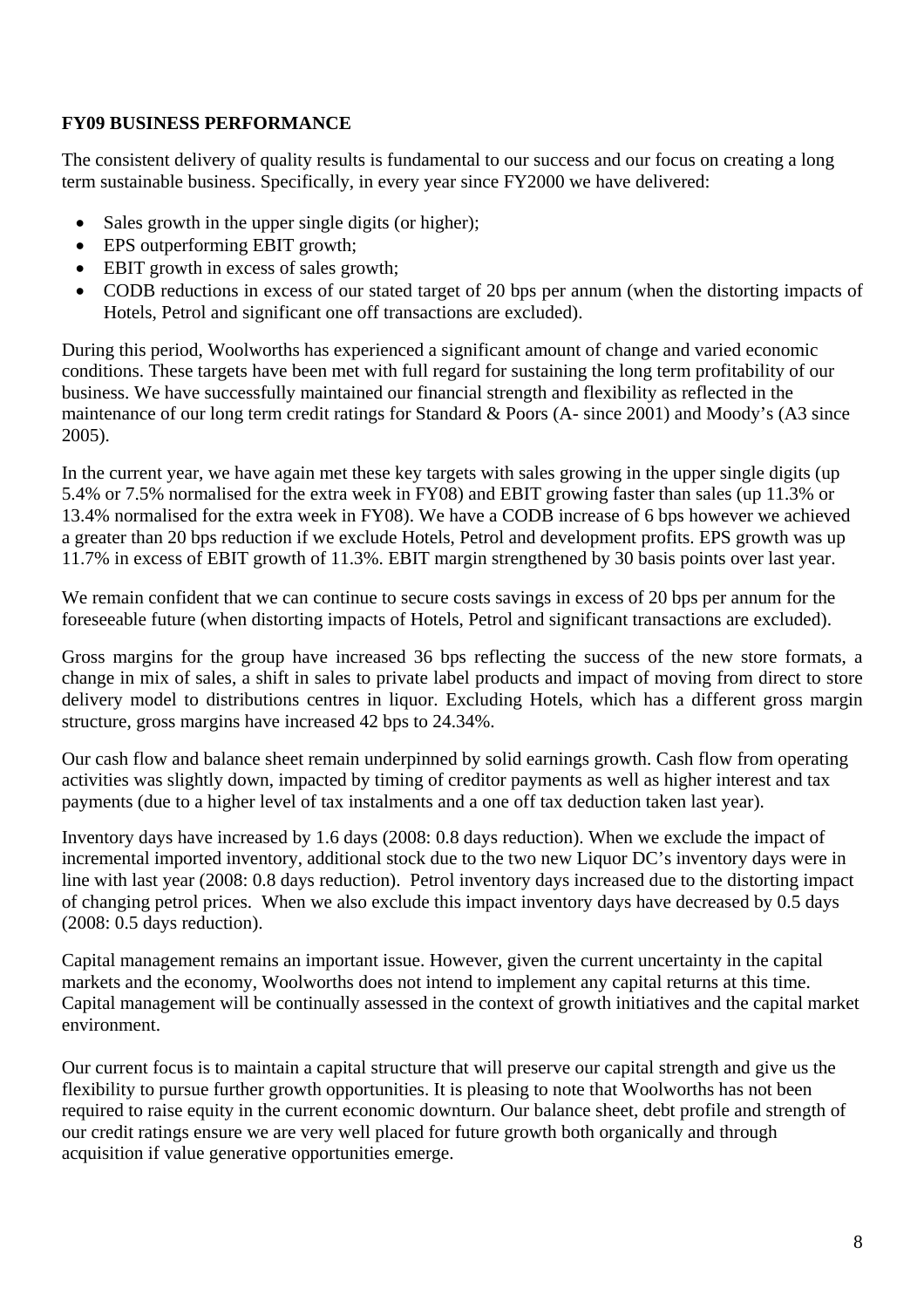#### **Australian Supermarket Division** (Including Liquor and Petrol)

|                                              | <b>FY08</b><br>$(53$ weeks) | <b>FY09</b><br>$(52$ weeks) | <b>Change</b><br>(52 v 53<br>weeks) | <b>Normalised</b><br><b>Change</b><br>$(52 \text{ v } 52)$<br>weeks) |
|----------------------------------------------|-----------------------------|-----------------------------|-------------------------------------|----------------------------------------------------------------------|
| Sales $(\$$ million $)$                      | 36,143                      | 38,291                      | 5.9%                                | 8.0%                                                                 |
| Gross Margin (%)                             | 23.45                       | 24.07                       | 62 bps                              |                                                                      |
| Cost of Doing Business $(\%)$ <sup>(1)</sup> | 17.93                       | 18.09                       | 16 bps                              |                                                                      |
| EBIT to sales $(\%)$                         | 5.52                        | 5.98                        | 46 bps                              |                                                                      |
| EBIT $(\$$ million)                          | 1,995.6                     | 2,290.1                     | 14.8%                               | 17.0%                                                                |
| Funds Employed (\$ million)                  | 2,805.4                     | 3,310.8                     | 18.0%                               |                                                                      |
| Return on Funds Employed (%)                 | 78.6                        | 74.9                        | $(3.7)$ % pts                       | $(2.2)$ % pts                                                        |

(1) CODB increase is distorted by Petrol sales

For the full year Australian Supermarket division sales increased  $8.0\%$ <sup>(2)</sup>, of which Food and Liquor sales grew 9.6%<sup>(2)</sup>. EBIT grew faster than sales, increasing by 17.0%<sup>(2)</sup>. The Australian Supermarket division's EBIT margin increased from 5.52% to 5.98%, an increase of 46 bps.

The increase in funds employed reflects the store openings and acceleration of refurbishment activity since December 2007. Inventory levels continue to be well managed. Excluding the impact of incremental owned imported inventory, the impact of incremental liquor stock in the new warehouses and petrol, inventory days reduced by 0.6 days (2008: reduced 0.7 days).

The reduction in Return on Funds Employed primarily reflects accelerated capex on refurbishments, the benefits of which commence in the year of the refurbishment and continue to flow through into future years.

### *Australian Food and Liquor*

Australian Food and Liquor delivered another solid result, with sales growth of 9.6%<sup>(2)</sup> and EBIT growth exceeding sales growth. Comparable sales have remained strong at 7.4% (Inflation 4.1%) (FY08: 6.3%; Inflation 2.9%). We continue to make gains in market share, with solid increases in key measures such as customer traffic, basket size and items sold.

During the year we refurbished 138 supermarkets to our 2010c format (FY08: 160). The success of this new format continues to achieve business case expectations with improvements in both sales and gross margin. At the time of this release we have approximately 40% of stores in this new format, with plans for a further 103 stores in FY10 (including 81 refurbishments). The 2010c format continues to evolve with refinements that improve performance and build on customer feedback. These will continue to evolve as customer behaviours and trends change.

The expansion of our private label range continues, with Homebrand, Select, Freefrom, Naytura and Organics gaining strong customer acceptance.

(2) Adjusted to reflect the removal of the 53rd week in FY08. Including the 53rd week in FY08 full year sales growth for Australian Supermarket Division was 5.9% and for Australian Food and Liquor was 7.6%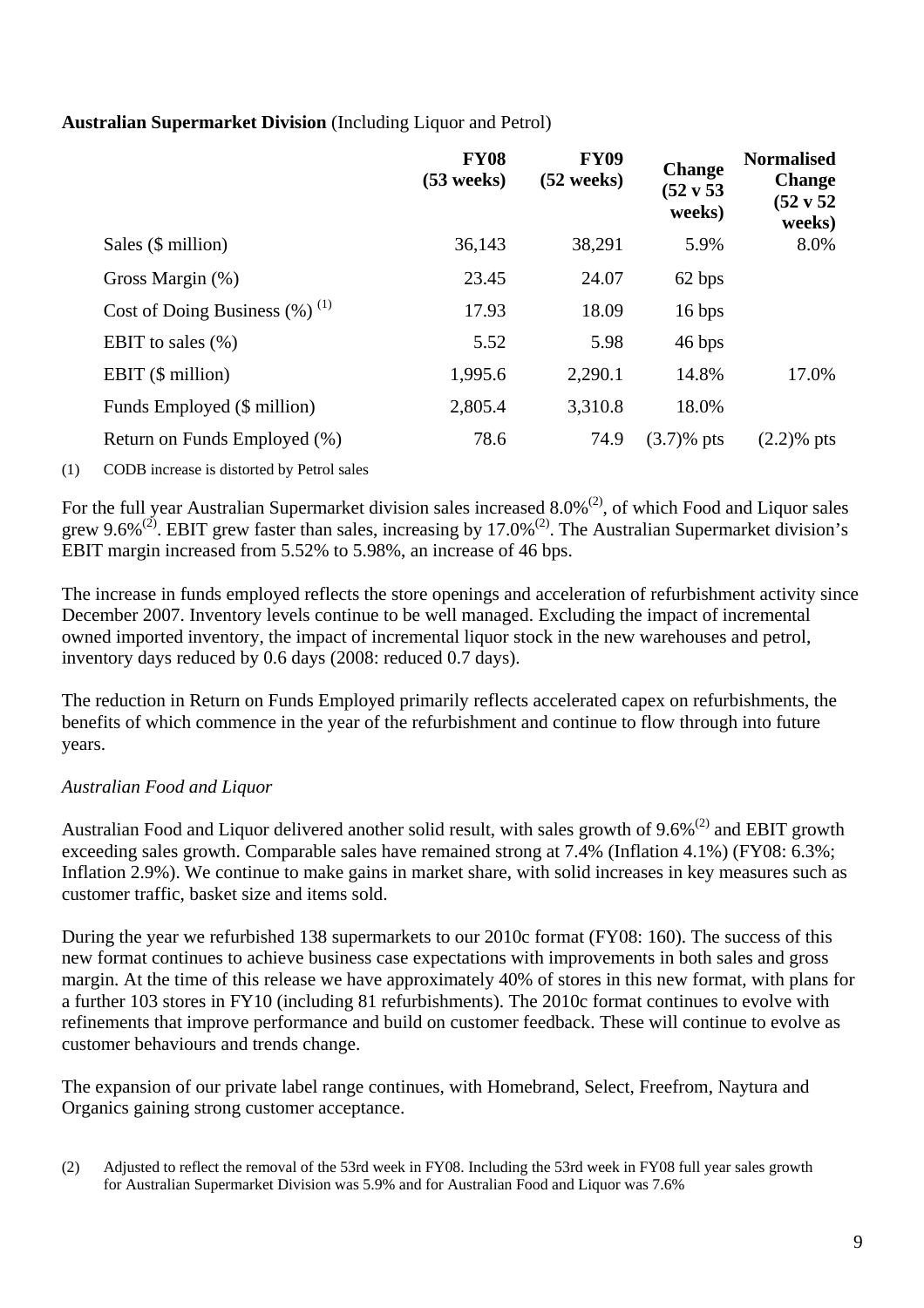Our inventory management systems continue to provide reduced inventory levels and an improved in-stock position. The financial benefits from our supply chain are still being realised, with further efficiencies available as our infrastructure matures.

Woolworths' objective is, and has consistently been to build and maintain a sustainable business by reducing costs, improving value and lowering prices. The improvement in Food & Liquor gross margin is attributable to several factors:

- the change in sales mix achieved through initiatives such as price Rollback campaigns;
- the success of Woolworths Select private label;
- improvements in buying, including benefits gained through increased activity through our overseas buying offices; and
- further reduction in direct store deliveries.

These improvements are offset by continual investment in lowering prices.

Australian Food & Liquor has achieved a strong CODB reduction, assisted by continued fractionalisation of fixed costs being achieved through solid sales growth.

We opened 28 new supermarkets during the year, ahead of our targeted range of 15 to 25 stores. Total trading area in Australian Food & Liquor grew by 4.7% which is also in excess of the targeted range of 3.0% per annum.

#### *Liquor*

All existing liquor operations, including Dan Murphy, BWS and attached liquor, continue to perform well and recorded strong growth in both sales and profits. Total liquor sales for the year were \$5.2 billion<sup>(1)</sup>  $(FY08: $4.7 billion^{(2)}),$  reflecting solid comparable sales growth and the contribution from new store openings. We continue to expand our range of exclusive brands and private labels which are well accepted by our customers. Our low-carb beer "Platinum Blonde", launched in July 2008, has performed very well. Recently we acquired a 25% interest in the Gage Roads Brewery which provides a base for the further rollout of private label beer.

During the year we acquired Langton's, an online wine auction business. Langton's compliments the Dan Murphy's fine wine offer and both broadens and deepens our customer reach.

Part of the improvement in gross margin of the Australian Supermarkets Division reflects the reduction in direct store deliveries after our two new liquor distribution centres opened. This change has also resulted in a slight increase in CODB in the liquor division.

The Liquor business opened net 77 stores during FY09 (37 BWS, 15 Dan Murphy's and 25 Supermarkets attached liquor stores). Dan Murphy's has a total number of 104 stores as at the end of June 2009. Sites and licences have been obtained to operate a strong national network of 150 Dan Murphy's stores around Australia. Dan Murphy's provides customers with excellent value for money, extensive product ranging, personalised service and expertise.

At the end of the year Woolworths Limited operated 1,154 liquor outlets.

- (1) Total liquor sales include sales from Supermarkets attached liquor, BWS, Dan Murphy and ALH bar sales
- (2) FY08 sales for 53 week period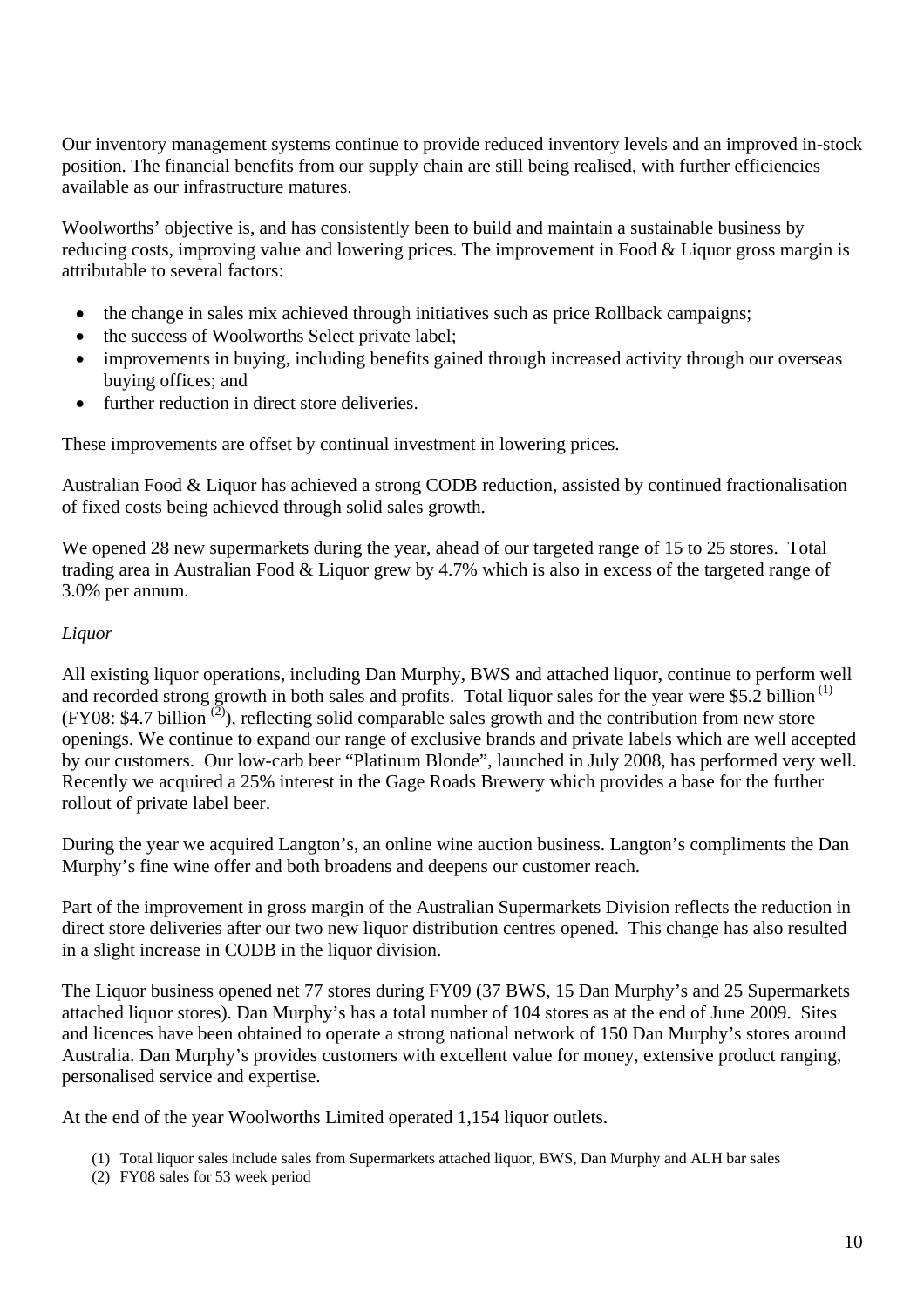#### *Petrol*

For the full year, Petrol sales were \$5.5 billion, a decrease of 0.5%<sup>(1)</sup>, reflecting lower petrol prices. Petrol comparable sales decreased by 4.3% during the year (21.9% decrease in the fourth quarter), with comparable volumes increasing 1.2% over the year (FY08: 0.6%). Average sell prices were 21 cents per litre lower than the previous year in the last three quarters.

The increase in comparable volumes reflects our commitment to offer competitive prices to our customers across all of our sites and the success of the nationwide rollout of our Everyday Rewards program.

Petrol EBIT was stronger than last year, reporting a result of \$87.5 million (FY08: \$81.9 million). EBIT margins were higher at 1.6% (FY08: 1.5%), reflecting the solid volume growth and increased non-fuel sales through new and existing canopies.

At the end of the financial year we had 542 petrol stations, including 133 Woolworths/Caltex alliance sites. We opened an additional 21 petrol canopies during the year.

During the year our contactless "pay at pump" facility called "epump" was launched in over 300 Woolworths petrol locations. This new and convenient payment facility has been popular with Everyday Money credit card holders due to the reduced time taken to fill up and pay and is helping to ease congestion at our popular sites.

(1) Adjusted to reflect the removal of the 53rd week in FY08. Including the 53rd week in FY08 full year sales declined 2.8%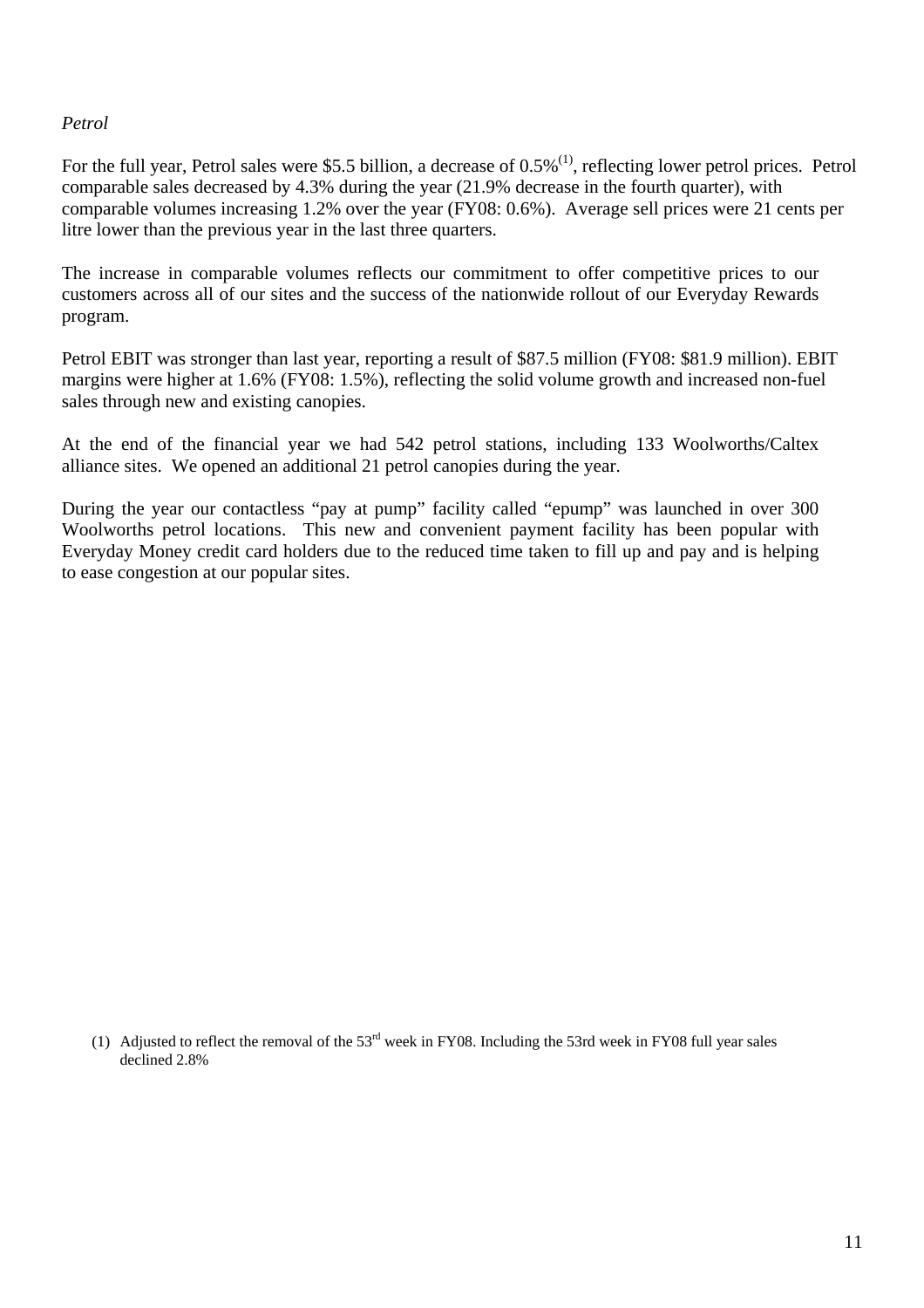#### **New Zealand Supermarkets**

|              | <b>FY09</b>          | <b>Change</b>        | <b>Normalised</b>              |  |
|--------------|----------------------|----------------------|--------------------------------|--|
| $(53$ weeks) | $(52$ weeks)         | $(52 \text{ v } 53)$ | <b>Change</b>                  |  |
| \$NZD        | \$NZD                | \$NZD                | $(52 \text{ v } 52)$<br>weeks) |  |
|              |                      |                      | \$NZD                          |  |
|              |                      |                      | 3.9%                           |  |
| 21.87        | 21.90                | 3 bps                |                                |  |
| 17.68        | 17.70                | 2 bps                |                                |  |
| 4.19         | 4.20                 | 1 bps                |                                |  |
| 203.7        | 208.1                | 2.2%                 | 4.1%                           |  |
| (14.1)       | (13.2)               | (6.4)%               |                                |  |
| 189.6        | 194.9                | 2.8%                 | 4.8%                           |  |
| 2,630.2      | 2,846.9              | 8.2%                 |                                |  |
|              | <b>FY08</b><br>4,859 | 4,957                | weeks)<br>2.0%                 |  |

(1) Excludes intercompany charges

Overall New Zealand had a balanced result in an economy that has had five quarters of GDP decline. New Zealand Supermarkets achieved sales of NZ\$5.0 billion for the year, which represents a 3.9% <sup>(2)</sup> increase on the prior year. Comparable sales for the year were solid at 3.6%, with inflation at 5.8%.

EBIT growth was  $4.1\%^{(2)}$ , slightly higher than sales. EBIT margins were maintained. CODB was well managed and, as a percentage of sales remained flat. This is a good outcome given the increases in the minimum youth wage and increased post-retirement payments, over and above the minimum obligation under the "KiwiSaver" scheme. Gross margin increased slightly by 3bps with further price re-investment, offset by improved buying. EBIT in Australian dollars was \$153.9 million, down 9% due to movements in the Australian / New Zealand dollar exchange rate. Average inventory levels were up 3.8 days on last year. Excluding incremental imports, inventory was up 0.9 days. Following the system implementation significant effort has gone into improving the inventory position and we expect this to improve during FY10.

Particularly pleasing was the improvement in the business in the second half of the year, with trading EBIT increasing  $17.3\%$  <sup>(2)</sup> over the second half last year and comparable sales in the last quarter increasing by 5.5% (Easter adjusted).

The overall return on the investment in New Zealand Supermarkets exceeds our weighted average cost of capital (after tax) when the returns from New Zealand are added to the harmonisation buying benefits obtained in Australia and the finance and integration structuring put in place at the time of acquisition.

(2) Adjusted to reflect the removal of the 53rd week in FY08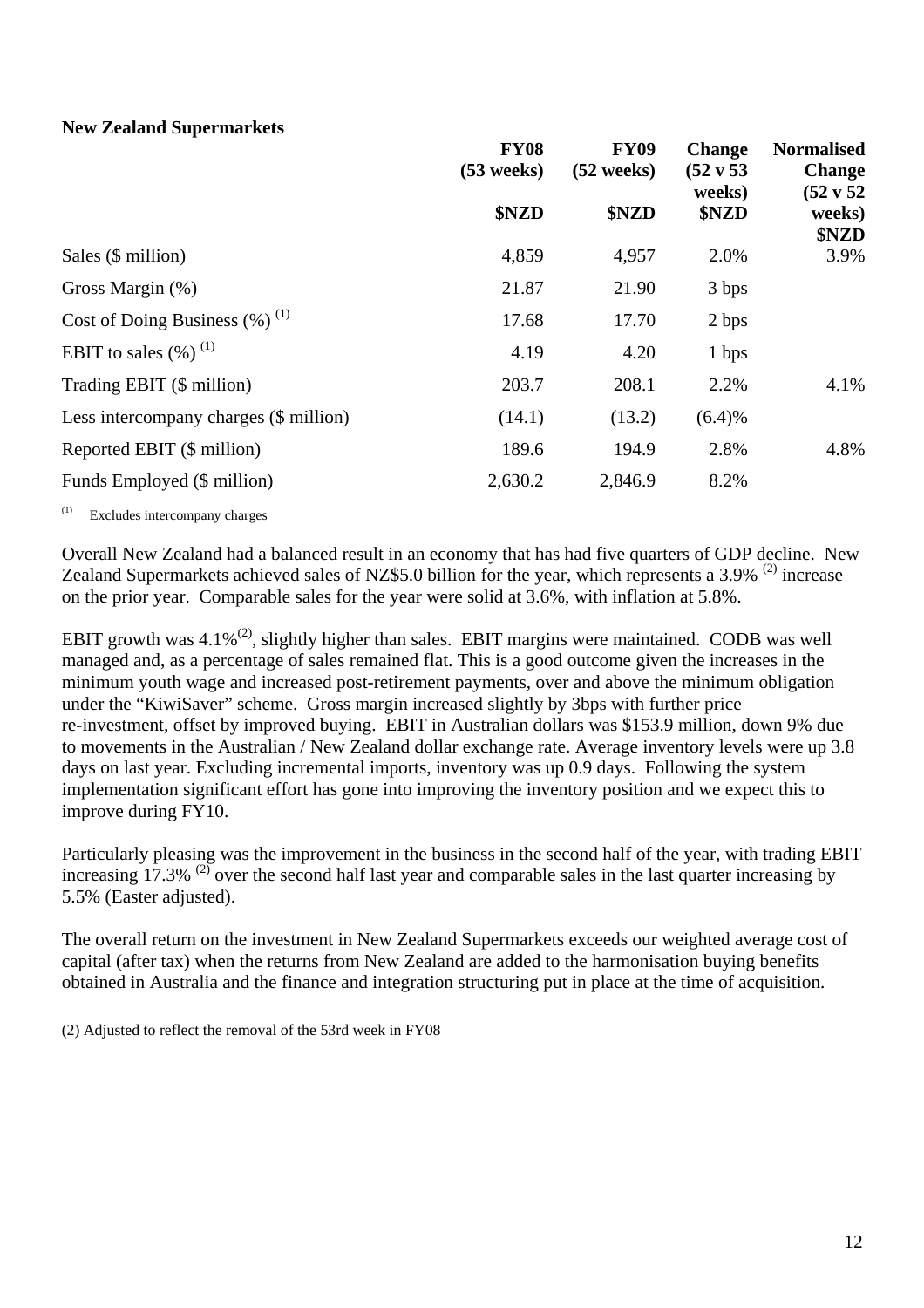The planned repositioning of our business in New Zealand is on track to achieve its objectives. Our business foundation transformation has been completed in line with the original three year time-line. The second half EBIT reflects the flow of benefits from three years of hard work. At the time of the acquisition it was well understood that the business required a significant amount of work to enable it to compete effectively over the long term, hence our statement at the time of acquisition that it would take three years to put New Zealand Supermarkets into a competitive position. The Progressive business was three separate businesses that had not been integrated, was not competing effectively on price, its buying terms were higher than its competitors and it had suffered from a lack of capital investment over many years in particular store refurbishments.

Significant progress and achievements have been made as follows:

- Total systems replacement. These systems were replaced with the Australian Supermarkets systems. This involved an overhaul of work practices and required an extensive re-training exercise.
- Repositioning of price by investing the benefits from the initial harmonisation of buying terms, allowing the business to be significantly more competitive.
- Increased focus on Fresh with the introduction of Woolworths quality standards, team restructure and training.
- Private label introduced. The majority of Homebrand and Select products rolled out with very strong customer acceptance and recognition of the quality of the offer.
- Commenced improvement in supply chain with store service levels now improving towards Australian levels.
- Reinvestment in our existing store network is well underway. 24 refurbishments were carried out during the year together with 67 stores receiving new shelving. Customers have reacted well with sales results above the network growth with very good results out of the new generation Countdown.
- The human resource area has achieved important milestones with labour turnover significantly down, greatly improved union relationships and improved safety metrics.
- New store growth is gaining momentum with 23 sites in the pipeline with three opening in FY10.
- One new Countdown store and two franchise stores were added during the year. This, combined with refurbishment activity, resulted in selling space growing by 2.5%.
- There is a solid opportunity to add additional trading space over the next five years with new stores and additional trading space from our refurbishment program with 72 of our supermarkets being less than 2000 square metres.

While a large amount has been achieved there remains much more to do. Leveraging on the business repositioning initiatives above will be a big priority and will underpin continuing success in New Zealand in building a long term sustainable business.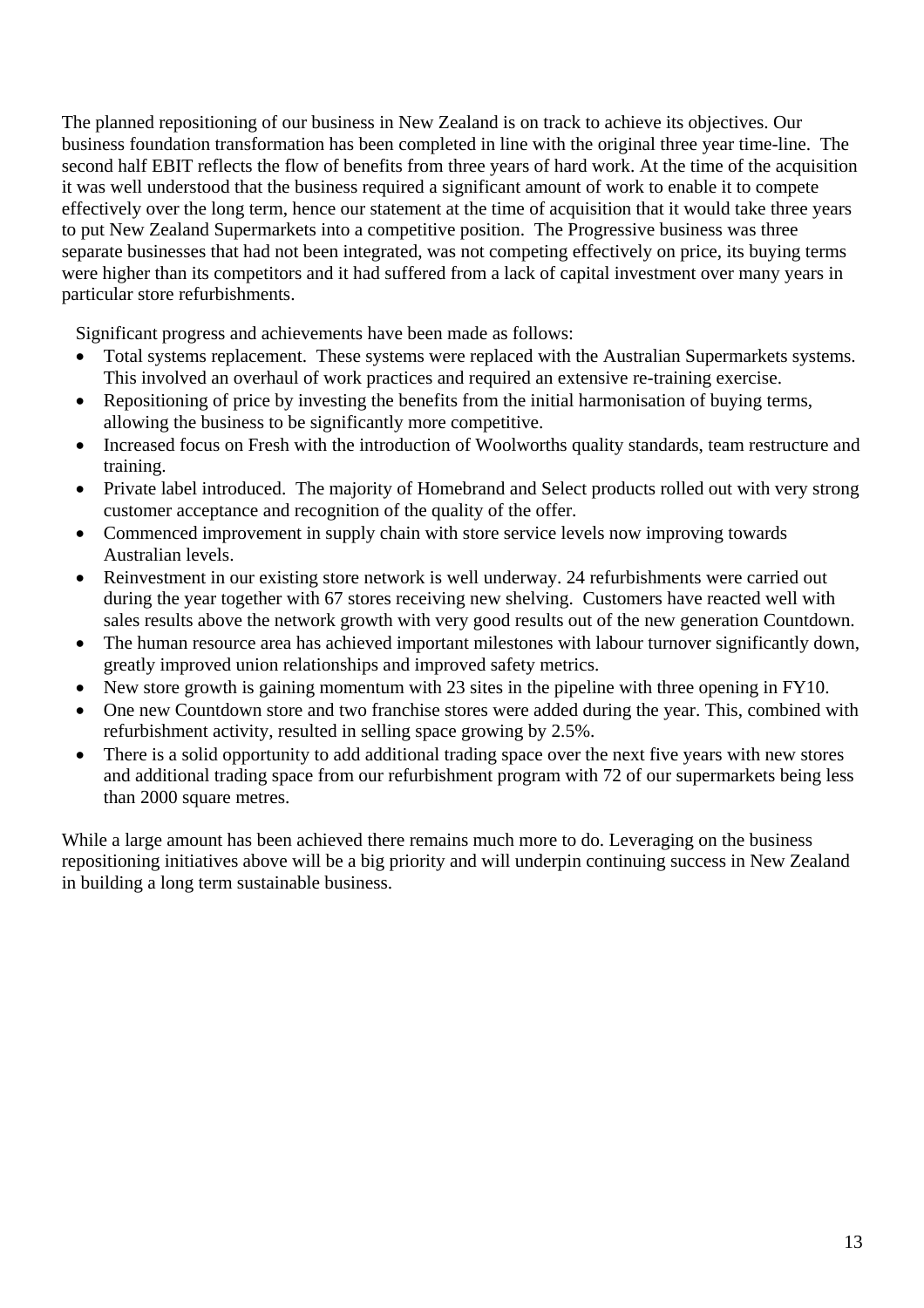#### **BIG W**

|                              | <b>FY08</b><br>$(53$ weeks) | <b>FY09</b><br>$(52 \text{ weeks})$ | <b>Change</b><br>(52 v 53<br>weeks) | <b>Normalised</b><br><b>Change</b><br>(52 v 52<br>weeks) |
|------------------------------|-----------------------------|-------------------------------------|-------------------------------------|----------------------------------------------------------|
| Sales $(\$$ million)         | 3,916                       | 4,267                               | 9.0%                                | 10.5%                                                    |
| Gross margin $(\%)$          | 29.99                       | 29.59                               | $(40)$ bps                          |                                                          |
| Cost of Doing Business (%)   | 25.87                       | 24.90                               | $(97)$ bps                          |                                                          |
| EBIT to sales $(\% )$        | 4.12                        | 4.69                                | 57 bps                              |                                                          |
| EBIT $(\$$ million)          | 161.2                       | 200.2                               | 24.2%                               | 25.9%                                                    |
| Funds Employed (\$ million)  | 540.7                       | 634.2                               | 17.3%                               |                                                          |
| Return on Funds Employed (%) | 31.9                        | 34.1                                | $2.2\%$ pts                         | $2.7\%$ pts                                              |

This is the third consecutive year that BIG W has delivered double digit increases in both revenue (adjusting for the 53 week last year) and earnings. Sales grew by  $10.5\%$ <sup>(1)</sup>. Comparable sales for the full year were 7.1% (FY08: 4.7%). EBIT grew faster than sales, increasing by 25.9%(1) to \$200.2 million, a significant milestone for BIG W.

A significant repositioning of BIG W has occurred in the last three years. These changes have strengthened the BIG W brand receiving strong support from our customers which is evident in these financial results.

At BIG W the consumer can "*Live BIG for Less*". Our tagline is supported by a strong value proposition where we offer "*Low Prices, The Whole Shop, The Whole Time*". The repositioning of our offer over recent years ensured we were well placed to take advantage of the government stimulus packages during FY09. In the current environment the consumer is focused on value and we are confident that the customers that have shopped with us have recognised the BIG W value proposition. We continue to maintain BIG W's everyday low price position and continue to lead the market on price.

During the year we continued to improve our store network undertaking 12 refurbishments (FY08: 16) and plan to undertake a similar number in FY10. We have also retrofitted a large number of key merchandising initiatives across our network. These results are an endorsement by customers of the improvements that we have been making and will continue to make.

The decrease in gross margins reflects changes in sales mix, continued reinvestment in price in a number of key areas and cost price pressures associated with the volatile exchange rate during the year. The improvement in gross margin in the second half is a direct result of strong inventory management with reduced markdown activity required to clear seasonal stock.

CODB has reduced 97 bps over the year with a continued focus on cost control and the benefits of cost fractionalisation achieved through strong sales. BIG W will continue to focus on cost reduction.

Average inventory levels were well managed being down 3.6 days on last year.

Five BIG W stores were opened in the year (1H09: 4 stores, 2H09: 1 stores), taking the total number of stores in the division to 156, including one of our largest stores in Robina in Queensland (8,090 sqm).

The increase in funds employed reflects the opening of new stores and the refurbishment activity during the year.

(1) Adjusted to reflect the removal of the 53rd week in FY08. Including the 53rd week in full year sales growth was 9.0%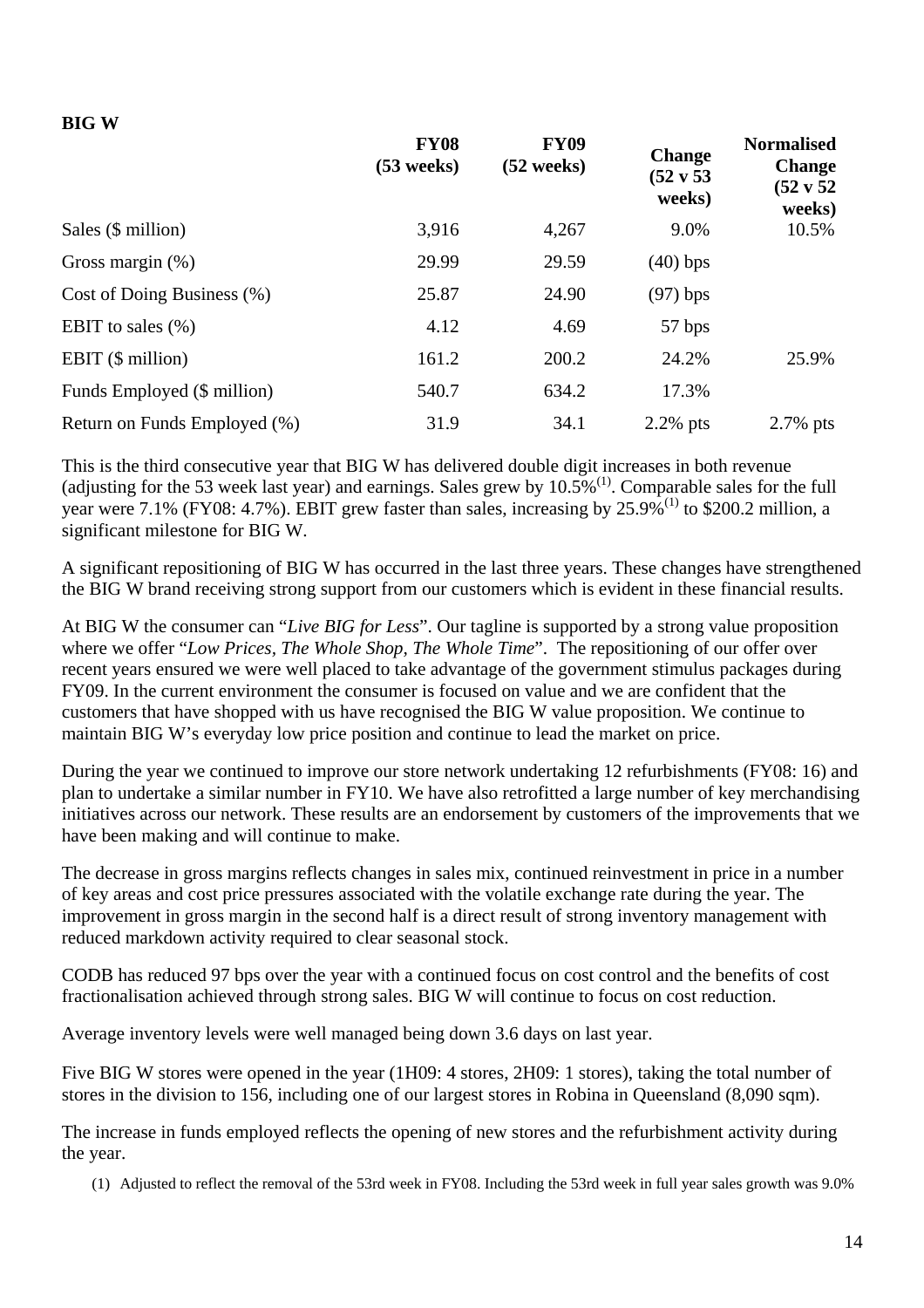#### **Consumer Electronics (Australia and New Zealand)**

|                               | <b>FY08</b><br>$(53$ weeks) | <b>FY09</b><br>$(52 \text{ weeks})$ | <b>Change</b><br>$(52 \text{ v } 53)$<br>weeks) | <b>Normalised</b><br><b>Change</b><br>(52 v 52<br>weeks) |
|-------------------------------|-----------------------------|-------------------------------------|-------------------------------------------------|----------------------------------------------------------|
| Sales (\$ million)            | 1,427                       | 1,537                               | 7.7%                                            | 9.6%                                                     |
| Gross margin $(\%)$           | 27.49                       | 26.32                               | $(117)$ bps                                     |                                                          |
| Cost of Doing Business $(\%)$ | 22.72                       | 22.73                               | 1 bps                                           |                                                          |
| EBIT to sales $(\%)$          | 4.77                        | 3.59                                | $(118)$ bps                                     |                                                          |
| EBIT (\$ million)             | 68.1                        | 55.1                                | $(19.1)\%$                                      | $(17.6)\%$                                               |
| Funds Employed (\$ million)   | 338.9                       | 356.9                               | 5.3%                                            |                                                          |
| Return on Funds Employed (%)  | 20.9                        | 15.8                                | $(5.1)$ % pts                                   | $(4.7)$ % pts                                            |

Sales for the full year reached \$1.5 billion, a  $9.6\%$ <sup>(1)</sup> increase on last year with comparable store sales increasing by 6.3% (Australia 7.3%, New Zealand 2.0%). Comparable sales for our Australian Dick Smith stores (excluding Powerhouse and Tandy) were 13.4%.

Whilst EBIT was down overall, it is encouraging that the Australian Consumer Electronics business delivered a solid turnaround in the second half, with EBIT increasing by  $54\%^{(1)}$  on last year due to the success of the rebranding of the Dick Smith business, the continued rollout of new store formats, improved range and merchandise and an improvement in gross margin relative to the first half. The market continues to be challenging in New Zealand. Costs were well controlled in both Australia and New Zealand.

Good progress is being made in repositioning the Consumer Electronics business. The key initiatives are:

- **Rollout of new format stores**: Results achieved in our new format Dick Smith stores have been extremely pleasing reflecting strong customer acceptance of the new refreshed offer. Sales growth in the 77 stores (HY09: 33 stores) we have completed was well in excess of the network. We have recently opened two new format stores in New Zealand and will continue to trial this new format in the coming months.
- **Improvements to our range**: As we did in BIG W we have commenced repositioning our range to be more relevant to the consumer. We now offer a wide range of technology products from the leading brands. Key categories include computer and office equipment, TV and video, gaming, MP3 and audio, navigation, cameras and phones.
- **New Branding**: We have commenced the rollout of a more contemporary logo and signage across the business. The "Dick Smith – Talk to the Techxperts" logo and signage has a more contemporary look and feel and is being rolled out across our network. We will complete our transition out of the Powerhouse brand over the next month and over the next two years we will transition out of the Tandy brand and consolidate under Dick Smith.
- **New price promise: "Techxpert advice and the best price" builds on an existing strength being our <b>New price** product knowledge and expert advice and reinforces the value of our offering.
- **Investment in our people**: Improvements in recruitment, retention initiatives, training and support for our people are underway. A new staff training program focussed on sales techniques and customer service has delivered genuine results ensuring our staff are trusted and knowledgeable.
	- (1) Adjusted to reflect the removal of the 53rd week in FY08. Including the 53rd week in FY08 full year sales growth was 7.7%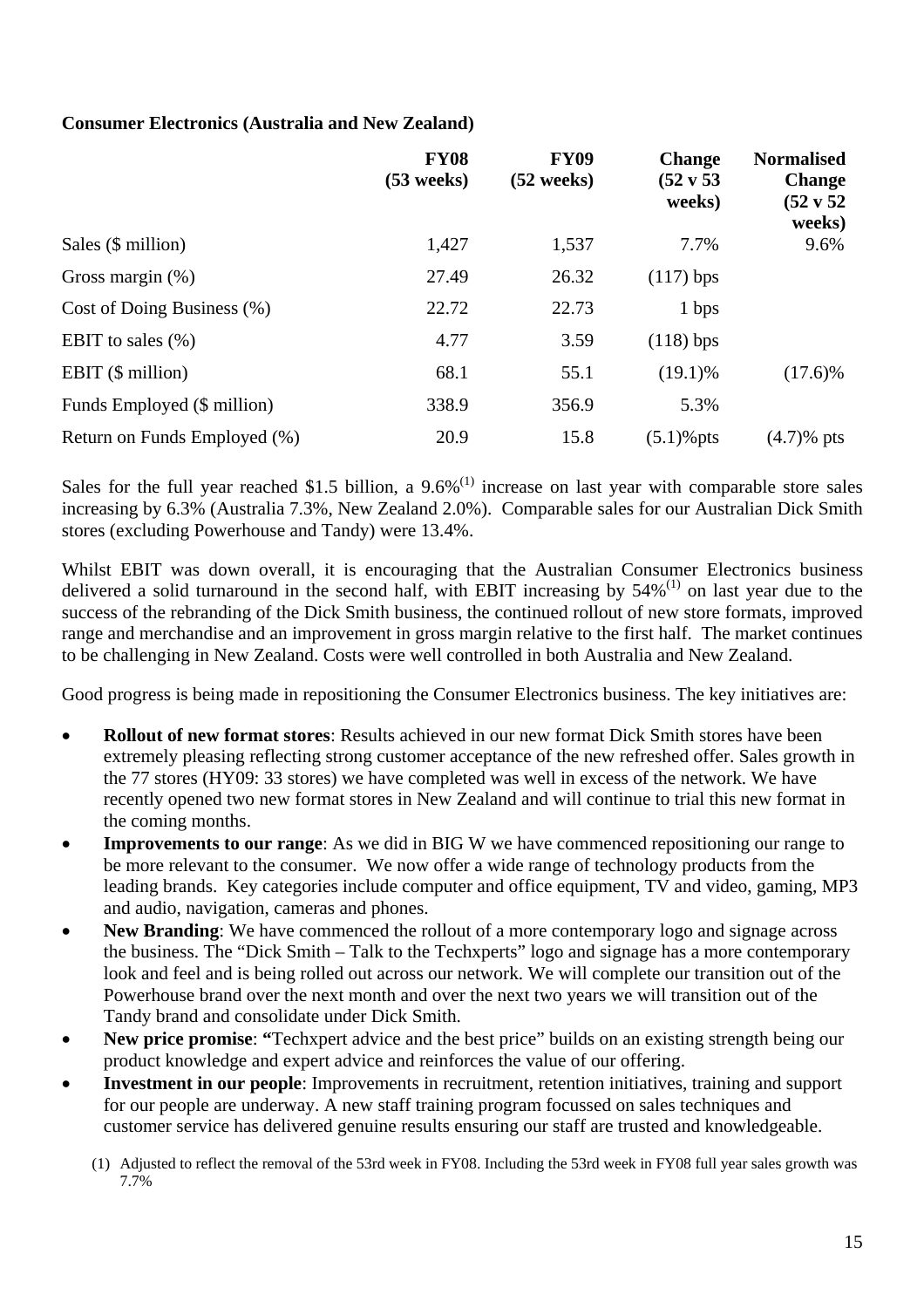During the year, 51 new stores were opened, taking total stores to 436. The high level of new store openings in the year has impacted our ability to fractionalise costs as new stores ramp up to maturity. As a result CODB has increased 1 bp when compared to the previous year.

Average inventory days were down 2.1 days, which is pleasing given the significant number of new store openings during the year.

Funds employed have increased reflecting the growth in store numbers and an increase in working capital.

#### *India*

The business venture with TATA is still growing, with 33 retail stores operating under the "Croma" brand, serviced by six distribution centres which we operate. As part of this venture Woolworths Limited provides buying, wholesale, supply chain and general consulting services to TATA. The wholesale operations are meeting our expectations, and recorded sales of \$187 million during the year and made an operating loss of \$4.3 million.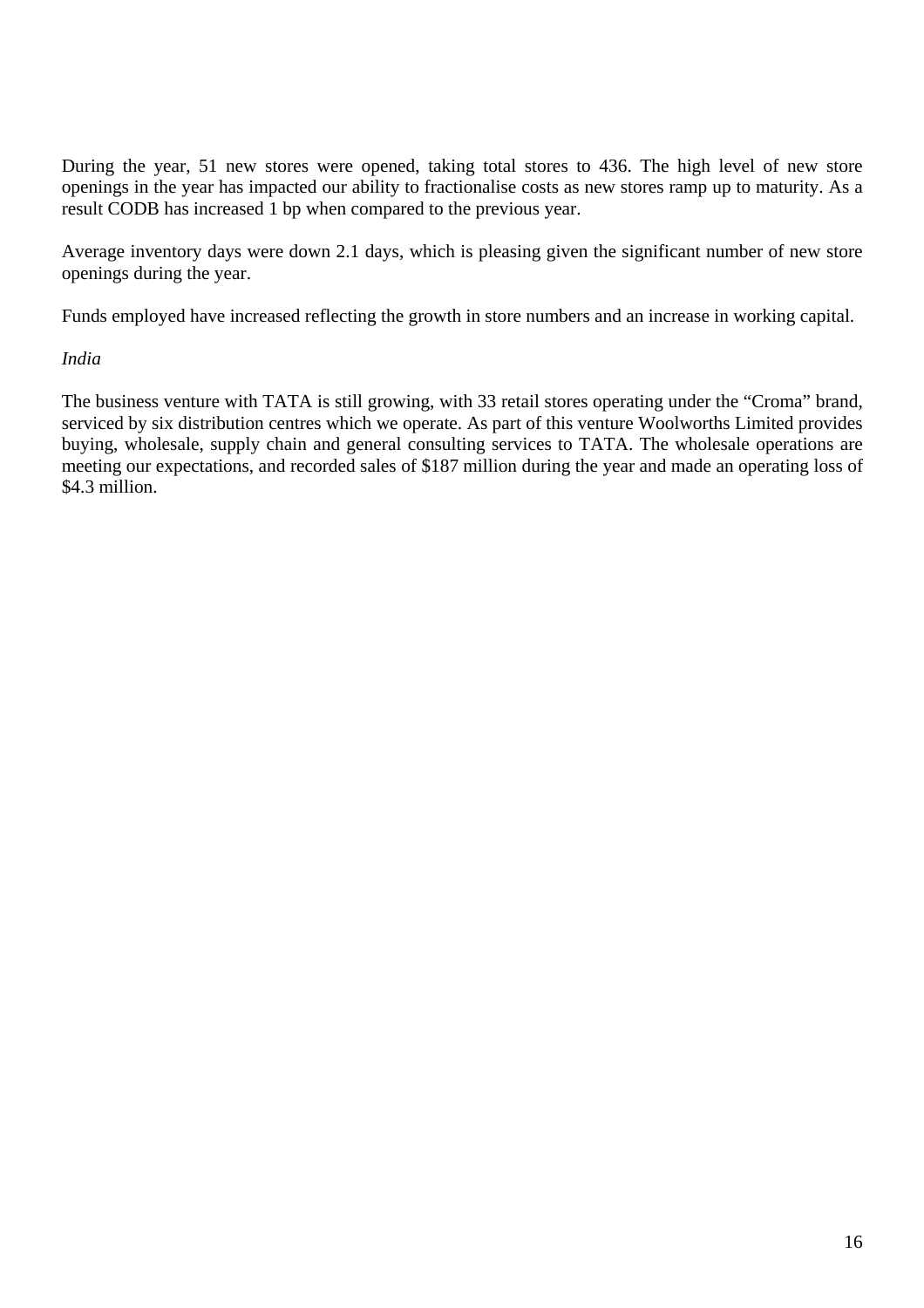#### **Hotels**

|                               | <b>FY08</b><br>$(53$ weeks) | <b>FY09</b><br>$(52 \text{ weeks})$ | <b>Change</b><br>$(52 \text{ v } 53)$<br>weeks) | <b>Normalised</b><br><b>Change</b><br>(52 v 52<br>weeks) |
|-------------------------------|-----------------------------|-------------------------------------|-------------------------------------------------|----------------------------------------------------------|
| Sales $(\$$ million)          | 1,113                       | 1,110                               | (0.3)%                                          | 1.6%                                                     |
| Gross margin $(\%)$           | 82.28                       | 83.04                               | 76 bps                                          |                                                          |
| Cost of Doing Business $(\%)$ | 62.96                       | 63.41                               | 45 bps                                          |                                                          |
| EBIT to sales $(\% )$         | 19.32                       | 19.63                               | 31 bps                                          |                                                          |
| EBIT $(\$$ million)           | 215.1                       | 218.0                               | 1.3%                                            | 3.3%                                                     |

Hotel sales of \$1.1 billion represented an increase of  $1.6\%$ <sup>(1)</sup> with overall comparable sales growth of 0.7%. Comparable gaming sales for the year were up 2.7%, which is a pleasing result in a difficult trading environment.

Gross margins have increased by 76 bps reflecting the change in sales mix within the hotel network. Growth in gaming exceeded that achieved in bars and food resulting in an overall improvement in margin.

CODB was well controlled in a difficult trading environment. Excluding the impact of a small development profit (\$5.4 million) last year, CODB was in line with last year.

Smoking bans have now completely cycled in all states. The ALH business has proved reasonably resilient, a reflection of the premium nature of the hotel portfolio and the quality of management.

A further net nine properties were added during the year taking the total number of hotels to 280 and a total of 1,372 accommodation rooms.

It should be noted that under a revised accounting standard, AASB3:Business Combinations, acquisition costs (including stamp duty) arising from hotel acquisitions will be required to be written off in the year of acquisition from July 2009 as opposed to the current accounting treatment under which it is capitalised.

(1) Adjusted to reflect the removal of the 53rd week in FY08. Including the 53rd week in FY08 full year sales declined 0.3%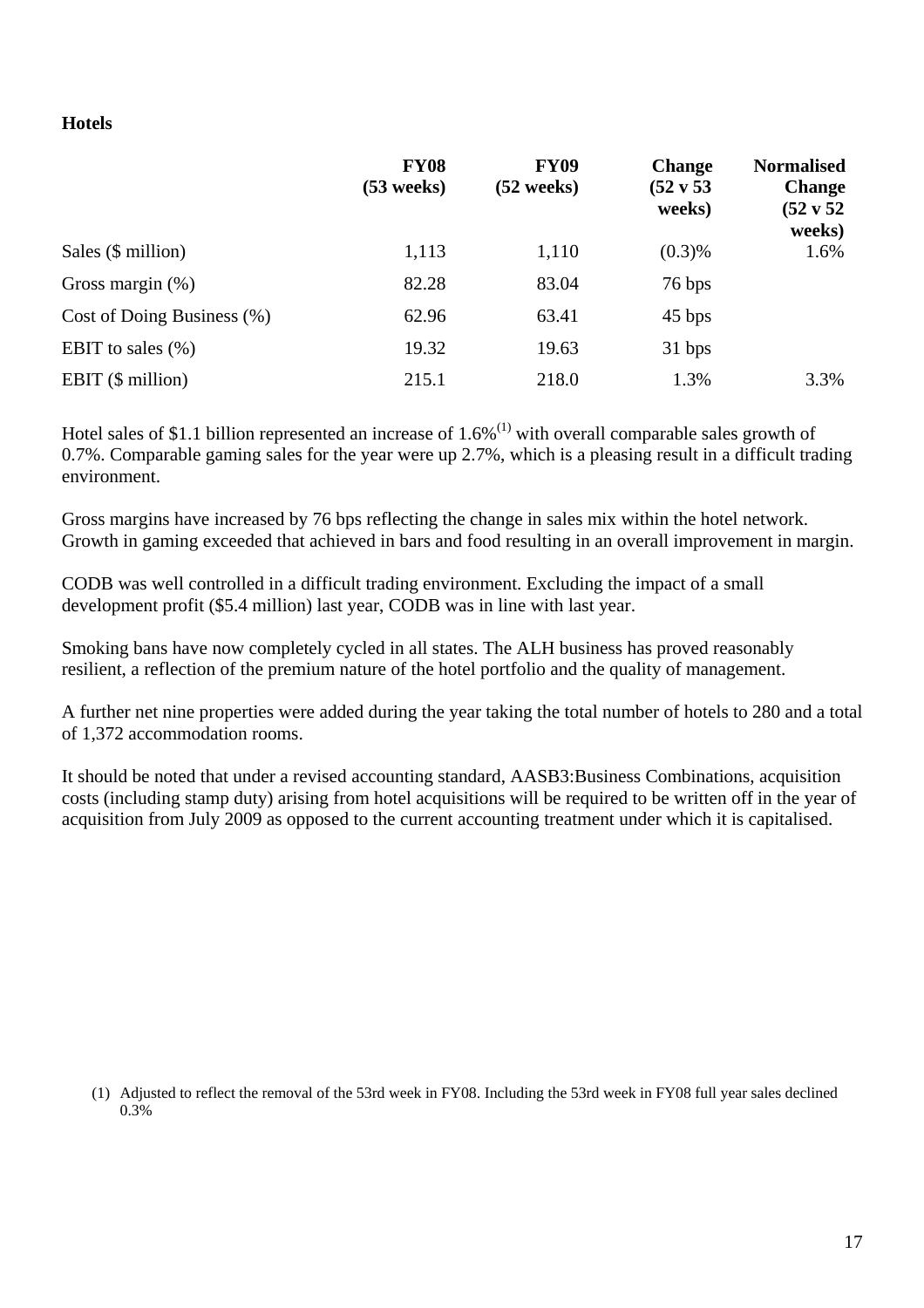#### **Central Overheads, Property Income/Expense**

For the full year, central overheads have reduced by \$1.2 million (1.1%). The reduced property expense reflects slightly lower levels of income attributable to the completed developments previously sold.

Other significant items include the release of a provision no longer required (\$17.0m) and the prior year included the profit on sale of certain properties (\$49.7m).

#### **Net Interest Expense and Tax Expense**

Net interest expense of \$222.2 million has increased from the prior year (\$209.6 million) as a result of higher debt levels reflecting the funding of planned capital expenditure. This was offset partially by an increase in capitalised interest from a change in accounting standard requiring interest costs associated with all development assets to be capitalised and an increase in property development activity.

Tax expense is 29.2% down slightly from 29.3% last year, reflecting the benefit of the investment allowance and other minor tax differences.

#### **Balance Sheet and Cash Flow**

Cash flow from operations remains strong reflecting solid earnings growth however cash flow from operating activities was slightly down impacted by timing of creditor payments as well as higher interest and tax payments due to a higher level of tax instalments and a one off deduction taken last year.

Key balance sheet movements are explained as follows:

- The year end inventory balance increased by 9.4% which is above the normalised sales growth of 7.5%. This reflects the impacts of the new Liquor DC's opened in the first half and higher indent stock level.
- Trade creditors have increased with inventory and general business growth.
- Other creditors have increased by \$222.3 million reflecting increases in employee provisions and superannuation liabilities primarily as a result of the drop in bond rates increasing long service leave and defined benefit liabilities and general business growth. There were also increases in occupancy and lease accruals resulting from new distribution centres and increases in stores numbers and performance. GST accruals also increased from the prior year due to timing of payments.
- Negative working capital has increased \$91.2 million to \$2,436.0 million.
- Fixed assets and investments increased from \$5,825.5 million to \$6,822.2 million, primarily reflecting the increase in capital expenditure offset by depreciation.
- Intangibles increased by 2.0% from \$4,835.2 million to \$4,933.1 million, reflecting foreign exchange movements in respect of the New Zealand goodwill and intangibles. Other additions reflect the purchase of individual hotels, stores and liquor licences.
- Net repayable debt (which includes cash) has increased by \$282.0 million (by 12.9%) to \$2,463.1 million reflecting the increased capital expenditure activity.
- Part of the increase in borrowings is the mark to market of the USD debt (movement from June 2008 to June 2009 is \$223.5m). Whilst this is fully hedged the equivalent movement in the hedging asset is recorded in hedge assets and liabilities.

ROFE (average) increased from 31.4% to 31.9%.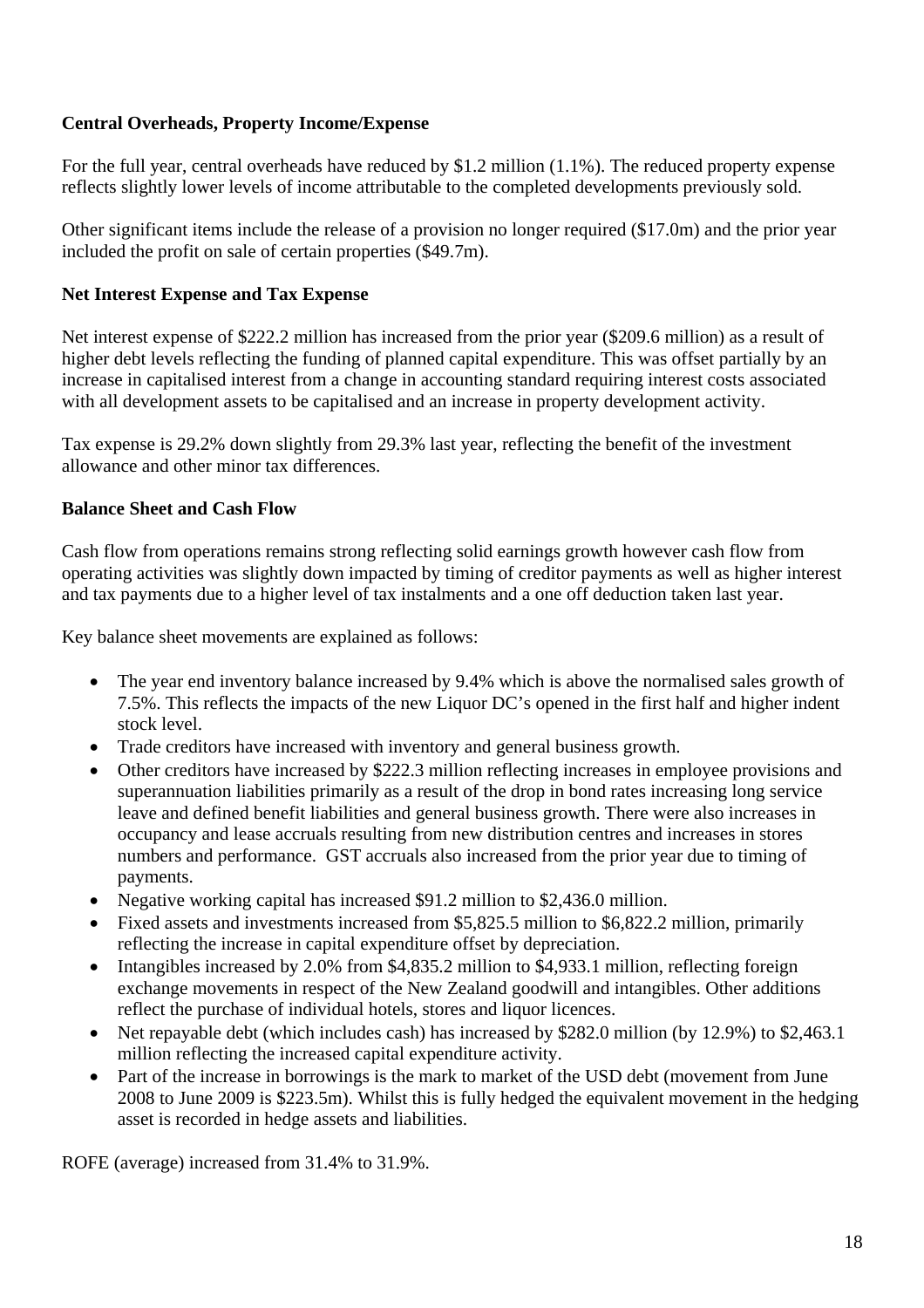### **Capital Management**

Woolworths currently sets its capital structure with the objectives of enhancing shareholder value through minimising its weighted average cost of capital while retaining flexibility to pursue growth and capital management opportunities. Consistent with these objectives, Woolworths has maintained its credit ratings of A- from Standard and Poors and A3 from Moody's Investor Services.

To the extent consistent with these objectives and target ratings, Woolworths will from time to time undertake capital return strategies that seek to increase EPS and distribute franking credits to shareholders, mainly through ordinary dividends and share buybacks. Since 2001, \$7,050 million, comprising off and on-market buy-backs and dividends, has been returned to shareholders (including the final dividend for the financial year ending 28 June 2009).

Franking credits available for distribution after 28 June 2009 are estimated to be \$1,123.5 million (following payment of the final dividend).

Our focus on enhancing shareholder value and maintaining a capital structure that will preserve our capital strength giving us the flexibility to pursue further growth opportunities remains unchanged. Whilst capital management remains an important issue, given the uncertainty in the debt and equity markets and the economy, it is not intended to implement any capital management activity at this time. While economic confidence appears to be building there are still significant challenges ahead. Nearly all developed countries are in recession and many companies are repairing balance sheets and deleveraging. Until much greater certainty exists in regard to economic recovery prudence would dictate not returning capital. Capital management including a share buyback will be continually assessed in the context of growth initiatives and the capital market environment and the maintenance of our credit ratings. Our balance sheet, debt profile and strength of our credit ratings ensure we are very well placed for future growth both organically and through acquisition.

A small amount of debt (AUD 300 million) in domestic medium term notes matured in September 2008 and was refinanced within existing debt facilities. As at 28 June 2009, undrawn committed bank debt facilities available to Woolworths Limited totalled \$3.37 billion.

In May 2009, a new syndicated bank debt facility totalling USD700 million was established with participation mainly by Asian banks. The facility included a combination of fully drawn term debt and revolving debt, in USD, AUD and JPY, with a tenor of 3 years. The term drawings have been fully hedged against movements in interest rates, and the amounts drawn in USD and JPY have been hedged against fluctuations in exchange rates. As stated previously these committed working capital facilities replaced existing uncommitted facilities.

The maturity profile of our debt facilities is such that there is no immediate need to refinance any long term debt in the current financial year with the next maturity being AUD350 million in March 2011.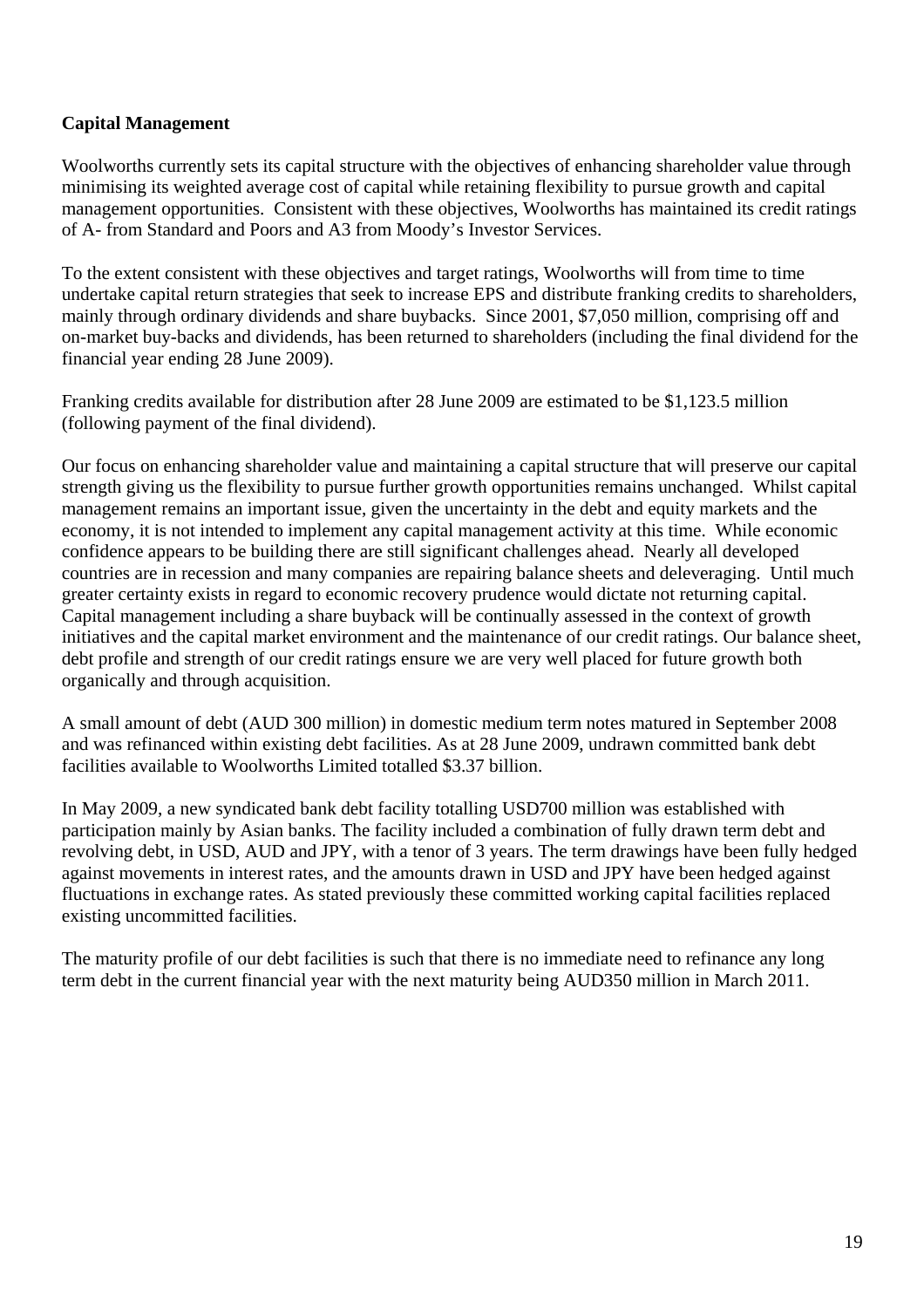#### **Supply Chain and Logistics Initiatives**

Woolworths has completed the majority of the end-to-end supply chain program in Australian Supermarkets and Liquor. During the year we announced the final plans of the program which involve the construction of the Tasmanian Regional Distribution Centre (RDC) which will begin later this year. The eight year investment in supply chain is now clearly generating significant returns well beyond original expectations. The intellectual property we have developed in our supply chain teams, IT systems, Distribution Centres (DC), transport operations and replenishment continues to be applied to other parts of the Woolworths business. We are continuing to roll out an asset optimisation program across the network including New Zealand to further maximise the returns on our investment.

The principal systems that have driven the transformation of our supply chain are: StockSmart (DC forecast based replenishment), AutoStockR (store forecast based replenishment), Warehouse Management Systems and Transport Management Systems. These systems have significantly improved productivity enabling higher levels of "in stock" performance, which delivers a competitive advantage.

The development of our Supermarket and Liquor supply chain is now substantially complete, with the successful commissioning of both the Melbourne and Sydney Liquor DCs. The ambient and produce sections of the Tasmania RDC are expected to be completed by February 2011 and we recently secured a Queensland liquor DC. AutoStockR was successfully rolled out into our free standing liquor stores (BWS and Dan Murphy's) during the year.

The financial benefits of this program are significant and the financial returns will continue to be seen over future years as the DC infrastructure reaches mature efficiency levels and transition costs come to an end. All DC's, including those established in FY09, are exceeding their projected business cases. These benefits will underpin our targeted and consistent reduction in CODB. For stores, the introduction of time phased replenishment, store re-stocking capabilities along with the successful roll out of produce crates has further reduced costs.

Despite the significant work undertaken in this area there are still improvements and therefore benefits to obtain and enhance efficiency in our supply chain and logistics operations.

The rollout of the outbound Metro Transport Model (MTM) continued during FY09. This involves Woolworths ownership of specifically designed trailers and the deployment of industry leading capacity planning, optimisation and freight tracking systems. This will allow us to optimise transport from our DCs to stores and enable backloading capability. MTM has been successfully implemented in Sydney and Adelaide and will shortly operate in Perth and Brisbane. The efficiency of inbound freight is being improved through our primary freight business, enabled by our inbound Transport Management System (TMS). Woolworths primary freight business has been very effective and continues to outperform industry benchmarks.

During the year we began a two year project to refurbish our automated DCs at Hume (VIC) and Minchinbury (NSW); we also completed an extension of the Perth RDC. In addition we have begun a 2020 Network Vision project which is being supported by a full optimisation review, with the objective of maintaining a position as a world leader in retail logistics.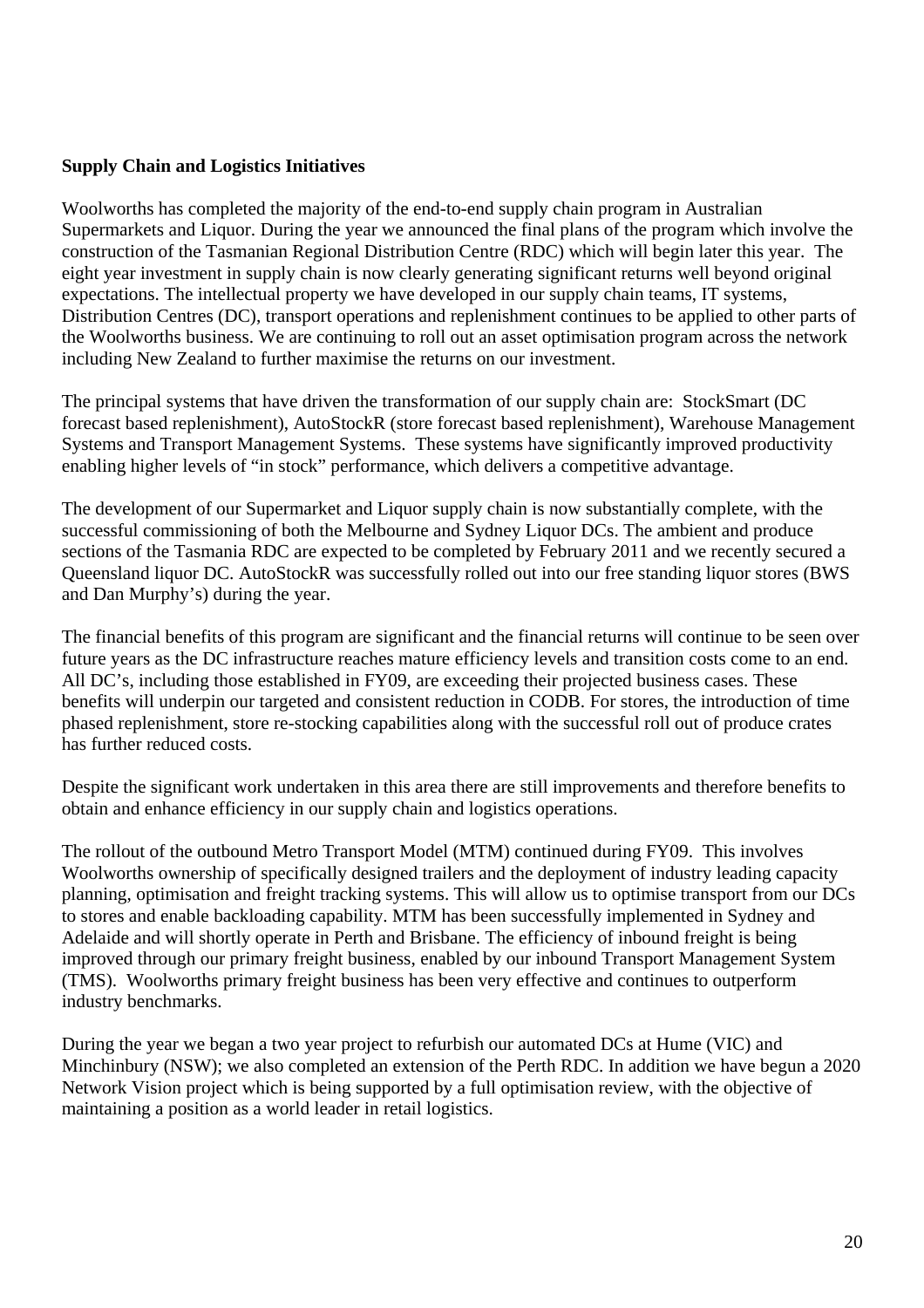#### *New Zealand Supermarkets*

During the year a successful rollout of StockSmart and AutoStockR was completed. We are now in the process of rolling out a supply chain strategy that will improve the service and cost performance of our logistics operations and will be progressively implemented over the next three years.

#### *BIG W*

The Quicksilver program is focussed on transforming the flow of merchandise to stores to support BIG W get the right product, to the right stores, at the right time. The program is progressing on schedule with significant progress being made on a number of key initiatives in the last year. These initiatives include; developing and implementing more advanced store forecast based replenishment systems that build on the capabilities of AutostockR with a number of pilot stores currently operational, enhanced merchandise planning capability, finalising the planning for the third BIG W distribution centre and continued development of our capabilities in overseas logistics. These initiatives are necessary to support BIG W's future business growth.

#### *Consumer Electronics*

Consumer Electronics completed a comprehensive review of its Australian supply chain utilising the work done in Australian Supermarkets which has led to the recommendation for a new distribution centre in Sydney to service the entire store network.

The DC's in India continue to deliver efficiency improvements and are well placed to support the retail expansion.

#### *Global Sourcing*

Our global sourcing operations continue to grow strongly and are providing significant benefits. We have made good progress on developing our international logistics capability to support our growth plans. Included in this development was a major review of our international logistics network resulting in a reduction in the number of consolidation partners to two. We have also increased the number of consolidation facilities employed to support an improved flow of merchandise and introduced a single, comprehensive order tracking system. Further development will continue.

We are operating sourcing offices in Hong Kong and Shanghai to cover the China and South East Asia region and are in the process of establishing an office in India to cover the sub continent region.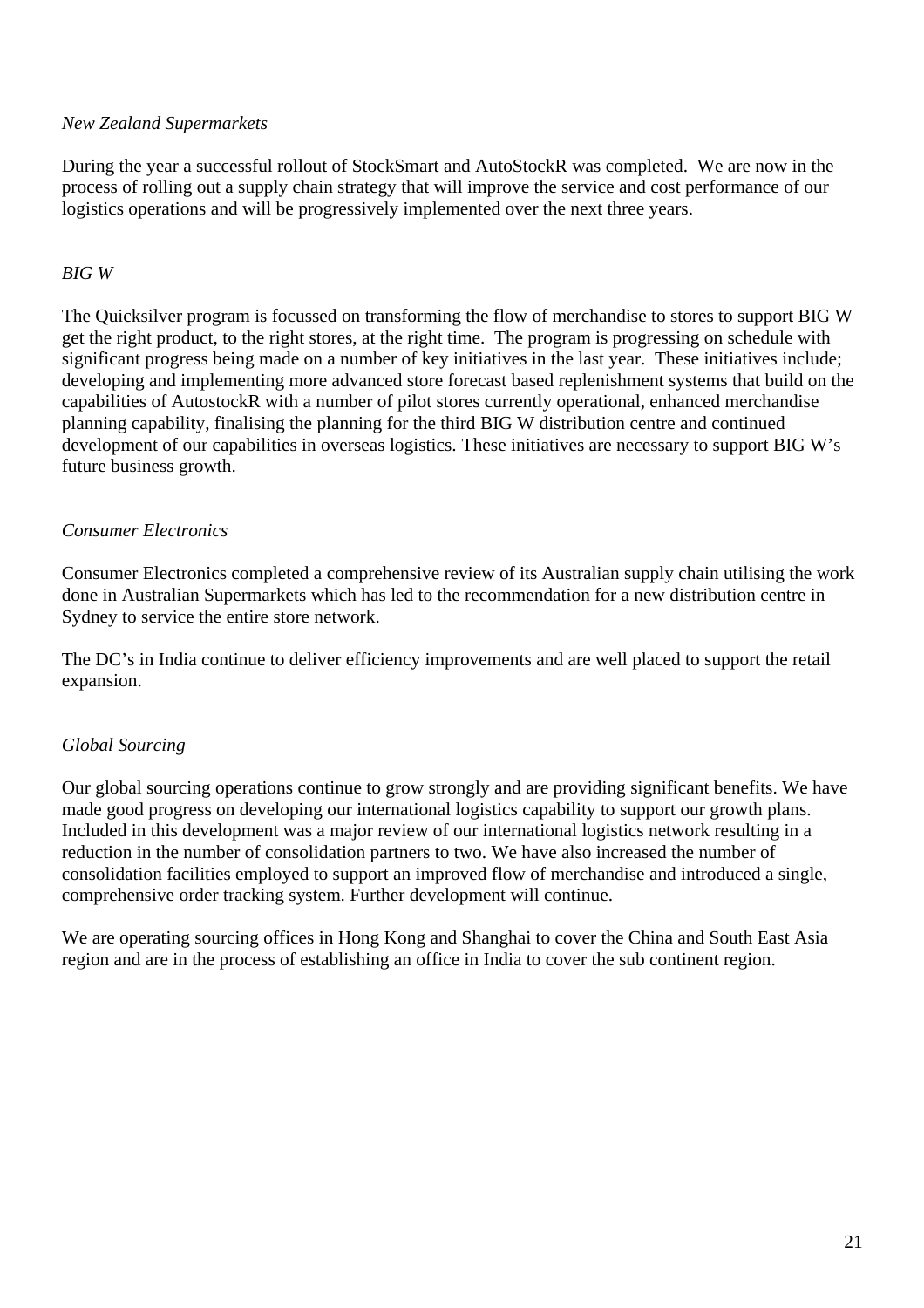#### **Strategy and Growth**

Woolworths' vision is to continue to drive its retail business enhancing shareholder value, bringing to customers greater convenience, quality, lower prices and better value, range, freshness and service.

The Board and Management of Woolworths are committed to its consistent and clear strategies that have driven growth to date and will continue to deliver growth into the future. The strategy is clear and the experienced retail team has the skills and commitment to drive continued success.

Our long term cost advantages obtained under Project Refresh will be maintained and increased. The focus remains on building a sustainable business by continually improving the customer offer rewarding customers with lower prices, better value, quality, range, freshness, service and convenience.

The foundations for sustainable profitable growth are well established. There are significant growth opportunities in all our businesses.

There are several key elements that underpin our strategy:

- We have clearly stated long term performance targets.
- We have defined plans for space growth, with minimal cannibalisation expected.
- There is continuing opportunity to grow market share in all our businesses in both Australia and New Zealand. Woolworths' market share of Australian Food Liquor & Grocery remains below 31%. Independent grocers and speciality stores hold just under 50% in Australia.
- We have completed a substantial portion of the end to end supply chain program in Australian Supermarkets. The financial benefits of this world class supply chain will continue over future years. This intellectual property is being leveraged across other divisions.
- We have a strong track record of growth through reinvestment in our existing business, development of new categories, new businesses and adjacencies and continually reinvigorating our offer. This has been demonstrated across each of our businesses and will continue.
- There is significant opportunity for Woolworths to leverage its scale and store distribution to introduce new products, services, categories and formats.
- Numerous opportunities exist to drive future growth by continuing to reinvest in the business.

#### *Expansion opportunities*

Woolworths is one of the top 25 retailers in the world. Woolworths' core strengths include its world class supply chain capability, low cost culture and its depth of people talent.

There are many opportunities for Woolworths to build on these strengths and augment our existing business plans to drive growth both organically and through the continual evaluation of acquisition opportunities. There are also opportunities to utilise the intellectual property that we have developed in our supply chain and retailing systems to other businesses. We have a depth of people talent with significant retail knowledge and experience. We are confident that these attributes provide the platform for future growth.

Any domestic or international opportunities considered must take advantage of these core strengths and would be high volume, low margin businesses. Any international expansion would have full oversight from the Board, be undertaken in a prudent and disciplined fashion and meet the hurdles required for all our capital investment decisions in order to build shareholder value.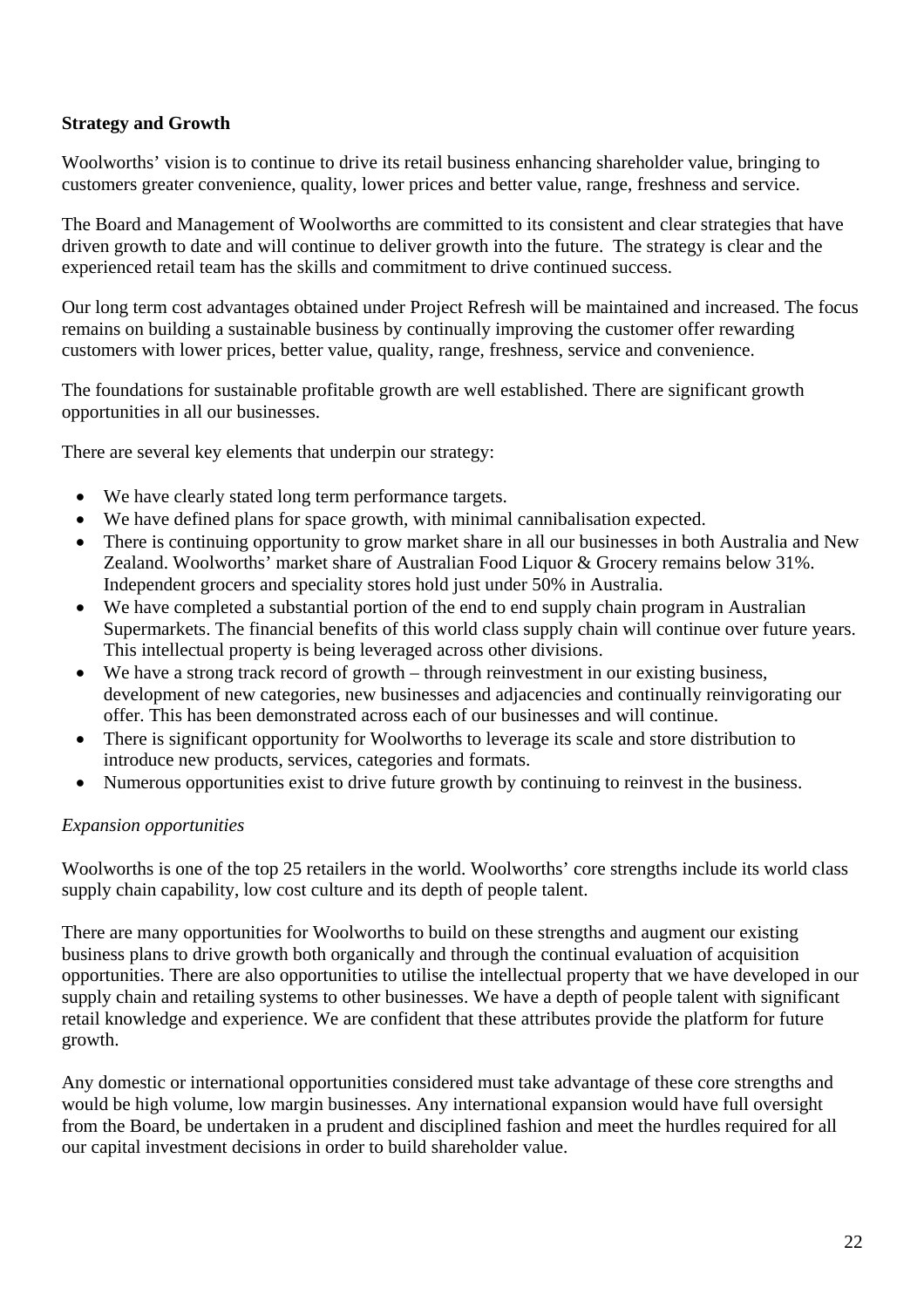In our existing businesses there are a number of **key growth initiatives currently underway:**

- Continued investment in **price, range, merchandise and quality** across all our brands.
- Continued development of **private label** in all our trading divisions. The expansion of our range continues with our brands such as Homebrand, Select, Freefrom, Naytura, Organics, Platinum Blonde, Dick Smith, Coco Belgium, Allsorts and Dymple ranges gaining strong customer acceptance.
- We have made and will continue to make progress on initiatives that are enhancing our understanding of what the customer wants, through **increased market research capability and data analysis**. Our Everyday Rewards card incorporating our petrol discount and Qantas Frequent Flyer points is a significant step in achieving this objective.
- We continue to invest in our **financial services capabilities**, with a well developed product roadmap that leverages our cards program, with plans to offer our customers general insurance and the convenience of a financial services portal.
- We will continue **the refurbishment activity** in Supermarkets, BIG W and Consumer Electronics. Capital expenditure for the FY10 is expected to be similar to FY09 at c \$1.9 billion.
- We will continue with **bolt-on acquisitions** to enhance our existing offers (eg Langton's, Gage Road and Macro).
- We continue to expand our **global sourcing** activities. As we increase our capabilities in this area we continue to secure cost price savings and improvements in both quality and range.
- There is significant opportunity to **leverage our supply chain expertise**. The intellectual property we have developed in our supply chain teams, IT systems, DCs and transport operations is now being applied to other businesses in Woolworths, including New Zealand Supermarkets, Liquor, BIG W and Consumer Electronics.
- Woolworths continues to focus on improving in-store execution, ranging, stock availability and customer service.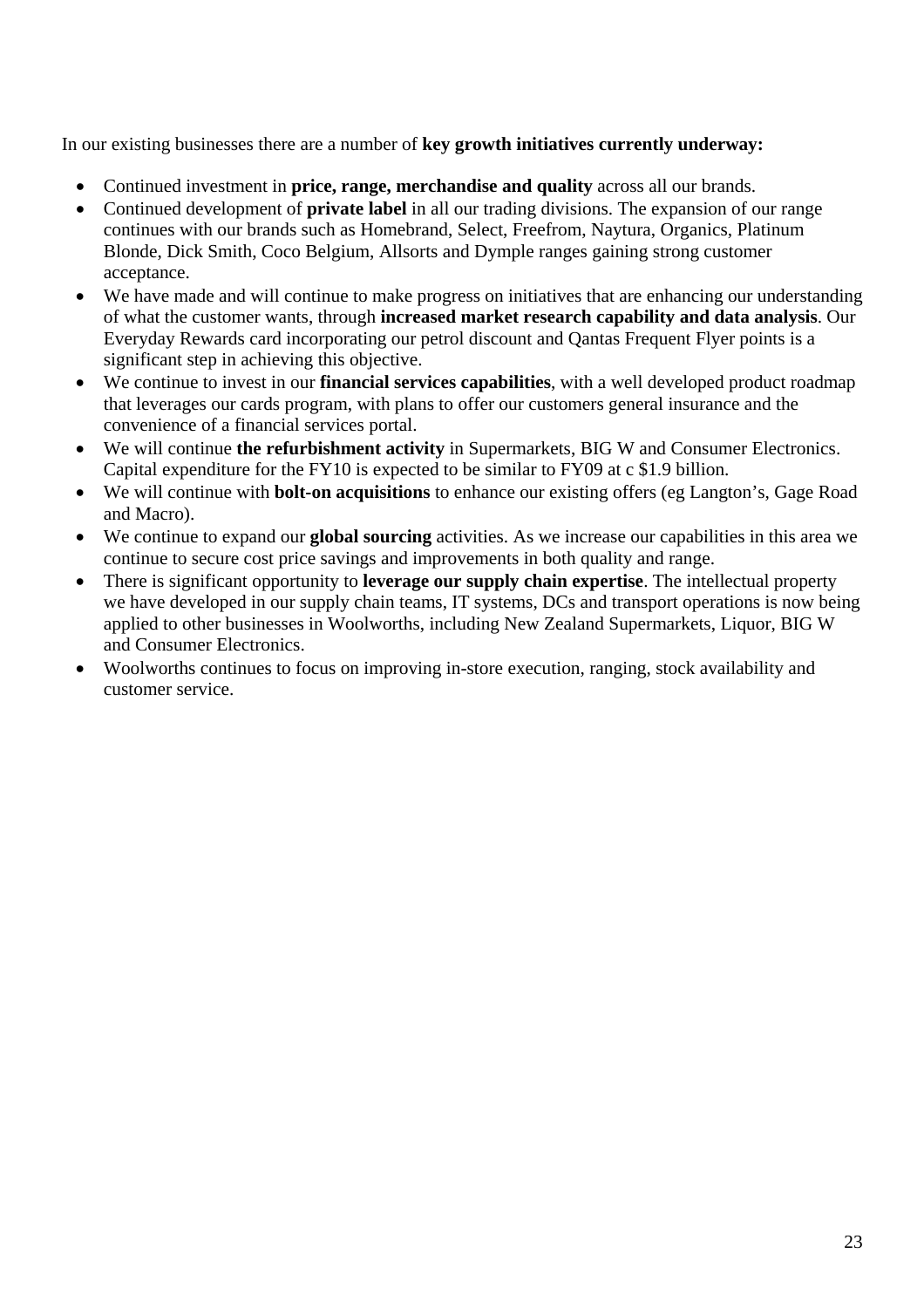#### *Performance Targets*

Long term targets remain unchanged. Woolworths continues to target the following key areas of performance measurement for its business in the long term, namely:

- Sales (excluding Petrol) to grow in the upper single digits assisted by bolt-on acquisitions;
- EBIT growth outperforming sales growth assisted by cost savings;
- EPS growth outperforming EBIT growth assisted by capital management over the longer term;
- CODB reduction of 20 bps per annum (minimum) when Petrol and Hotels are excluded. This is underpinned by our supply chain capabilities; and
- Maintenance of targeted credit ratings.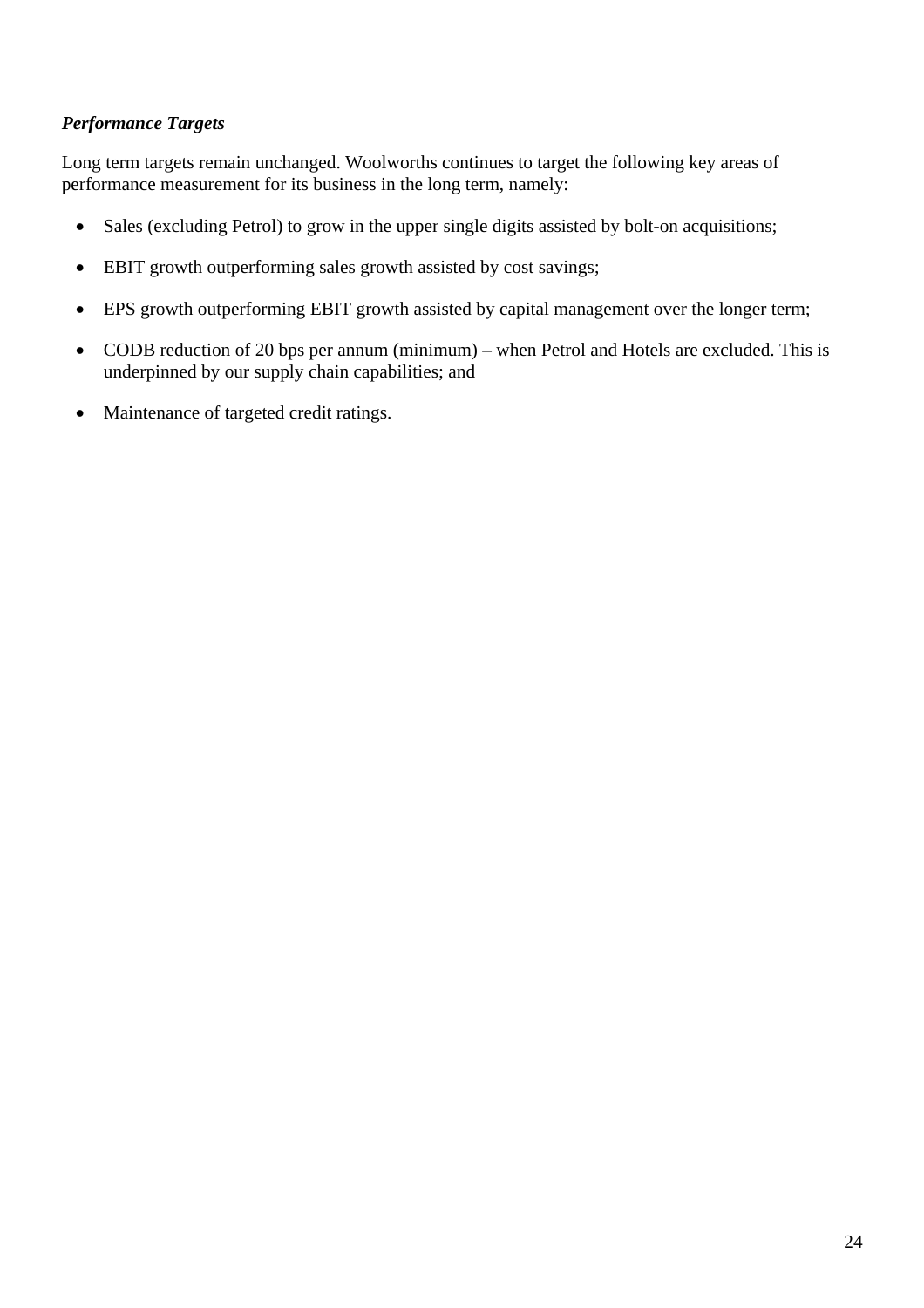# *Defined plans to continue space roll-out*

In the coming year, we will continue the reinvestment in our store network, both through new store openings and the level of refurbishment activity. Our new concept stores rollout continues in Supermarkets and BIG W and the rollout in Consumer Electronics and New Zealand Supermarkets will accelerate in FY10.

|                                | <b>Gross store</b><br>openings in<br><b>FY09</b> | <b>Target</b>                                                                                              |
|--------------------------------|--------------------------------------------------|------------------------------------------------------------------------------------------------------------|
| <b>Australian Supermarkets</b> | 28                                               | 15-25 new Supermarkets per annum<br>$3\%$ + space growth                                                   |
| New Zealand<br>Supermarkets    | 3                                                | 3-5 new Supermarkets per annum<br>23 sites have been secured for future development                        |
| Dan Murphy                     | 16                                               | Target of 150 stores                                                                                       |
| <b>BWS</b>                     | 57                                               | Plans to open 10 stores (net) per annum                                                                    |
| Petrol                         | 21                                               | Will grow supporting the Supermarket rollout strategy                                                      |
| <b>BIG W</b>                   | 5                                                | 4-5 stores per annum targeting $200+$ stores                                                               |
| <b>Consumer Electronics</b>    | 51                                               | Plans to convert all Consumer Electronics stores to the<br>new concept format within approximately 2 years |
| Hotels (ALH Group)             | 12                                               | Acquired selectively as opportunities arise                                                                |

Space rollout is supported by detailed plans for the next 3-5 years identifying specific sites. Minimal cannibalisation is expected.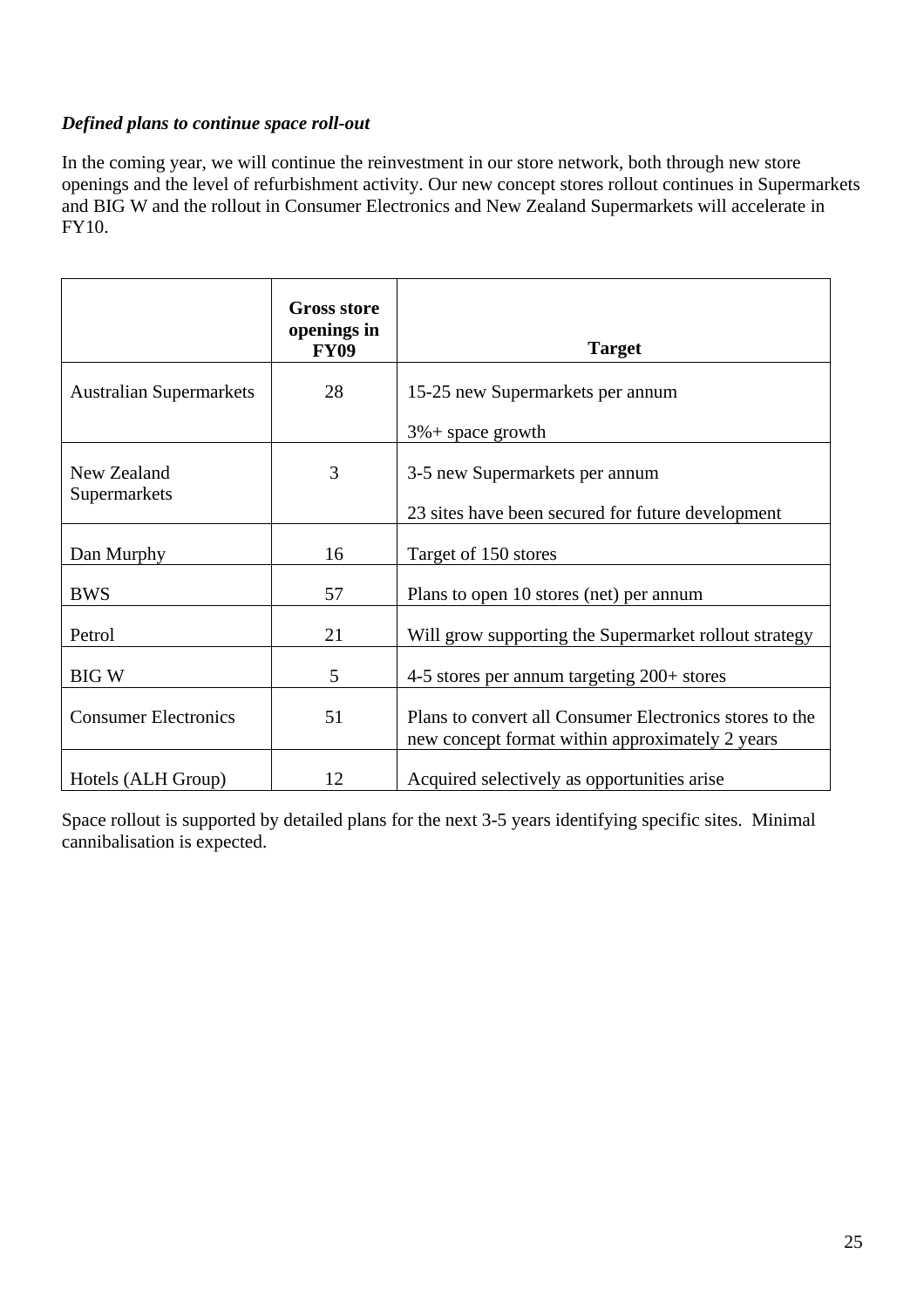# **Current Trading**

Early trading in July and August has been pleasing. Australian Food and Liquor continues to perform well. BIG W, Consumer Electronics and Hotels trading has been tighter than the prior year with these businesses cycling buoyant sales in FY08. New Zealand continues to improve.

#### **Future Outlook**

Australia has faired well to date in the Global Financial Crisis, assisted by significant Government spending during the previous 12 months. This spending will not be replicated to the same degree in FY10. Discretionary spending will continue to be influenced by macro-economic factors, such as interest rates, petrol prices and confidence around employment. As a result, consumer confidence levels and therefore spending are very difficult to predict for the FY10 year.

On this basis we provide the following guidance:

We expect overall group sales to grow in the upper single digits (excluding Petrol sales) in FY10.

We also expect that EBIT will continue to grow faster than sales in FY10.

We also expect net profit after tax for FY10 will grow in the range of 8% to 11%.

This guidance excludes the effects of the hardware strategy recently announced.

For further information contact:

.

Clare Buchanan (Public Relations Manager) (02) 8885 1032 – Media Tom Pockett (Finance Director) (02) 8885 1105 – Investors/Analysts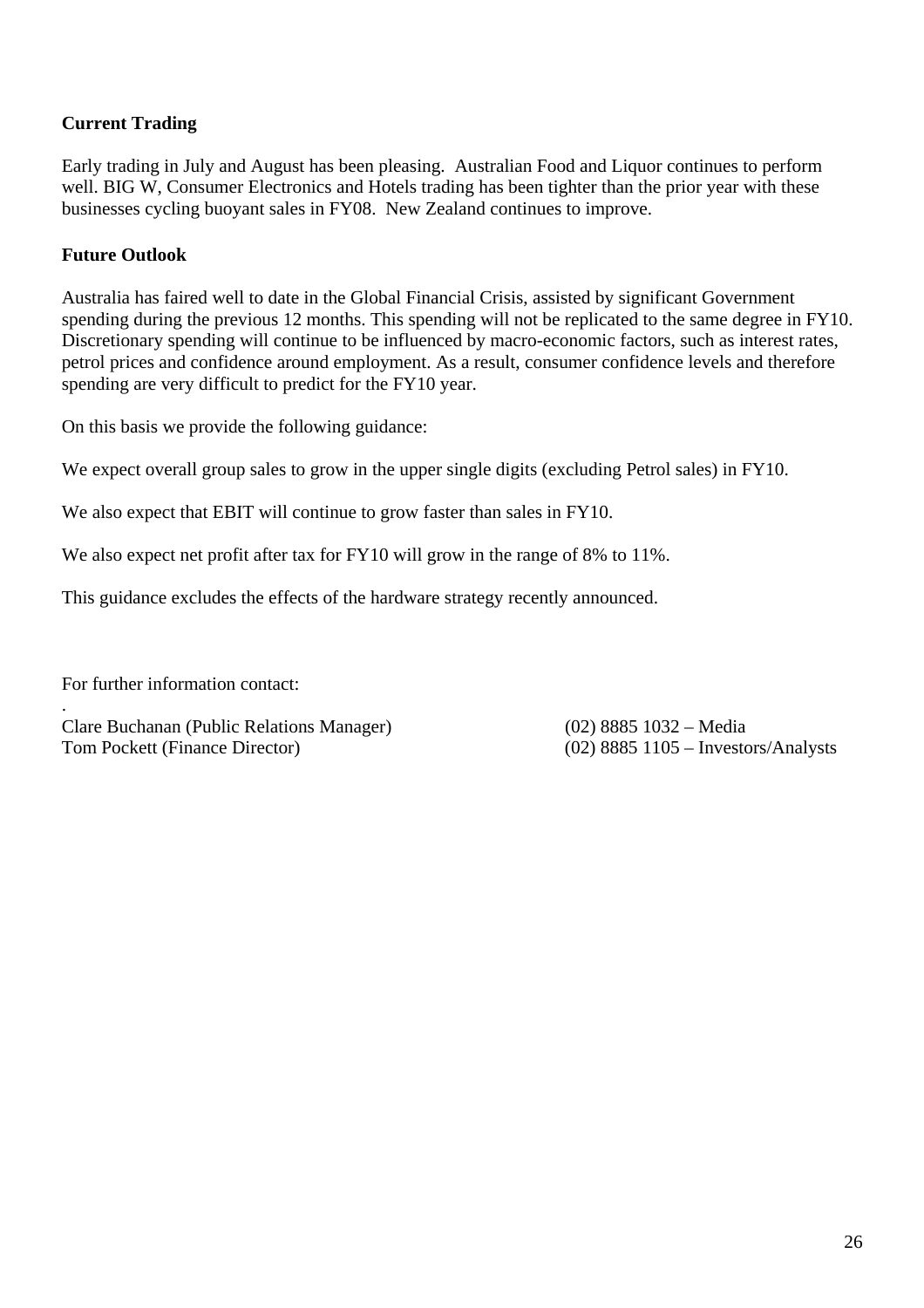# **Profit and Loss for the 52 weeks ended 28 June 2009**

|                                                                                                    | <b>FY08</b><br>$(53$ weeks) | <b>FY09</b><br>$(52$ weeks) |               | <b>Change</b>     |
|----------------------------------------------------------------------------------------------------|-----------------------------|-----------------------------|---------------|-------------------|
|                                                                                                    | \$m\$                       | \$m\$                       | <b>Change</b> | <b>Normalised</b> |
| <b>Sales</b>                                                                                       |                             |                             |               |                   |
| Australian Food and Liquor                                                                         | 30,501                      | 32,810                      | 7.6%          | 9.6%              |
| New Zealand Supermarkets                                                                           | 4,170                       | 4,034                       | $(3.3)\%$     | $(1.5)\%$         |
| Petrol                                                                                             | 5,642                       | 5,482                       | $(2.8)\%$     | $(0.5)\%$         |
| <b>Supermarket Division</b>                                                                        | 40,313                      | 42,326                      | 5.0%          | 7.0%              |
| <b>BIGW</b>                                                                                        | 3,916                       | 4,267                       | 9.0%          | 10.5%             |
| Consumer Electronics <sup>(1)</sup>                                                                | 1,531                       | 1,724                       | 12.6%         | 14.6%             |
| <b>General Merchandise Division</b>                                                                | 5,447                       | 5,991                       | $10.0\%$      | 11.7%             |
| <b>Hotels</b>                                                                                      | 1,113                       | 1,110                       | $(0.3)\%$     | 1.6%              |
| <b>Continuing Operations</b>                                                                       | 46,873                      | 49,427                      | 5.4%          | 7.5%              |
| <b>Wholesale Division</b>                                                                          | 162                         | 168                         | 3.7%          | 5.7%              |
| <b>Group Sales</b>                                                                                 | 47,035                      | 49,595                      | 5.4%          | 7.5%              |
| <b>Margins</b>                                                                                     |                             |                             |               |                   |
| <b>Gross Profit</b>                                                                                | 25.30%                      | 25.66%                      | $0.36\%$ pts  |                   |
| <b>Cost of Doing Business</b>                                                                      | 19.92%                      | 19.98%                      | $0.06\%$ pts  |                   |
| <b>EBIT</b> to sales                                                                               | 5.38%                       | 5.68%                       | $0.30\%$ pts  |                   |
| Profit                                                                                             |                             |                             |               |                   |
| Earnings before interest, tax, depreciation amortisation $\&$ rent                                 |                             |                             |               |                   |
| (EBITDAR)                                                                                          | 4,494.8                     | 4,954.6                     | 10.2%         |                   |
| Rent                                                                                               | (1,315.9)                   | (1,409.7)                   | 7.1%          |                   |
| Earnings before interest, tax, depreciation & amortisation                                         |                             |                             |               |                   |
| (EBITDA)                                                                                           | 3,178.9                     | 3,544.9                     | 11.5%         | 13.6%             |
| Depreciation and amortisation                                                                      | (650.1)                     | (729.4)                     | 12.2%         |                   |
| Earnings before interest & tax (EBIT)                                                              | 2,528.8                     | 2,815.5                     | 11.3%         | 13.4%             |
| Net financing costs $(2)(3)$                                                                       | (191.3)                     | (189.2)                     | (1.1)%        |                   |
| Operating income tax expense                                                                       | (686.0)                     | (766.3)                     | 11.7%         |                   |
| Net operating profit after income tax                                                              | 1,651.5                     | 1,860.0                     | 12.6%         |                   |
| Minority interests                                                                                 | (24.7)                      | (24.3)                      | $(1.6)\%$     |                   |
| Total profit after tax & minority equity interests                                                 | 1,626.8                     | 1,835.7                     | 12.8%         | 14.9%             |
| Funds employed (period end)                                                                        | 8,315.9                     | 9,319.3                     | 12.1%         |                   |
| ROFE (average)                                                                                     | 31.4%                       | 31.9%                       | $0.5\%$ pts   | $1.1\%$ pts       |
| Weighted average ordinary shares on issue (million)                                                | 1,206.0                     | 1,218.0                     | 1.0%          |                   |
| Ordinary earnings per share (cents)                                                                | 134.9                       | 150.7                       | 11.7%         | 13.8%             |
| Diluted earnings per share (cents)                                                                 | 133.6                       | 149.7                       | 12.1%         |                   |
| Interim dividend per share (cents)                                                                 | 44                          | 48                          | 9.1%          |                   |
| Final dividend per share (cents) <sup>(4)</sup>                                                    | 48                          | 56                          | 16.7%         |                   |
| Total dividend per share (cents)                                                                   | 92                          | 104                         | 13.0%         |                   |
| $^{(1)}$<br>Includes wholesale sales relating to Woolworths India (Full year: \$187m FY08: \$104m) |                             |                             |               |                   |
| (2)<br>Breakdown of net financing costs                                                            |                             |                             |               |                   |
| Interest expense                                                                                   | (214.0)                     | (239.6)                     | 12.0%         |                   |
| Less Interest Capitalised                                                                          | 4.4                         | 17.4                        | 295.5%        |                   |
| Net Interest expense                                                                               | (209.6)                     | (222.2)                     | 6.0%          |                   |
| Dividend Income                                                                                    | 14.7                        | 7.8                         | $(47.0)\%$    |                   |
| Foreign Exchange Gain                                                                              | 3.6                         | 25.2                        | 600.0%        |                   |
| Net financing costs                                                                                | (191.3)                     | (189.2)                     | $(1.1)\%$     |                   |
| (3)<br>Reconciliation of net interest expense to interest paid                                     |                             |                             |               |                   |
| <b>Interest expense</b>                                                                            | (214.0)                     | (239.6)                     | 12.0%         |                   |
| Change in interest accrual                                                                         | (1.4)                       | (1.0)                       | n/a           |                   |
| Realised Exchange (losses)                                                                         | (0.1)                       | (3.8)                       | n/a           |                   |
| Net Interest cost per the cash flow                                                                | (215.5)                     | (244.4)                     | 13.4%         |                   |

(4) Final dividend payable on 9 October 2009 will be fully franked at 30%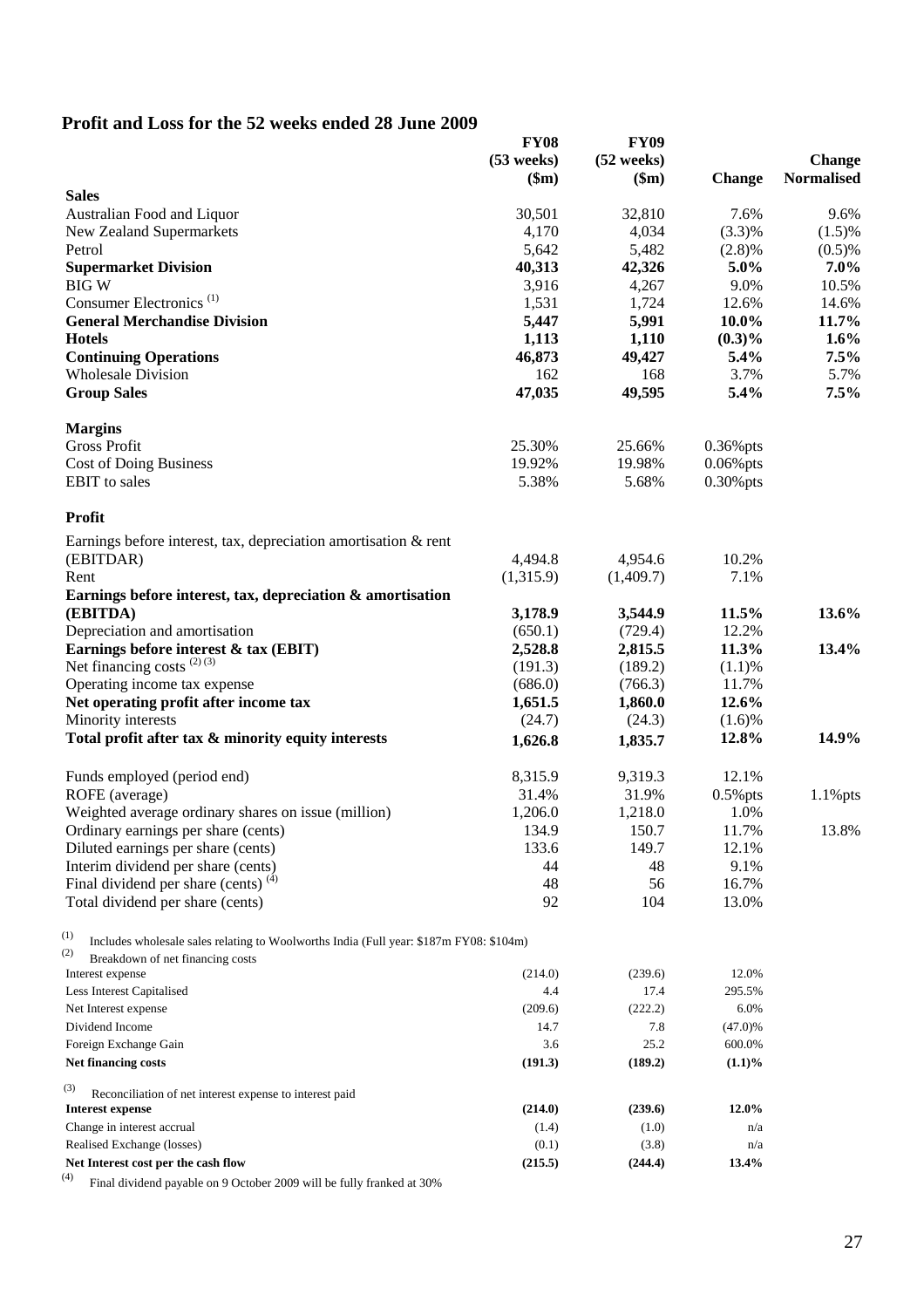# **Group Balance Sheet as at 28 June 2009**

|                                               | <b>FY08</b><br><b>29 June 2008</b><br>\$m\$ | <b>FY09</b><br>29 June 2009<br>\$m\$ | <b>Change</b> |
|-----------------------------------------------|---------------------------------------------|--------------------------------------|---------------|
| <b>Funds Employed</b>                         |                                             |                                      |               |
| Inventory                                     | 3,010.0                                     | 3,292.6                              | 9.4%          |
| <b>Trade Payables</b>                         | (3,878.1)                                   | (4,055.1)                            | 4.6%          |
| Net Investment in Inventory                   | (868.1)                                     | (762.5)                              | (12.2)%       |
| Receivables                                   | 641.4                                       | 666.9                                | 4.0%          |
| Other Creditors                               | (2,118.1)                                   | (2,340.4)                            | 10.5%         |
| <b>Working Capital</b>                        | (2,344.8)                                   | (2,436.0)                            | 3.9%          |
| <b>Fixed Assets and Investments</b>           | 5,825.5                                     | 6,822.2                              | 17.1%         |
| Intangibles                                   | 4,835.2                                     | 4,933.1                              | 2.0%          |
| <b>Total Funds Employed</b>                   | 8,315.9                                     | 9,319.3                              | 12.1%         |
| Net Tax Balances                              | 100.5                                       | 201.1                                | 100.1%        |
| <b>Net Assets Employed</b>                    | 8,416.4                                     | 9,520.4                              | 13.1%         |
| Net Repayable Debt                            | (2,181.1)                                   | (2,463.1)                            | 12.9%         |
| <b>Net Assets</b>                             | 6,235.3                                     | 7,057.3                              | 13.2%         |
| Minority shareholders equity                  | 242.4                                       | 244.8                                | 1.0%          |
| Shareholders Equity                           | 5,992.9                                     | 6,812.5                              | 13.7%         |
| <b>Total Equity</b>                           | 6,235.3                                     | 7,057.3                              | 13.2%         |
| Inventory Days (Based On COGS) <sup>(1)</sup> | 31.7                                        | 33.3                                 |               |
| Creditor Days (Based On Sales) <sup>(2)</sup> | 47.3                                        | 46.9                                 |               |
| <b>Return on Funds Employed (ROFE)</b>        | 31.4%                                       | 31.9%                                |               |

(1) Inventory days reflect the use of rolling average inventory over a 13 month period.

(2) Increase in creditor days in FY08 reflects timing of payments given the  $53<sup>rd</sup>$  week.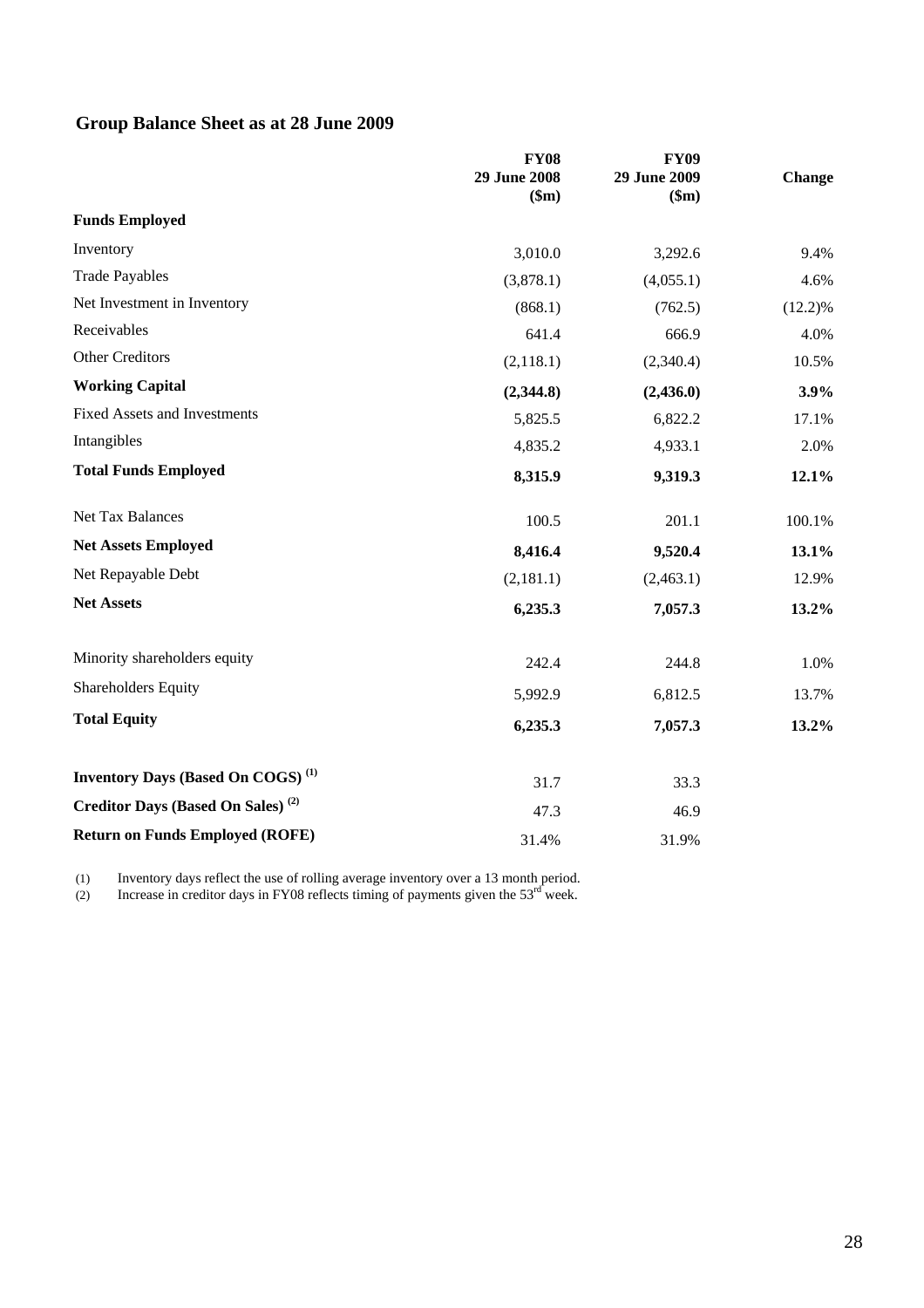#### **Group Cash Flow**

|                                                                 | <b>FY08</b><br>$(53$ weeks)<br>\$m\$ | <b>FY09</b><br>$(52 \text{ weeks})$<br>\$m\$ |           |
|-----------------------------------------------------------------|--------------------------------------|----------------------------------------------|-----------|
| <b>EBITDA</b>                                                   | 3,178.9                              | 3,544.9                                      | $+11.5%$  |
| Net (decrease)/Increase in Creditors <sup>(1)</sup>             | 644.8                                | 169.9                                        |           |
| Net decrease/(Increase) in Inventory                            | (303.4)                              | (273.1)                                      |           |
| Net change in other working capital and non cash <sup>(2)</sup> | (76.9)                               | 209.0                                        |           |
| Cash from Operating Activities before interest and tax          | 3,443.4                              | 3,650.7                                      | $+6.0\%$  |
| Net interest paid (incl. costs of Income notes) $(3)$           | (215.5)                              | (244.4)                                      |           |
| Tax paid <sup>(4)</sup>                                         | (573.9)                              | (802.1)                                      |           |
| Total cash provided by operating activities                     | 2,654.0                              | 2,604.2                                      | $(1.9)\%$ |
| Payments for the purchase of business – Other $(5)$             | (191.1)                              | (154.5)                                      |           |
| Payments for the purchase of investments <sup>(6)</sup>         | (57.3)                               |                                              |           |
| Payments for normal capex                                       | (1,748.1)                            | (1,678.2)                                    |           |
| Proceeds on disposal of property, plant & equipment $(7)$       | 228.4                                | 18.7                                         |           |
| Dividends received                                              | 14.7                                 | 7.8                                          |           |
| Total cash used in investing activities                         | (1,753.4)                            | (1,806.2)                                    |           |
| <b>Free Cash</b>                                                | 900.6                                | 798.0                                        |           |
| Net operating Profit after tax                                  | 1,651.5                              | 1,860.0                                      |           |
| Free Cash Flow as a % of NPAT                                   | 55%                                  | 43%                                          |           |

(1) FY08 reflects timing of creditor payments, particularly reflects where inventory and creditors balances were driven down at June 2007.

(2) Non-cash items include share based payments expense, gain / loss of sale on sale of fixed assets (FY09:\$14.2m loss; FY08: \$34.4m gain).

(3) Interest paid reflects higher average debt levels in FY09 necessary to fund planned capital expenditure.

(4) Tax payments reflect a higher level of tax instalments and a one off tax deduction taken last year.

(5) Other purchases of businesses relate to individual hotel/store acquisitions, FY09 includes the acquisition of Langtons.

(6) FY08 reflects the acquisition of a strategic holding in ALE Property Group.

(7) FY08 proceeds include monies received from sale of the distribution centres (\$82m).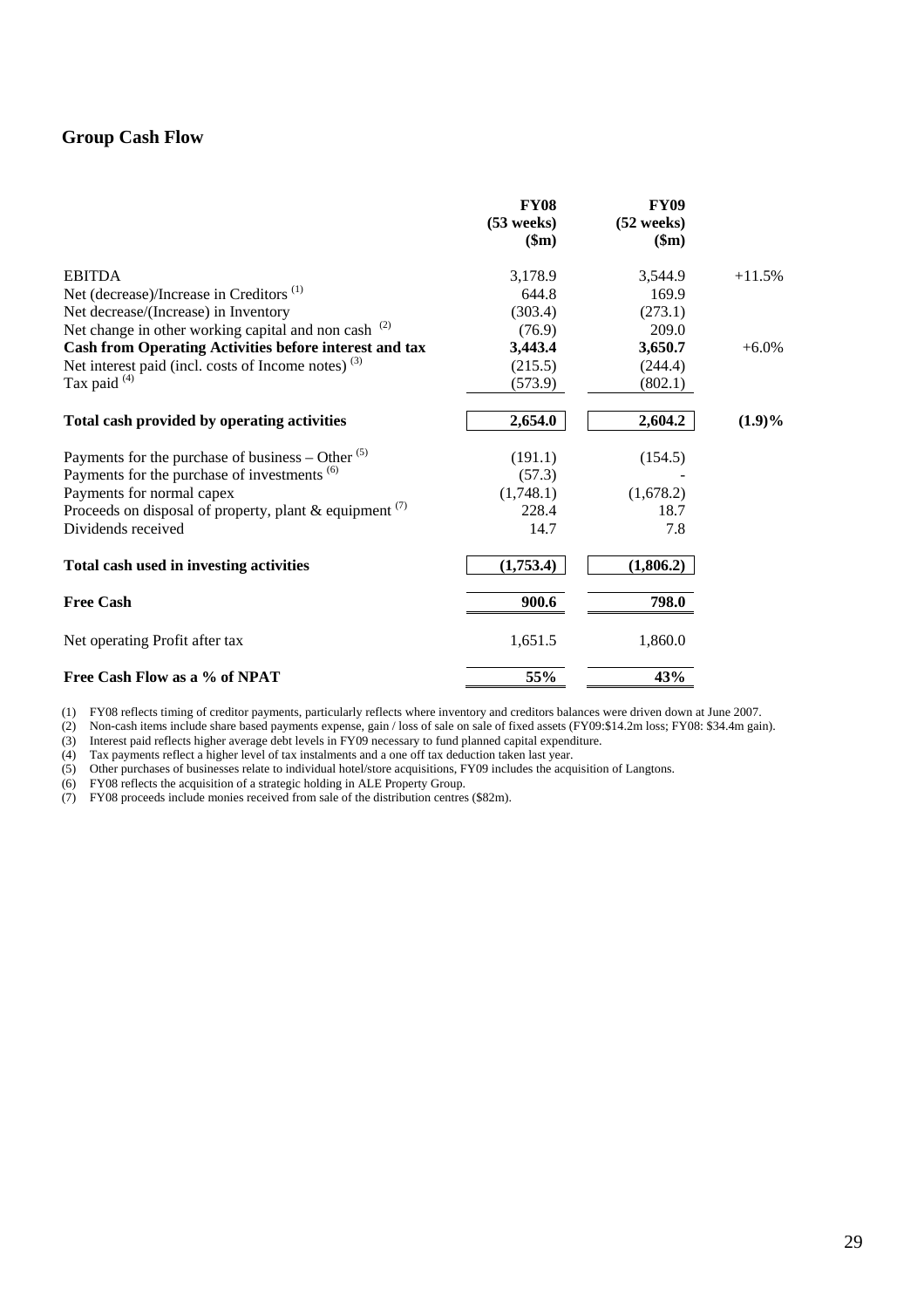# Group Cash Flow  $-5$  Years

|                                                                               |                             | <b>FY05</b> | <b>FY06</b> | <b>FY07</b> | <b>FY08</b> | <b>FY09</b> | <b>Cumulative</b><br>5 years | <b>CAGR</b><br>$(FY05-09)$ |
|-------------------------------------------------------------------------------|-----------------------------|-------------|-------------|-------------|-------------|-------------|------------------------------|----------------------------|
| <b>EBITDA</b>                                                                 | (a)                         | 1,718.1     | 2,244.4     | 2,700.6     | 3,178.9     | 3,544.9     | 13,386.9                     | $+19.9\%$                  |
| (inc on prior year)                                                           |                             | 16.7%       | 30.6%       | 20.3%       | 17.7%       | 11.5%       |                              |                            |
| Net (decrease)/Increase in Creditors                                          |                             | 17.4        | 169.0       | 467.3       | 644.8       | 169.9       |                              |                            |
| Net decrease/(Increase) in Inventory                                          |                             | (61.7)      | (107.6)     | (399.2)     | (303.4)     | (273.1)     |                              |                            |
| Net change in other working capital<br>and non cash                           |                             | 100.4       | 127.5       | 297.7       | (76.9)      | 209.0       |                              |                            |
| <b>Total Cash from Operating</b><br><b>Activities before interest and tax</b> | (b)                         | 1,774.2     | 2,433.3     | 3,066.4     | 3,443.4     | 3,650.7     | 14,368.0                     | $+19.8\%$                  |
|                                                                               | (b)/(a)                     | 103.3%      | 108.4%      | 113.5%      | 108.3%      | 103.0%      | 107.3%                       |                            |
| (inc on prior year)                                                           |                             | 8.2%        | 37.1%       | 26.0%       | 12.3%       | 6.0%        |                              |                            |
| Interest paid                                                                 |                             | (161.5)     | (253.2)     | (249.8)     | (215.5)     | (244.4)     | (1, 124.4)                   |                            |
| Tax Paid                                                                      |                             | (398.3)     | (475.3)     | (522.4)     | (573.9)     | (802.1)     | (2,772.0)                    |                            |
| <b>Total Cash from Operating</b>                                              |                             |             |             |             |             |             |                              |                            |
| <b>Activities</b>                                                             | $\left( \mathbf{c} \right)$ | 1,214.4     | 1,704.8     | 2,294.2     | 2,654.0     | 2,604.2     | 10,471.6                     | $+21.0\%$                  |
|                                                                               | (c)/(a)                     | 70.7%       | 76.0%       | 85.0%       | 83.5%       | 73.5%       | 78.2%                        |                            |
| (inc on prior year)                                                           |                             | $(0.4)\%$   | 40.4%       | 34.6%       | 15.7%       | $(1.9)\%$   |                              |                            |

Over the last 5 years, cumulative cash from operations (measured before interest and tax) represents 107.3% of EBITDA with fluctuations year to year.

Over the last 5 years, cumulative cash from operations (measured after interest and tax) represents 78.2% of EBITDA.

Measuring working capital movements between any two points in time can be prone to timing factors, particularly as a positive impact one year can be negative the next year.

Changes in working capital are not necessarily directly the result of EBITDA changes, rather changes in inventory days, and trading terms.